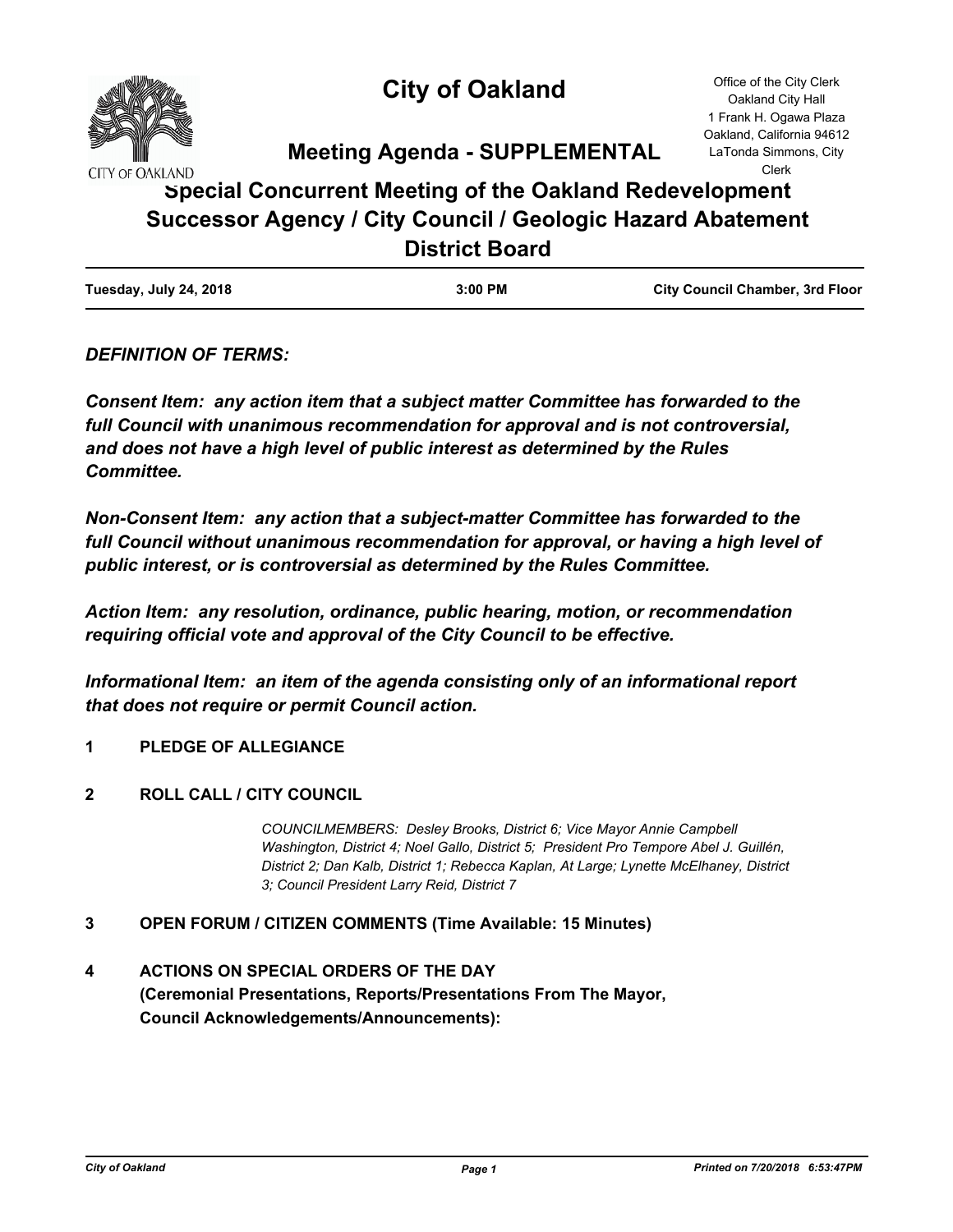Subject: Honoring Deputy City Attorney Richard Illgen Upon His Retirement From: Council President Reid, Vice Mayor Campbell Washington, President Pro Tem Guillen, Councilmember Kalb And City Attorney Parker Recommendation: Adopt A Resolution Honoring Richard Illgen For 19 Years Of Exemplary Service To The City Of Oakland **4.1** [18-0717](http://oakland.legistar.com/gateway.aspx?m=l&id=/matter.aspx?key=29151)

*Attachments:* [View Report](http://oakland.legistar.com/gateway.aspx?M=F&ID=0c1b799c-e73c-4fcf-9502-800654af63bb.pdf)

#### *Legislative History*

| 6/28/18 | *Rules & Legislation                                                    | Scheduled to the Special Concurrent  |  |
|---------|-------------------------------------------------------------------------|--------------------------------------|--|
|         | Committee                                                               | Meeting of the Oakland Redevelopment |  |
|         |                                                                         | Successor Agency/City Council        |  |
|         | Vice Mayor Campbell Washington, Pro Tem Guillen, Councilmember Kalb and |                                      |  |
|         | The City Attorney request to be added as co sponsors.                   |                                      |  |
|         |                                                                         |                                      |  |

Subject: Honoring Deputy City Attorney Daniel Rossi Upon His Retirement From: Council President Reid, Vice Mayor Campbell Washington, President Pro Tem Guillen, And City Attorney Parker Recommendation: Adopt A Resolution Honoring Daniel Rossi For 28 Years Of Exemplary Service To The City Of Oakland **4.2** [18-0700](http://oakland.legistar.com/gateway.aspx?m=l&id=/matter.aspx?key=29134)

*Attachments:* [View Report](http://oakland.legistar.com/gateway.aspx?M=F&ID=1d0b46a6-daa3-4eab-ae33-c123a6c5c6c9.pdf)

#### *Legislative History*

6/28/18 \*Rules & Legislation **Committee** *Vice Mayor Campbell Washington, Pro Tem Guillen, and The City Attorney* 

Scheduled to the Special Concurrent Meeting of the Oakland Redevelopment Successor Agency/City Council

*request to be added as co sponsors.*

**5** APPROVAL OF THE DRAFT MINUTES FROM THE MEETING OF JULY 10, 2018

### [18-0757](http://oakland.legistar.com/gateway.aspx?m=l&id=/matter.aspx?key=29191)

*Attachments:* [View Report](http://oakland.legistar.com/gateway.aspx?M=F&ID=e417ae31-3c53-4898-a3b4-42b94ad7a12d.pdf)

- **6 MODIFICATIONS TO THE AGENDA AND PROCEDURAL ITEMS (Requests To: Reschedule Items From Consent To Non-Consent To The Next Council Agenda, Speak On Consent Calendar, Register Votes, Change Order Of Items, Reconsiderations, Pull Items Held In Committee):**
- **7 CONSENT CALENDAR (CC) ITEMS:**

## *AT THIS TIME, THE METING OF THE OAKLAND AREA GEOLOGICAL HAZZARD AND ABATEMENT SHALL BE CONVENED*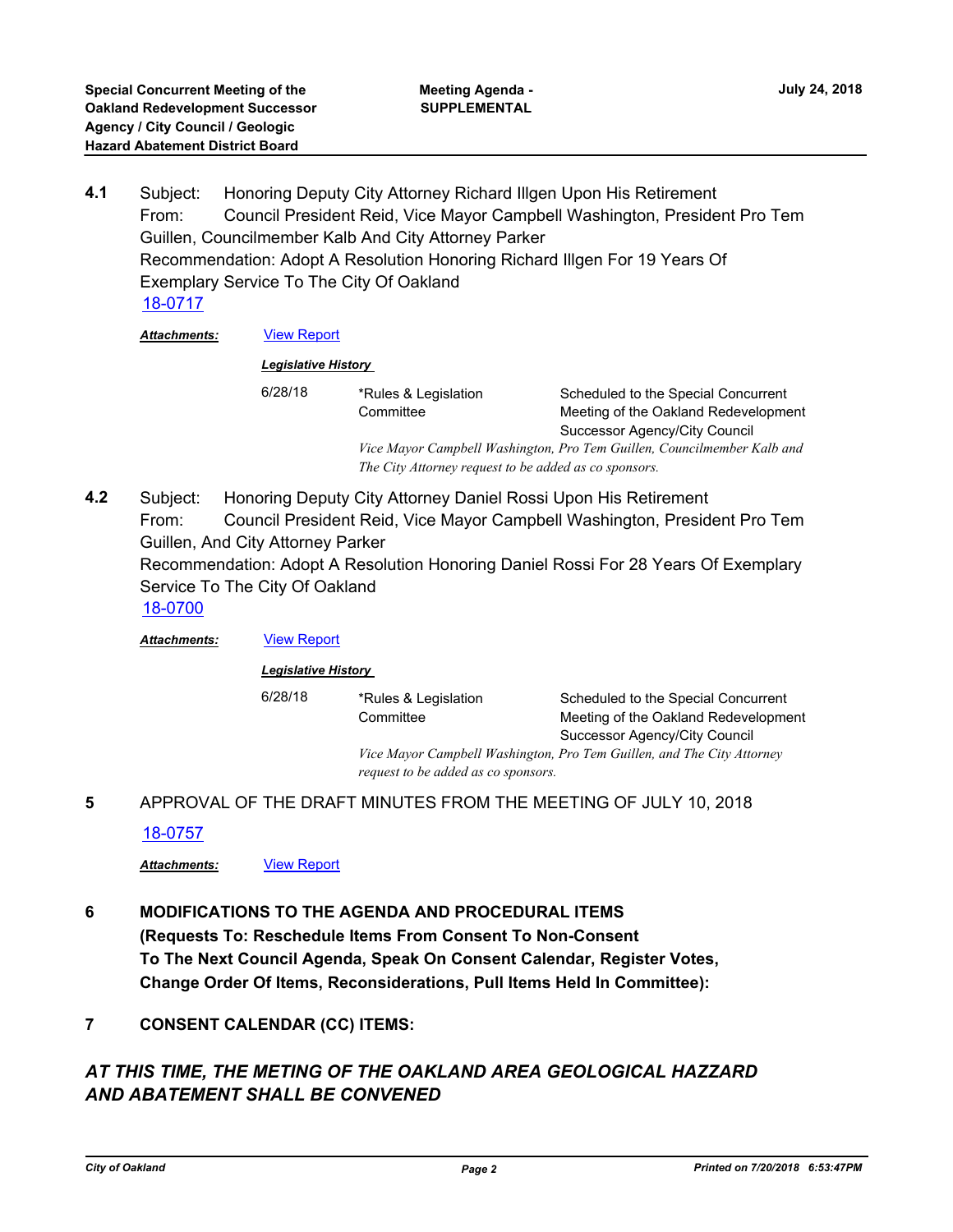Subject: Oakland Area Geologic Hazard Abatement District From: Geological Hazard Abatement District (GHAD) Recommendation: Adopt The Oakland Area GHAD Resolution No. 2018/01 Adopting The GHAD Budget For 2018/2019 Fiscal Year And Updating GHAD Manager Payment Limit Under Consulting Services Agreement, As Recommended By The GHAD Attorney And GHAD Manager **7.1** [18-0765](http://oakland.legistar.com/gateway.aspx?m=l&id=/matter.aspx?key=29199)

*Attachments:* [View Report](http://oakland.legistar.com/gateway.aspx?M=F&ID=a60be905-7044-44fb-a656-4943d993c50f.pdf)

### *Legislative History*

7/12/18 \*Rules & Legislation **Committee** 

Scheduled to the Special Concurrent Meeting of the Oakland Redevelopment Successor Agency/City Council

Subject: Leona Quarry Geologic Hazard Abatement District From: Geological Hazard Abatement District (GHAD) Recommendation: Adopt A Resolution Approving The 2018/2019 Annual Budget For The **GHAD 7.2** [18-0766](http://oakland.legistar.com/gateway.aspx?m=l&id=/matter.aspx?key=29200)

| Attachments: | <b>View Report</b><br><b>Legislative History</b> |           |                                      |  |
|--------------|--------------------------------------------------|-----------|--------------------------------------|--|
|              |                                                  |           |                                      |  |
|              |                                                  | Committee | Meeting of the Oakland Redevelopment |  |
|              |                                                  |           | Successor Agency/City Council        |  |

## *AT THIS TIME, THE MEETING OF THE OAKLAND AREA GEOLOGICAL HAZZARD AND ABATEMENT WILL BE ADJOURNED*

Subject: Declaration Of A Local Emergency Due To AIDS Epidemic From: Office Of The City Attorney Recommendation: Adopt A Resolution Renewing And Continuing The City Council's Declaration Of A Local Emergency Due To The Existence Of A Critical Public Health Crisis With Regard To The Human Immunodeficiency Virus ("HIV")/Acquired Immunodeficiency Syndrome ("AIDS") Epidemic **7.3** [18-0755](http://oakland.legistar.com/gateway.aspx?m=l&id=/matter.aspx?key=29189)

*Attachments:* [View Report](http://oakland.legistar.com/gateway.aspx?M=F&ID=3db1ee84-674b-40e1-ac05-dfbb0c39417a.pdf)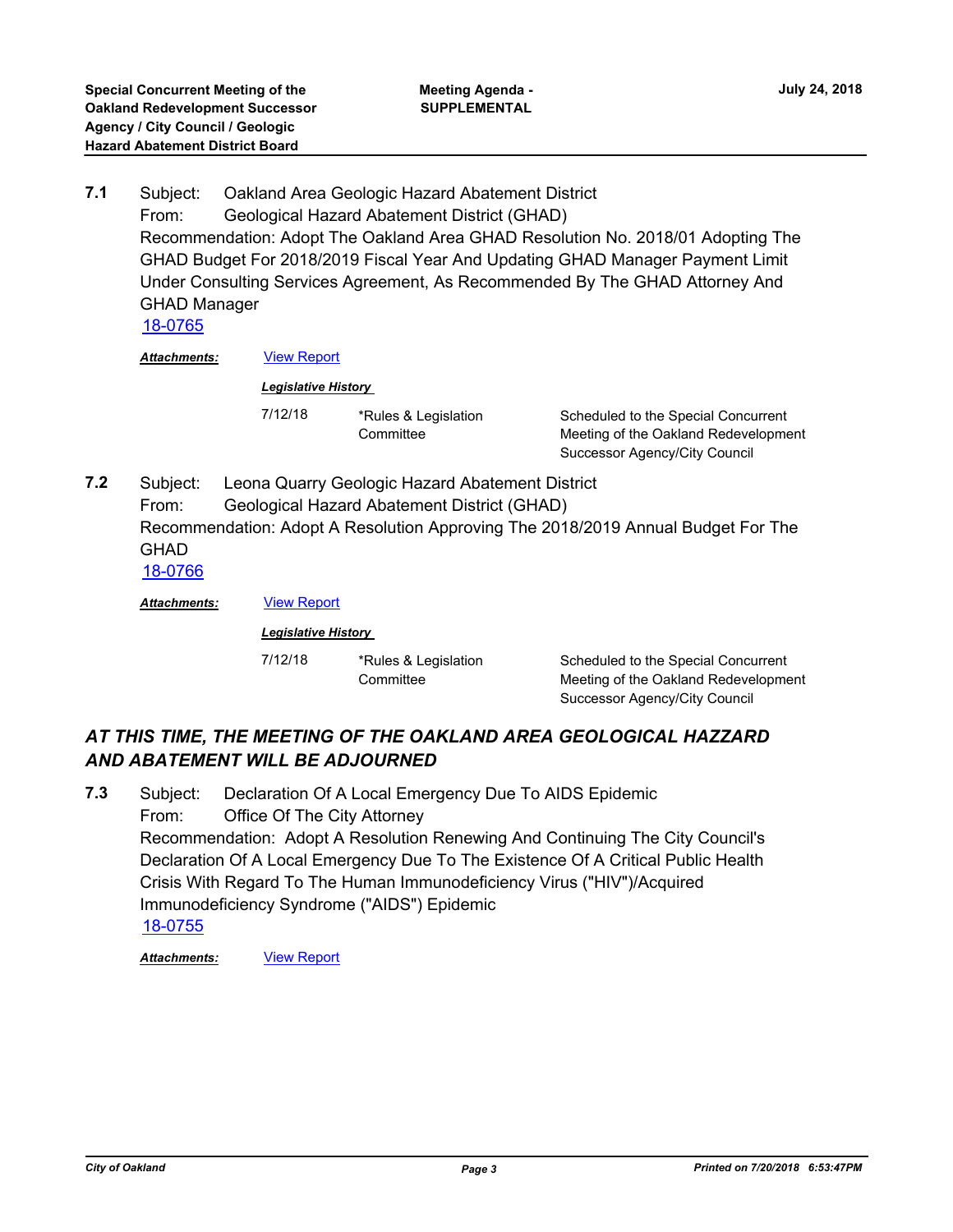Subject: Declaration Of Medical Cannabis Health Emergency From: Office Of The City Attorney Recommendation: Adopt A Resolution Renewing The City Council's Declaration Of A Local Public Health Emergency With Respect To Safe, Affordable Access To Medical Cannabis In The City Of Oakland **7.4** [18-0756](http://oakland.legistar.com/gateway.aspx?m=l&id=/matter.aspx?key=29190)

*Attachments:* [View Report](http://oakland.legistar.com/gateway.aspx?M=F&ID=f659eb79-2529-4856-9754-bb298c84d6f8.pdf)

Subject: Hardship Payment Schedule For Lower Income Homeowners From: Councilmember McElhaney And Councilmember Kaplan Recommendation: Adopt An Ordinance Amending The Uniform Residential Tenant Relocation Ordinance To Provide City Assistance For Low Income And Low Asset Homeowners To Pay Relocation Payments To Tenants Displaced By Owner And Relative Move In Evictions **7.5**

[18-0663](http://oakland.legistar.com/gateway.aspx?m=l&id=/matter.aspx?key=29097)

#### *Attachments:* [View Report](http://oakland.legistar.com/gateway.aspx?M=F&ID=09e3b0c4-0020-4e8a-9205-c932911d65fb.pdf)

*ACTION ON THIS ITEM WILL RESULT IN FINAL PASSAGE (Second Reading) OF THIS ORDINANCE.*

*INTRODUCTION (First Reading) WAS PASSED ON JULY 10, 2018; 7 AYES 1 EXCUSED BROOKS.*

## *Legislative History*

| 6/26/18 | * Special Concurrent<br>Meeting of the Oakland<br>Redevelopment Successor<br>Agency and Community &<br>Economic Development<br>Committee<br>There were 12 speakers on this item | Approved the Recommendation of Staff, and<br>Forward to the * Concurrent Meeting of the<br>Oakland Redevelopment Successor Agency<br>and the City Council                                                             |
|---------|---------------------------------------------------------------------------------------------------------------------------------------------------------------------------------|-----------------------------------------------------------------------------------------------------------------------------------------------------------------------------------------------------------------------|
| 7/10/18 | Special Concurrent Meeting<br>of the Oakland<br>Redevelopment Successor<br>Agency/City Council                                                                                  | Approved On Introduction and Scheduled for<br>Final Passage to the Special Concurrent<br>Meeting of the Oakland Redevelopment<br>Successor Agency / City Council / Geologic<br><b>Hazard Abatement District Board</b> |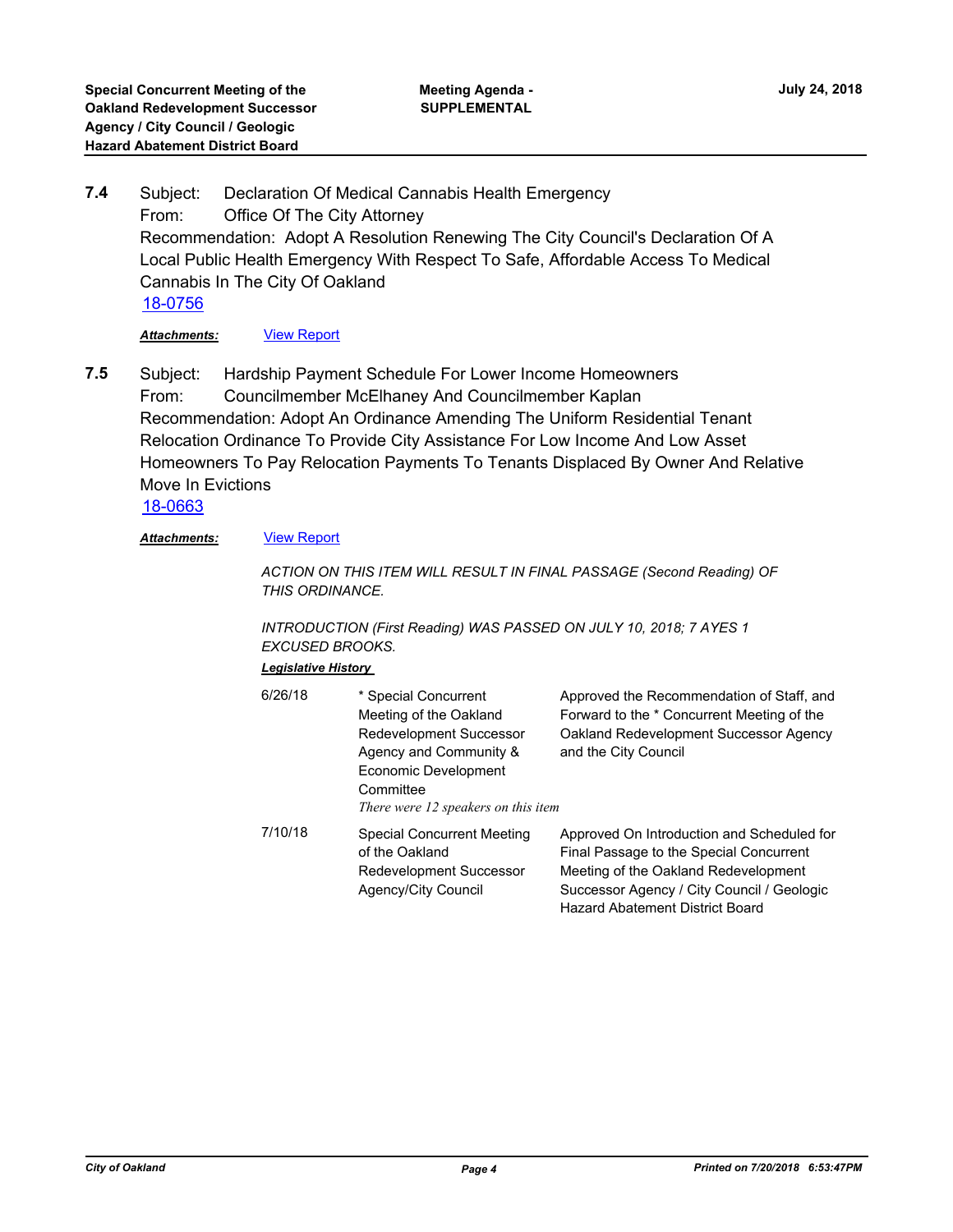Subject: Consolidation Of The City Of Oakland General Election From: Office Of The City Clerk Recommendation: Adopt An Ordinance Requesting Consolidation Of The City Of Oakland General Municipal Election With The Statewide General Election To Be Held In The City Of Oakland On Tuesday, November 6, 2018 **7.6** [18-0683](http://oakland.legistar.com/gateway.aspx?m=l&id=/matter.aspx?key=29117)

[View Report](http://oakland.legistar.com/gateway.aspx?M=F&ID=5db39a55-0297-4a61-b822-83208a25a2af.pdf) *Attachments:*

[View Supplemental Report 7-13-2018](http://oakland.legistar.com/gateway.aspx?M=F&ID=c31792ad-a3c3-4a05-9c51-ac5178acf80d.pdf)

*ACTION ON THIS ITEM WILL RESULT IN FINAL PASSAGE (Second Reading) OF THIS ORDINANCE.*

*INTRODUCTION (First Reading) WAS PASSED ON JULY 10, 2018; 7 AYES 1 EXCUSED BROOKS.*

*Legislative History* 

| 7/10/18 | <b>Special Concurrent Meeting</b> | Approved On Introduction   |
|---------|-----------------------------------|----------------------------|
|         | of the Oakland                    | Final Passage to the Conc  |
|         | Redevelopment Successor           | the Oakland Redevelopme    |
|         | Agency/City Council               | Agency / City Council / Ge |
|         |                                   |                            |

and Scheduled for furrent Meeting of ent Successor ologic Hazard Abatement District Board

Subject: Planning Code Amendments For Transient Habitation Commercial Activities From: Planning And Building Department **7.7**

Recommendation: Conduct A Public Hearing And Upon Conclusion Adopt An Ordinance, As Recommended By The City Planning Commission, Amending The Oakland Planning Code Regulating Transient Habitation Commercial Activities (Hotels) To: 1) Require A Major Conditional Use Permit For Transient Habitation Commercial Activities, 2) Change The Central Business. District - Commercial Zone (CBD-C) And Wood Street District Zone - 8 (D-WS-8) To Require A Conditional Use Permit For Transient Habitation Commercial Activities; And 3) Require The Additional Findings In Planning Code Section 17.103.050 For Several Zoning Districts Where This Was Omitted For Transient Habitation Commercial Activities

[18-0649](http://oakland.legistar.com/gateway.aspx?m=l&id=/matter.aspx?key=29083)

#### *Attachments:* [View Report](http://oakland.legistar.com/gateway.aspx?M=F&ID=1a9d2874-1c11-47e8-b0be-4578e30b9e27.pdf)

*ACTION ON THIS ITEM WILL RESULT IN FINAL PASSAGE (Second Reading) OF THIS ORDINANCE.*

*INTRODUCTION (First Reading) WAS PASSED ON JULY 10, 2018; 7 AYES 1 EXCUSED BROOKS. Legislative History*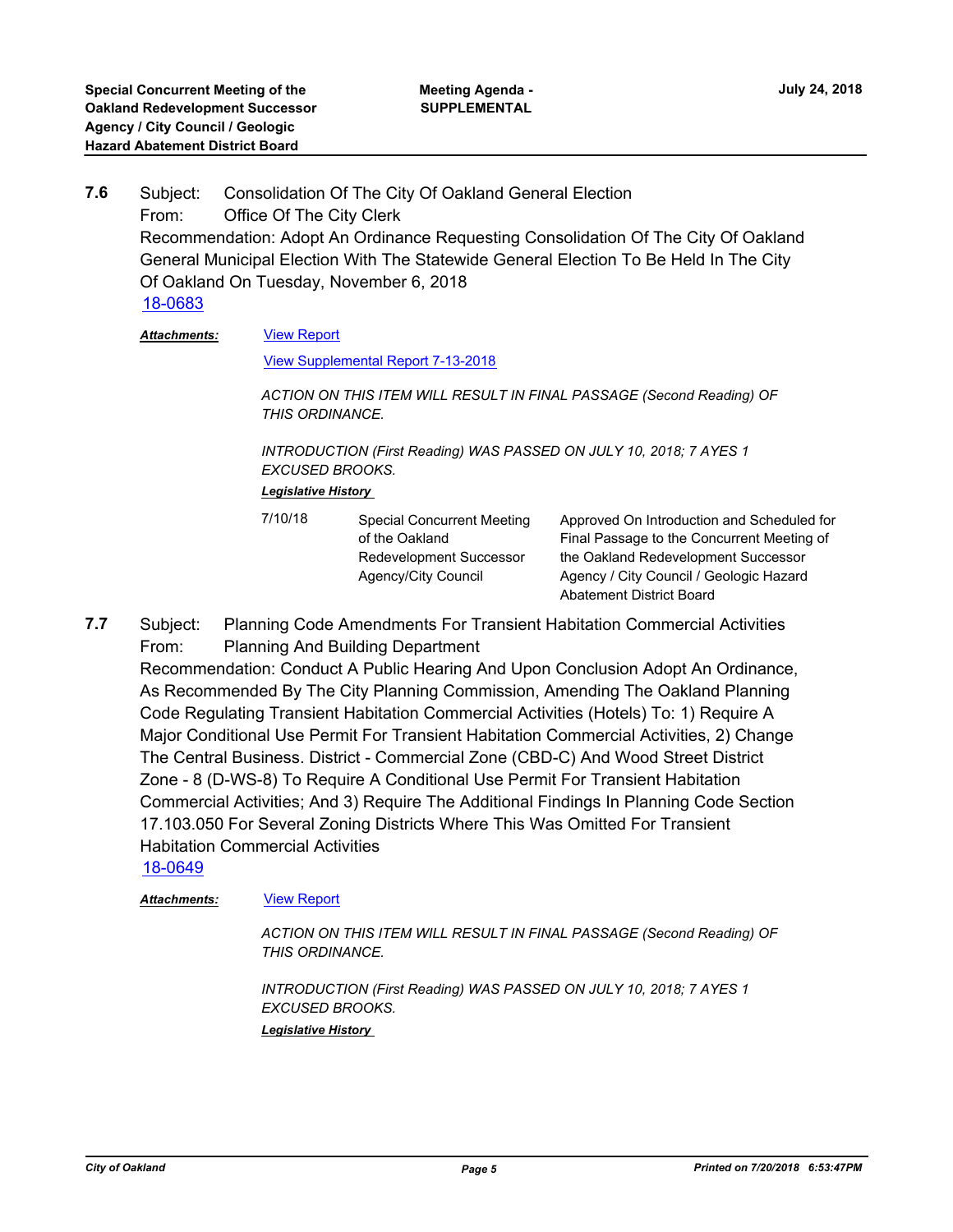| 6/26/18 | * Special Concurrent<br>Meeting of the Oakland<br>Redevelopment Successor<br>Agency and Community &<br>Economic Development<br>Committee<br>There was 1 speakers on this item | Approved the Recommendation of Staff, and<br>Forward to the * Concurrent Meeting of the<br>Oakland Redevelopment Successor Agency<br>and the City Council                                                                                       |
|---------|-------------------------------------------------------------------------------------------------------------------------------------------------------------------------------|-------------------------------------------------------------------------------------------------------------------------------------------------------------------------------------------------------------------------------------------------|
| 7/10/18 | Special Concurrent Meeting<br>of the Oakland<br>Redevelopment Successor<br>Agency/City Council<br>at $8:39$ P.M. 3 individuals spoke on this item.                            | Approved On Introduction and Scheduled for<br>Final Passage to the Special Concurrent<br>Meeting of the Oakland Redevelopment<br>Successor Agency/City Council<br>Upon the reading of Item 9.2 by the City Clerk, the Public Hearing was opened |

 *Councilmember Guillen made a motion, seconded by Councilmember Kalb, to close the Public Hearing, and hearing no objections, the motion passed by 6 Ayes: Campbell Washington, Gallo, Guillén, Kalb, Kaplan, Reid and President Gibson McElhaney 1 No: Reid and 1 Excused: Brooks*

Subject: Authorizing Graffiti Abatement Grant For Attitudinal Healing Connection From: Councilmember McElhaney Recommendation: Adopt A Resolution Authorizing A Grant Of \$4,910 From Councilmember McElhaney's Graffiti Abatement Mural And Green Wall Funds To Attitudinal Healing Connection For A Mural On 32nd Street Between San Pablo Avenue And Filbert Street **7.8**

[18-0770](http://oakland.legistar.com/gateway.aspx?m=l&id=/matter.aspx?key=29204)

*Attachments:* [View Report](http://oakland.legistar.com/gateway.aspx?M=F&ID=76834736-494b-4539-b593-b3db713294f5.pdf)

*Legislative History* 

7/12/18 \*Rules & Legislation **Committee** 

Scheduled to the Special Concurrent Meeting of the Oakland Redevelopment Successor Agency/City Council

Subject: Travel Authorization For Councilmember McElhaney **7.9**

From: Councilmember McElhaney Recommendation: Adopt A Resolution Authorizing Reimbursement For Councilmember Lynette Gibson McElhaney's Costs Of Approximately \$1,674 From The Council Contingency Fund For Travel To Washington, Dc For Attendance At The Annual Legislative Conference Of The Congressional Black Caucus Foundation From September 12-16, 2018

[18-0771](http://oakland.legistar.com/gateway.aspx?m=l&id=/matter.aspx?key=29205)

*Attachments:* [View Report](http://oakland.legistar.com/gateway.aspx?M=F&ID=4f84766c-f278-4d5e-9a1f-ef702f2334d6.pdf)

*Legislative History* 

7/12/18 \*Rules & Legislation **Committee** 

Scheduled to the Special Concurrent Meeting of the Oakland Redevelopment Successor Agency/City Council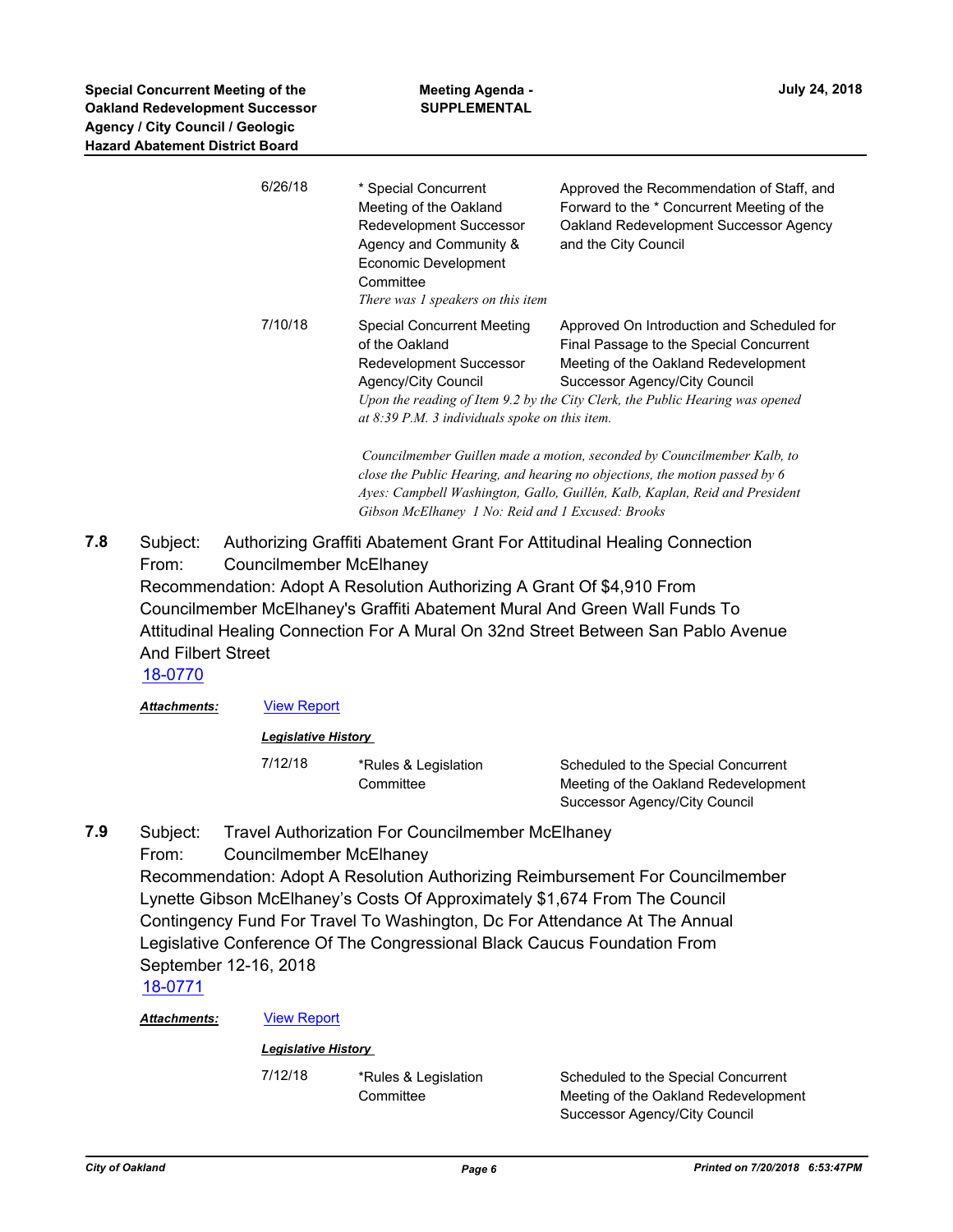Subject: Settlement Agreement - Shelley Watkins V City Of Oakland, Et Al. From: Office Of The City Attorney Recommendation: Adopt A Resolution Authorizing And Directing The City Attorney To Compromise And Settle The Case Of Shelley Watkins V. City Of Oakland, Et Al. United States District Court Case No. 17-Cv-06002 JCS, City Attorney's File No. 31859, In The Amount Of Fifty Thousand Dollars And Zero Cents (\$50,000.00) (Oakland Police Department - False Arrest) **7.10** [18-0772](http://oakland.legistar.com/gateway.aspx?m=l&id=/matter.aspx?key=29206)

*Attachments:* [View Report](http://oakland.legistar.com/gateway.aspx?M=F&ID=6ae8e807-9320-4494-a972-519eff3259d3.pdf)

#### *Legislative History*

7/12/18 \*Rules & Legislation **Committee** 

Scheduled to the Special Concurrent Meeting of the Oakland Redevelopment Successor Agency/City Council

Subject: Resolution In Support Of Assembly Bill 2314 (Ting) From: Councilmember Kaplan Recommendation: Adopt Resolution In Support Of Assembly Bill 2314 (Ting), Which Would Create The Domestic Work Enforcement Pilot Program At The Division Of Labor Standards Enforcement [TITLE CHANGE] **7.11** [18-0634](http://oakland.legistar.com/gateway.aspx?m=l&id=/matter.aspx?key=29068)

| <b>Attachments:</b> | <b>View Report</b>         |                                   |                                                                                                                                                         |  |
|---------------------|----------------------------|-----------------------------------|---------------------------------------------------------------------------------------------------------------------------------------------------------|--|
|                     | <b>Legislative History</b> |                                   |                                                                                                                                                         |  |
|                     | 6/28/18                    | *Rules & Legislation<br>Committee | Scheduled to the *Rules & Legislation<br>Committee                                                                                                      |  |
|                     | 7/12/18                    | *Rules & Legislation<br>Committee | Approved the Recommendation of Staff, and<br>Forward to the Special Concurrent Meeting<br>of the Oakland Redevelopment Successor<br>Agency/City Council |  |

Subject: The Chinese American World War II Veterans Congressional Gold Medal Act From: President Pro Tempore Guillén And Vice Mayor Campbell Washington Recommendation: Adopt A Resolution Calling On The United States Congress To Pass (H.R.) 2358 And Senate Bill (S.)1050, "The Chinese American World War II Veterans Congressional Gold Medal Act" **7.12**

## [18-0716](http://oakland.legistar.com/gateway.aspx?m=l&id=/matter.aspx?key=29150)

| <u>Sponsors:</u>                          | Campbell Washington                      |                                   |                                                    |
|-------------------------------------------|------------------------------------------|-----------------------------------|----------------------------------------------------|
| <b>View Report</b><br><b>Attachments:</b> |                                          |                                   |                                                    |
|                                           | <b>View Supplemental Report 7-6-2018</b> |                                   |                                                    |
|                                           | <b>Legislative History</b>               |                                   |                                                    |
|                                           | 6/28/18                                  | *Rules & Legislation<br>Committee | Scheduled to the *Rules & Legislation<br>Committee |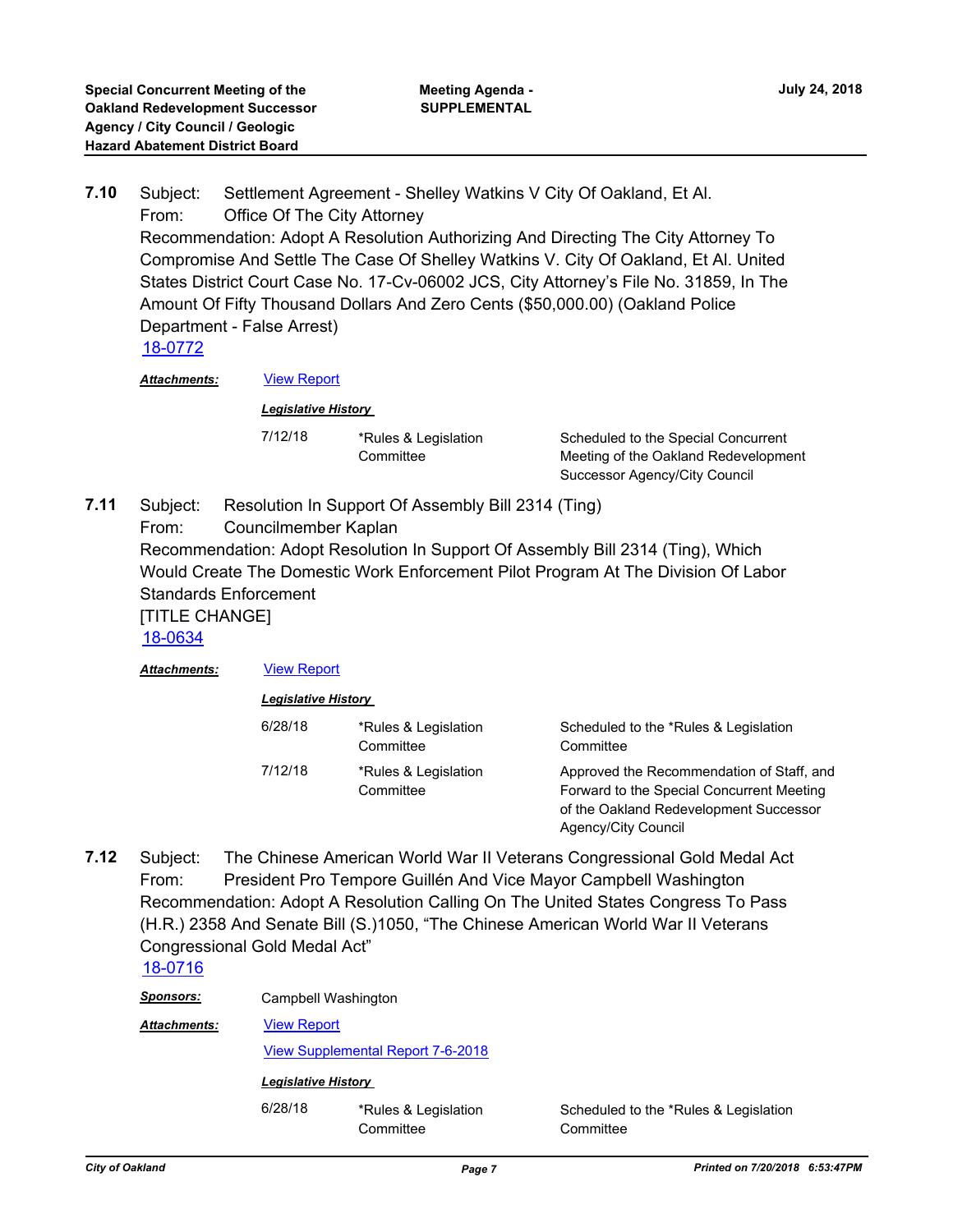7/12/18 \*Rules & Legislation

**Committee** 

Approved the Recommendation of Staff, and Forward to the Special Concurrent Meeting of the Oakland Redevelopment Successor Agency/City Council

*There was 1 speaker on this item.*

## **S7.13 NUMBER NOT USED**

Verified Residents Circulation Of Petitions 2018 From: Office Of The City Clerk Recommendation: Adopt The Following Pieces Of Legislation: **S7.14**

> 1) A Resolution Pursuant To An Initiative Petition, Submitting To The Electors At The November 6, 2018 General Municipal Election A Proposed Ordinance And Amendments To The Oakland Municipal Code "Creating Workplace Protections And A Minimum Wage For Hotel Employees, Modifying How Oakland's Local Employment Standards Are Enforced, And Creating A Department Of Workplace And Employment Standards"; Requesting That The Election Be Consolidated With The Statewide General Election; Directing The City Clerk To Fix The Date For Submission Of Arguments And Provide For Notice And Publication; And Authorizing Certain Other Election Activities; And [18-0779](http://oakland.legistar.com/gateway.aspx?m=l&id=/matter.aspx?key=29213)

*Attachments:* [View Report](http://oakland.legistar.com/gateway.aspx?M=F&ID=91dfdc81-3976-41c3-837a-dcc871140b52.pdf)

*Legislative History* 

7/19/18 \*Rules & Legislation **Committee** 

Scheduled to the Special Concurrent Meeting of the Oakland Redevelopment Successor Agency / City Council / Geologic Hazard Abatement District Board

2) A Resolution, Pursuant To An Initiative Petition, Submitting To The Qualified Electors At The November 6, 2018 General Municipal Election A Proposed Amendment To The Charter Of The City Of Oakland Creating The "Children's Initiative Of 2018" And Approving A Parcel Tax To Fund Early Childhood Education And College Readiness Programs; And Directing The City Clerk To Fix The Date For Submission Of Arguments And Provide For Notice And Publication In Accordance With The Law And Authorizing Certain Other Election Activities

[18-0778](http://oakland.legistar.com/gateway.aspx?m=l&id=/matter.aspx?key=29212)

*Attachments:* [View Report](http://oakland.legistar.com/gateway.aspx?M=F&ID=b589aa79-d02e-4ae6-8231-1962608bb174.pdf)

#### *Legislative History*

7/19/18 \*Rules & Legislation **Committee** 

Scheduled to the Special Concurrent Meeting of the Oakland Redevelopment Successor Agency / City Council / Geologic Hazard Abatement District Board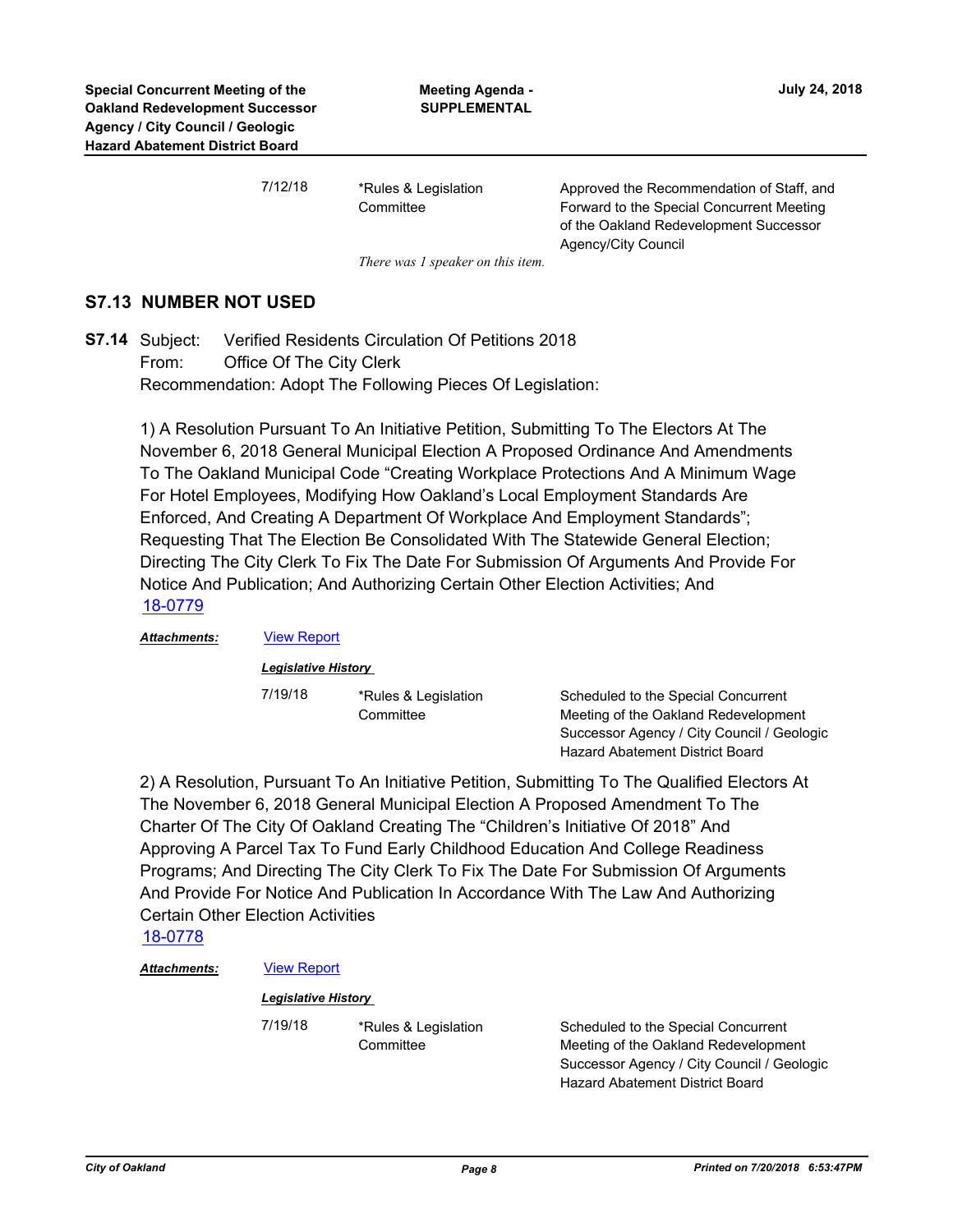#### **Travel Authorization S7.15**

From: Councilmember Vice Mayor Campbell Washington Recommendation: Adopt A Resolution Authorizing Vice Mayor Annie Campbell Washington And Councilmember Abel Guillen To Travel To Long Beach, California To Attend The 2018 Annual League Of California Cities Conference From September 12-14, 2018, And Be Reimbursed For Necessary Expenses [18-0774](http://oakland.legistar.com/gateway.aspx?m=l&id=/matter.aspx?key=29208)

#### *Attachments:* [View Report](http://oakland.legistar.com/gateway.aspx?M=F&ID=4c1bed86-e5b6-4cf6-9ebe-1e2db6738a1e.pdf)

*Legislative History* 

7/19/18 \*Rules & Legislation **Committee** 

Scheduled to the Special Concurrent Meeting of the Oakland Redevelopment Successor Agency / City Council / Geologic Hazard Abatement District Board

*A new Resolution will be provided that includes President Pro Tem Guillen's name*

Support Of The California Affordable Housing Act From: Member Of The Public Recommendation: Adopt A Resolution In Support Of The California Affordable Housing Act **S7.16** [18-0785](http://oakland.legistar.com/gateway.aspx?m=l&id=/matter.aspx?key=29218)

## *Attachments:* [View Report](http://oakland.legistar.com/gateway.aspx?M=F&ID=b2b45e6d-6408-4a30-871d-bdc3363785d9.pdf)

**On-Call Recruitment Services Contract S7.17**

From: Human Resources Management Department

Recommendation: Adopt A Resolution Authorizing The City Administrator To Establish An On-Call Contract With Cooperative Personnel Services Human Resources Consulting (CPS HR Consulting) To Provide Recruitment Services At A Total Contracting Cost Not To Exceed \$2,000,000 Over A Three-Year Period Beginning September 1, 2018 Through August 31, 2021

[18-0703](http://oakland.legistar.com/gateway.aspx?m=l&id=/matter.aspx?key=29137)

| Attachments: | <b>View Report</b><br><b>Legislative History</b> |                                                   |                                                                                                                                                                                                                |  |
|--------------|--------------------------------------------------|---------------------------------------------------|----------------------------------------------------------------------------------------------------------------------------------------------------------------------------------------------------------------|--|
|              |                                                  |                                                   |                                                                                                                                                                                                                |  |
|              | 7/17/18                                          | *Special Finance &<br><b>Management Committee</b> | Approved the Recommendation of Staff, and<br>Forward to the Special Concurrent Meeting<br>of the Oakland Redevelopment Successor<br>Agency / City Council / Geologic Hazard<br><b>Abatement District Board</b> |  |
|              |                                                  | $\tau$ $\tau$ $\tau$ $\tau$ $\tau$ $\tau$         |                                                                                                                                                                                                                |  |

*There was 1 speaker on this item.*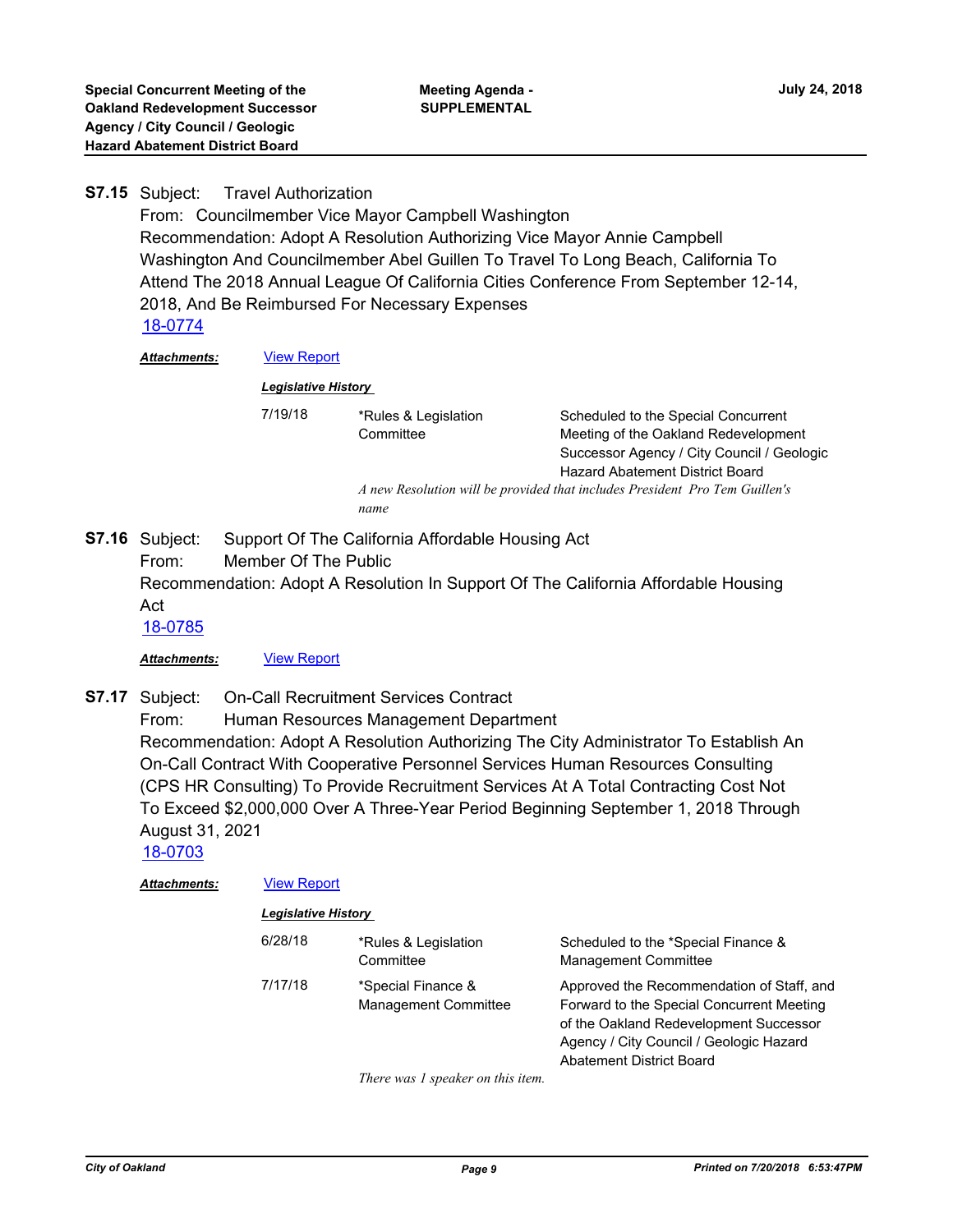ECAP Ad Hoc Community Advisory Committee From: Councilmember Kalb Recommendation: Adopt A Resolution Creating An Energy And Climate Action Plan Ad Hoc Community Advisory Committee Of Eleven (11) To Fifteen (15) Appointees With Each Councilmember Able To Make Up To Three Appointee Recommendations To The Mayor **S7.18** [18-0719](http://oakland.legistar.com/gateway.aspx?m=l&id=/matter.aspx?key=29153)

*Attachments:*

### [View Report](http://oakland.legistar.com/gateway.aspx?M=F&ID=b9c8f1d9-d351-4810-8831-49cb9632fa28.pdf)

[View Supplemental Report 7-13-2018](http://oakland.legistar.com/gateway.aspx?M=F&ID=1651a4d4-dc9b-4762-8e74-2178386396f0.pdf) [View Supplemental Report 7-20-2018](http://oakland.legistar.com/gateway.aspx?M=F&ID=2eb8a0be-ef00-49e6-8403-4fe532ab767c.pdf)

#### *Legislative History*

6/28/18 \*Rules & Legislation **Committee** 

Scheduled to the \*Special Public Works **Committee**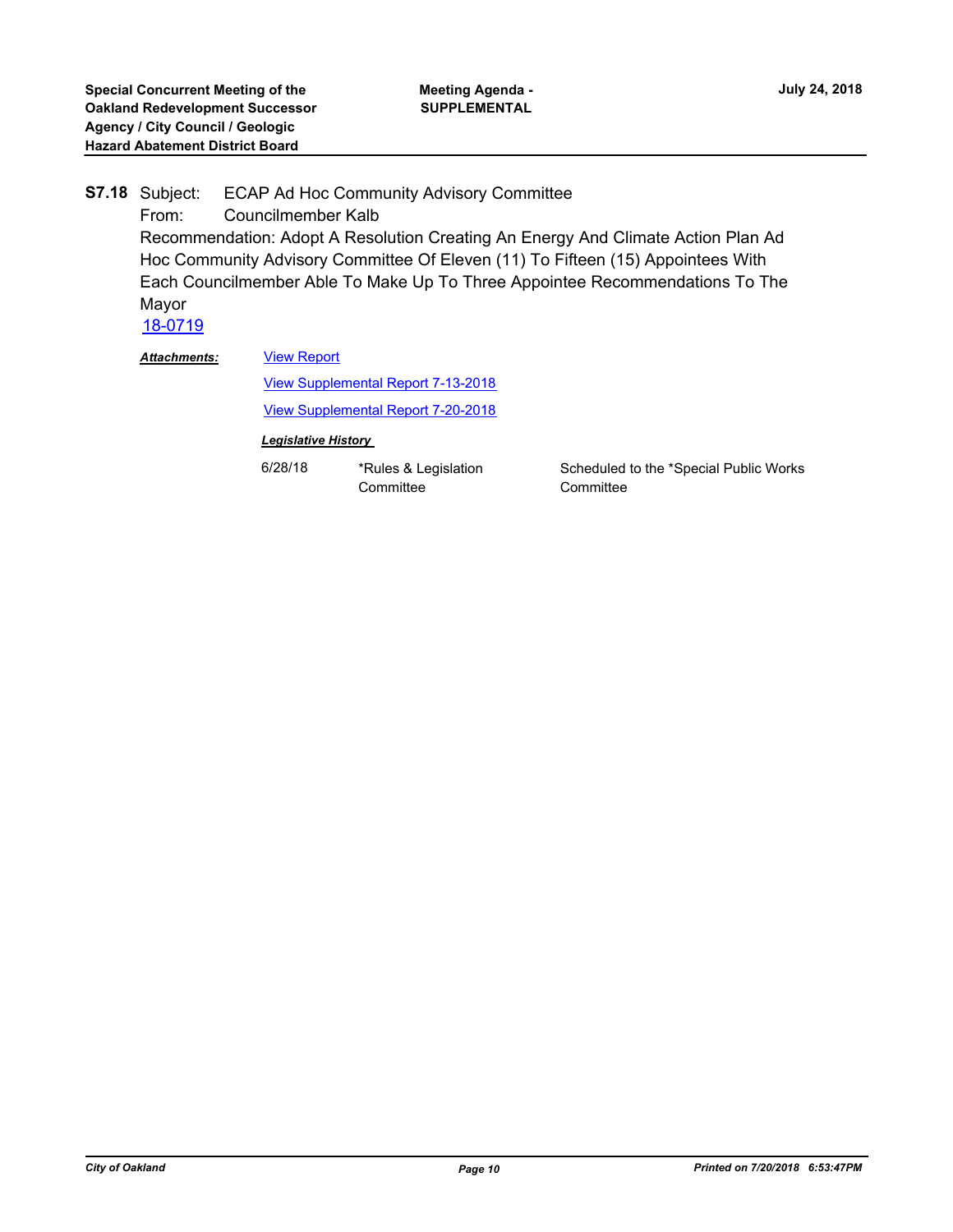| strict Board |                                                                                      |                                                                                                                                                                                                                                                                                                                                                                                                                                                                                                                                                                                                                                                                                                                                                                                                                                                                                                                                                                                     |
|--------------|--------------------------------------------------------------------------------------|-------------------------------------------------------------------------------------------------------------------------------------------------------------------------------------------------------------------------------------------------------------------------------------------------------------------------------------------------------------------------------------------------------------------------------------------------------------------------------------------------------------------------------------------------------------------------------------------------------------------------------------------------------------------------------------------------------------------------------------------------------------------------------------------------------------------------------------------------------------------------------------------------------------------------------------------------------------------------------------|
| 7/17/18      | *Special Public Works<br>Committee                                                   | Approved as Amended the Recommendation<br>of Staff, and Forward to the Special<br>Concurrent Meeting of the Oakland<br>Redevelopment Successor Agency / City<br>Council / Geologic Hazard Abatement                                                                                                                                                                                                                                                                                                                                                                                                                                                                                                                                                                                                                                                                                                                                                                                 |
|              | the vote and returned to this item after dispensing with item 5.                     | <b>District Board</b><br>Coucilmember Kaplan assumed the role of Chair of the meeting, and suspended                                                                                                                                                                                                                                                                                                                                                                                                                                                                                                                                                                                                                                                                                                                                                                                                                                                                                |
|              | two Further Resolves to read                                                         | President Pro Tem Guillen made a motion to accept the amendments of<br>Councilmember Kalb, to amend the Resolution to change the number of<br>appointees from "Eleven to Fifteen" to "Thirteen", amend the 5th Whearas<br>Clause on the first page to read "WHEREAS, a joint effort by all stakeholders is<br>necessary to build a movement around local climate actions and encourage<br>day-to-day decisions by individuals, organizations and businesses that<br>positively contribute to successfully reducing GHG emissions and inequality as<br>it relates to climate impacts and climate justice in Oakland; and", and the last                                                                                                                                                                                                                                                                                                                                              |
|              | residing in most-impacted, neighborhoods within the top 25%<br>and equity; and be it | "FURTHER RESOLVED: That the membership of the ECAP Ad Hoc Community<br>Advisory Committee shall (1) reflect the geographic, racial, age, and economic<br>diversity of the city of Oakland, (2) have no more than one of its members<br>residing outside of the City of Oakland, (3) have at least half of the members<br>Cal-EnviroScreen 3.0 and (4) shall have more than half of the members having<br>expertise in one or more of the following areas: renewable energy and energy<br>efficiency, green buildings, housing affordability as it relates to greenhouse gas<br>emissions and climate impacts, transportation and land use planning as it<br>relates to reducing greenhouse gas emissions, waste reduction and<br>sustainable consumption, climate adaptation and local climate impacts; urban<br>forestry and sequestration, water efficiency, youth and public education as it<br>relates to climate justice and greenhouse gas emissions and, and climate justice |
|              | Oakland Energy and Climate Action Plan."                                             | FURTHER RESOLVED: That the ECAP Ad Hoc Community Advisory Committee<br>shall meet and work with City staff in a transparent manner, and shall be<br>disbanded the day following the date that the City Council adopts the next                                                                                                                                                                                                                                                                                                                                                                                                                                                                                                                                                                                                                                                                                                                                                      |
|              |                                                                                      | Councilmember Brooks made a friendly amendment to Councilmember Kalbs<br>amemdment, to the second to last Further Resolved Clause on page two to read<br>"(1) reflect the geographic, racial, age diversity, and income inequality of the<br>City of Oakland", and further down to read " shall have more than half of the<br>members having experiential, educational or work related expertise" which                                                                                                                                                                                                                                                                                                                                                                                                                                                                                                                                                                             |

*was accepted by the maker of the motion.*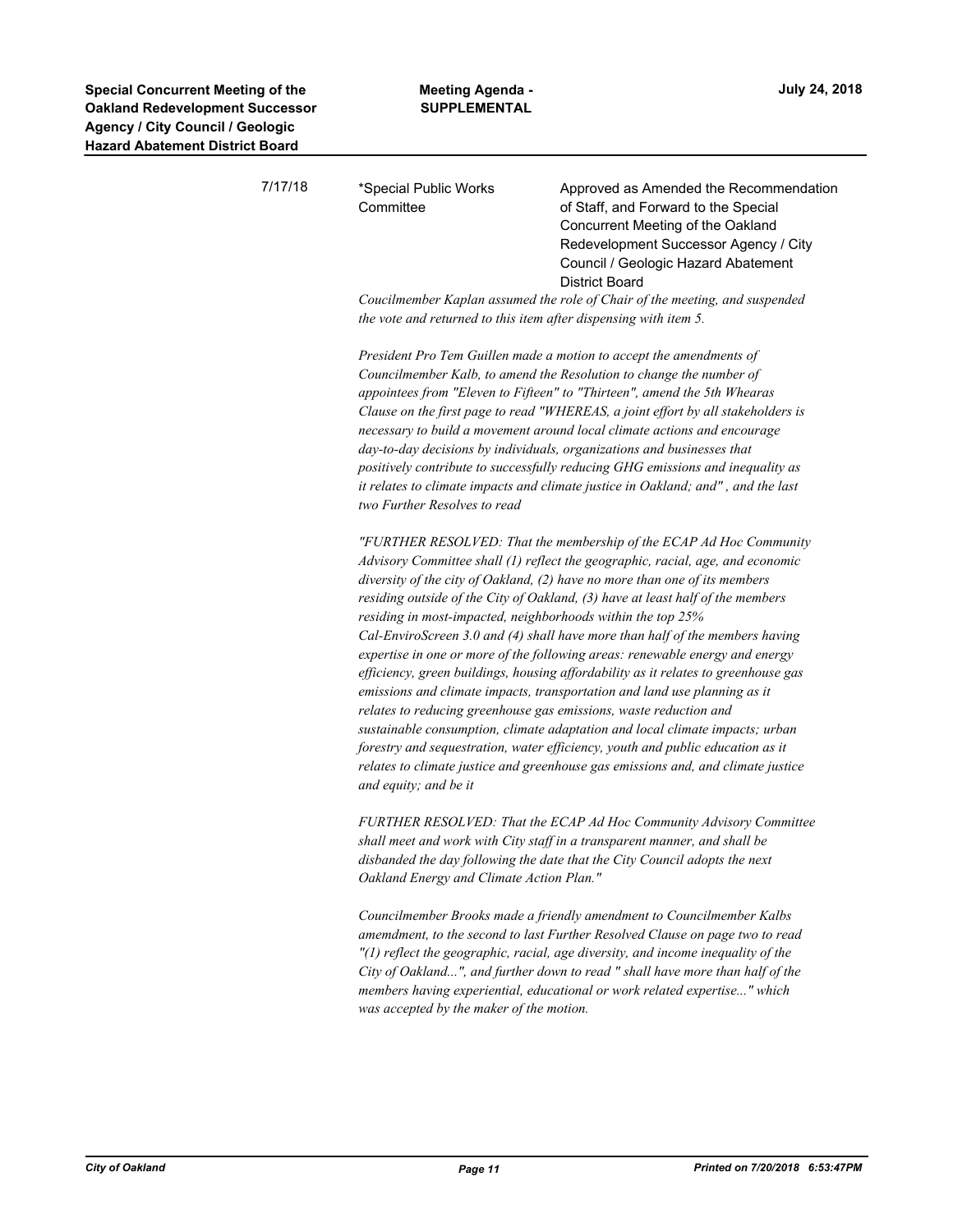Resolution Initiating Process To Develop A Community Workforce Agreement From: Council President Pro Tem Guillén And Vice Mayor Campbell Washington Recommendation: Adopt A Resolution Initiating A Process Toward Developing A Community Workforce Agreement For The City's Large Public Works Projects, With Such Agreement To Ensure Labor Peace, Provide Quality, Equitable Employment And Training Opportunities, And Enhance The City's Local Employment And Local Contracting Programs; And Directing The City Administrator To Undertake An Equity Impact Analysis And Community Engagement Process **S7.19**

[18-0749](http://oakland.legistar.com/gateway.aspx?m=l&id=/matter.aspx?key=29183)

*Sponsors:* Campbell Washington

*Attachments:* [View Report](http://oakland.legistar.com/gateway.aspx?M=F&ID=17065705-1baf-4ae6-bbb2-74885aafdcc7.pdf)

*Legislative History* 

| 7/5/18  | *Rules & Legislation<br>Committee  | Scheduled to the *Special Public Works<br>Committee                                                                                                                                                                   |
|---------|------------------------------------|-----------------------------------------------------------------------------------------------------------------------------------------------------------------------------------------------------------------------|
| 7/17/18 | *Special Public Works<br>Committee | Approved as Amended the Recommendation<br>of Staff, and Forward to the Special<br>Concurrent Meeting of the Oakland<br>Redevelopment Successor Agency / City<br>Council / Geologic Hazard Abatement<br>District Board |

*There were 13 speakers on this item.*

*Councilmember Guillen made a motion to move the item. Councilmember Kaplan made a friendly amendment to amend the legislation to explicitly include on the list on page one 1) an analysis of the existing data, 2) evaluating barriers that may exclude workers such as drivers liscence and cannabis testing and 3) funding strategies. Councilmember Guillen accepted the friendly amendment with it being listed as a subsection of item 15. Councilmember Brooks made a substitute motion to list these three items as item 16, 17 and 18 respectively. Councilmember Kaplan seconded the substitute motion. The substitute motion passed with a vote of 4 Ayes.*

Shared Mobility Update and Dockless Bike and Scooter Share Policy From: Councilmembers Kaplan, Gallo, McElhaney And The Department Of **Transportation** Recommendation: Adopt The Following Pieces Of Legislation; **S7.20**

1) An Informational Report on the City's Shared Mobility Initiatives, And [18-0396](http://oakland.legistar.com/gateway.aspx?m=l&id=/matter.aspx?key=28833)

#### [View Report](http://oakland.legistar.com/gateway.aspx?M=F&ID=d870dd9b-e435-4412-a5d5-8f6cd8e8bb8e.pdf) *Attachments:*

[View Supplemental Report 7-13-2018](http://oakland.legistar.com/gateway.aspx?M=F&ID=fd04abdd-83ef-4ddb-b43c-8cd2b0dd4d52.pdf) [View Supplemental Report 7-20-2018](http://oakland.legistar.com/gateway.aspx?M=F&ID=1b08ddc9-105b-4a8c-97f1-5de906cf5d7f.pdf)

*Legislative History*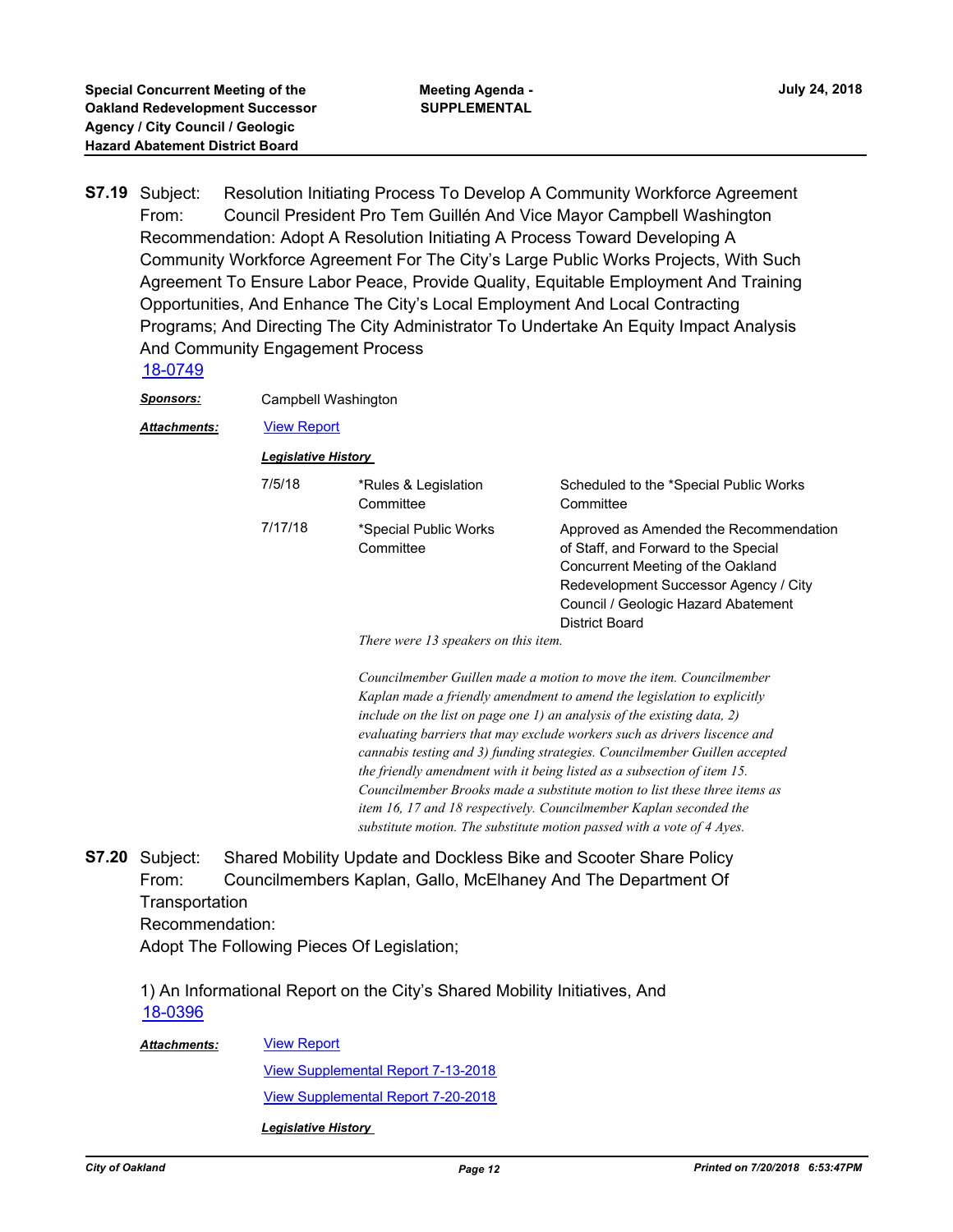| 4/19/18 | *Rules & Legislation<br>Committee                                                      | No Action Taken                                                                                                                                                   |  |  |
|---------|----------------------------------------------------------------------------------------|-------------------------------------------------------------------------------------------------------------------------------------------------------------------|--|--|
| 6/28/18 | *Rules & Legislation<br>Committee<br>Transportation request to be added as co authors. | Scheduled to the *Special Public Works<br>Committee<br>Councilmember Gallo, Councilmember McElhaney and the Department of                                         |  |  |
|         | A title change was read into record.                                                   |                                                                                                                                                                   |  |  |
| 7/12/18 | *Rules & Legislation<br>Committee<br>A title change was read into record.              | No Action Taken                                                                                                                                                   |  |  |
| 7/17/18 | *Special Public Works<br>Committee                                                     | Received and Forwarded to the Concurrent<br>Meeting of the Oakland Redevelopment<br>Successor Agency / City Council / Geologic<br>Hazard Abatement District Board |  |  |
|         | There were 12 speakers on this item.                                                   |                                                                                                                                                                   |  |  |

2) Ordinance Amending Title 10 And Title 12.08 Of The Oakland Municipal Code To Establish Regulations And New Permits To Operate And Park Dockless Bike And Scooter Sharing Programs In The Public Right Of Way [18-0732](http://oakland.legistar.com/gateway.aspx?m=l&id=/matter.aspx?key=29166)

**Meeting Agenda - SUPPLEMENTAL**

| <b>Attachments:</b> | <b>View Report</b>                                                            |                       |                                        |
|---------------------|-------------------------------------------------------------------------------|-----------------------|----------------------------------------|
|                     | <b>View Supplemental Report 7-13-2018</b>                                     |                       |                                        |
|                     |                                                                               |                       |                                        |
|                     | <b>View Supplemental Report 7-20-2018</b><br><b>Legislative History</b>       |                       |                                        |
|                     |                                                                               |                       |                                        |
|                     | 7/17/18                                                                       | *Special Public Works | Approved as Amended the Recommendation |
|                     |                                                                               | Committee             | of Staff, and Forward to the Special   |
|                     |                                                                               |                       | Concurrent Meeting of the Oakland      |
|                     |                                                                               |                       | Redevelopment Successor Agency / City  |
|                     | Council / Geologic Hazard Abatement                                           |                       |                                        |
| District Board      |                                                                               |                       |                                        |
|                     | Staff amended the legislation to remove all references to "Dockless Bicycles" |                       |                                        |
|                     | from the Ordinance, and focus soley on "Dockless Scooters".                   |                       |                                        |

Purchase Bicycle eLockers **S7.21**

> From: Department Of Transportation Recommendation: Adopt A Resolution Authorizing The City Administrator To Waive The Advertising And Bidding And Award A Contract To Elock Technologies, LLC, In An Amount Not To Exceed Two Hundred Thousand Dollars (\$200,000.00) For A Period Of Five Years For Purchase, Installation, And Service Of Electronic Bicycle Lockers [18-0696](http://oakland.legistar.com/gateway.aspx?m=l&id=/matter.aspx?key=29130)

| Attachments: | <b>View Report</b> |
|--------------|--------------------|
|              |                    |

#### *Legislative History*

6/28/18 \*Rules & Legislation **Committee** 

Scheduled to the \*Special Public Works **Committee**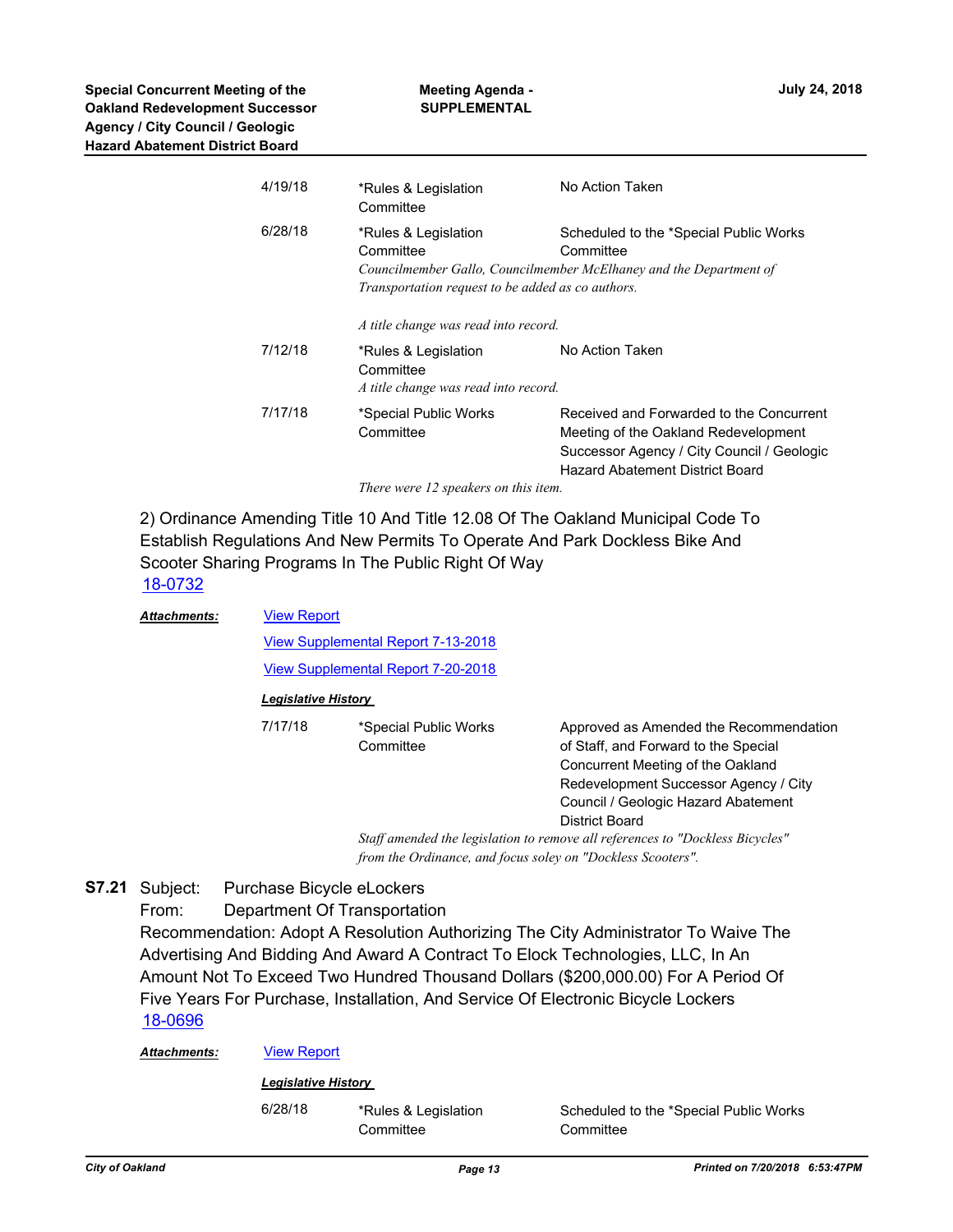| 7/17/18 | *Special Public Works            | Approved the Recommendation of Staff, and |
|---------|----------------------------------|-------------------------------------------|
|         | Committee                        | Forward to the Special Concurrent Meeting |
|         |                                  | of the Oakland Redevelopment Successor    |
|         |                                  | Agency / City Council / Geologic Hazard   |
|         |                                  | Abatement District Board                  |
|         | Thousansa Longalian on this item |                                           |

*There was 1 speaker on this item.*

*President Pro Tem Guillen was excused from the meeting at 12:30 p.m.*

Pedestrian Lighting And Sidewalk Project (1000844) **S7.22**

From: Department Of Transportation

Recommendation: Adopt A Resolution Authorizing The City Administrator To Award A Construction Contract To The Lowest Responsive And Responsible Bidder, In Accordance With Project Plans And Specifications, For The Pedestrian Lighting And Sidewalk Improvements On International Boulevard From 42nd Avenue To 107th Avenue Project (Project No. 1000844) In An Amount Not-To-Exceed Four Million Two-Hundred Thousand Dollars (\$4,200,000.00)

[TITLE CHANGE]

[18-0687](http://oakland.legistar.com/gateway.aspx?m=l&id=/matter.aspx?key=29121)

[View Report](http://oakland.legistar.com/gateway.aspx?M=F&ID=18af1145-cbb9-40e1-a59e-0042c8d9247c.pdf) [View Supplemental Legislation](http://oakland.legistar.com/gateway.aspx?M=F&ID=c2826104-f73c-4b65-8694-288c70feb59d.pdf) [View Supplemental Report 7-13-2018](http://oakland.legistar.com/gateway.aspx?M=F&ID=d2998f38-96ae-402c-8ebf-fb1a96cee091.pdf) *Attachments:*

#### *Legislative History*

| 6/28/18 | *Rules & Legislation<br>Committee  | Scheduled to the *Special Public Works<br>Committee                                                                                                                                                            |
|---------|------------------------------------|----------------------------------------------------------------------------------------------------------------------------------------------------------------------------------------------------------------|
| 7/17/18 | *Special Public Works<br>Committee | Approved the Recommendation of Staff, and<br>Forward to the Special Concurrent Meeting<br>of the Oakland Redevelopment Successor<br>Agency / City Council / Geologic Hazard<br><b>Abatement District Board</b> |

*There was 1 speaker on this item.*

The Caltrans Sustainable Communities Grant **S7.23**

From: Department Of Transportation

Recommendation: Adopt A Resolution Authorizing The City Administrator Or Designee To Accept And Appropriate A Grant From The California Department Of Transportation (Caltrans), Sustainable Communities Grant Program In An Amount Of Four Hundred Forty-Two Thousand Six Hundred Fifty Dollars (\$442,650.00) To Develop A Grand Avenue Mobility Plan; And To Commit A Local Match Of Fifty-Seven Thousand Three Hundred Fifty Dollars (\$57,350.00).

[18-0689](http://oakland.legistar.com/gateway.aspx?m=l&id=/matter.aspx?key=29123)

*Attachments:* [View Report](http://oakland.legistar.com/gateway.aspx?M=F&ID=76250e07-fcc5-4d51-9098-f64fbd4134c0.pdf)

*Legislative History*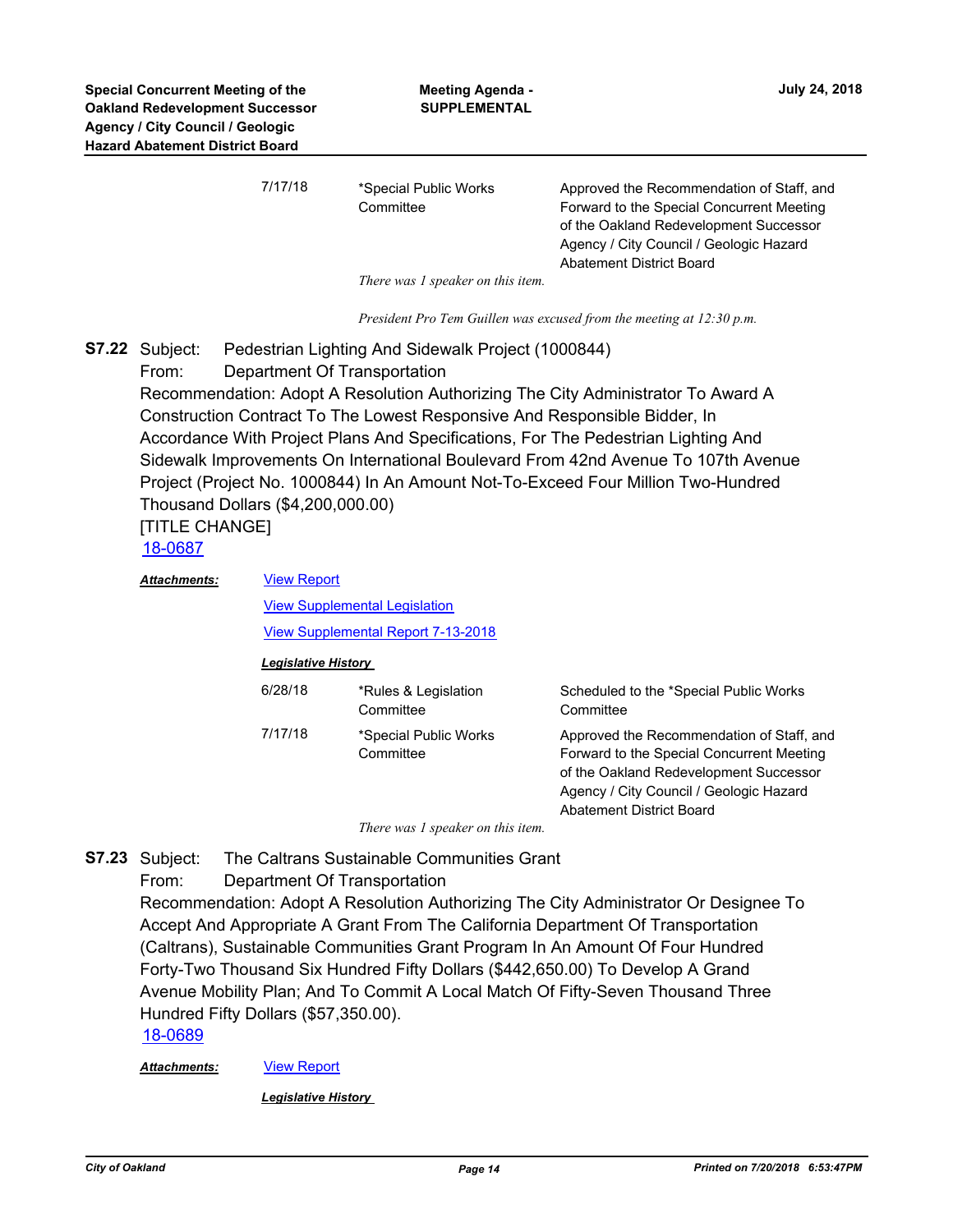| 6/28/18 | *Rules & Legislation<br>Committee  | Scheduled to the *Special Public Works<br>Committee                                                                                                                                                            |
|---------|------------------------------------|----------------------------------------------------------------------------------------------------------------------------------------------------------------------------------------------------------------|
| 7/17/18 | *Special Public Works<br>Committee | Approved the Recommendation of Staff, and<br>Forward to the Special Concurrent Meeting<br>of the Oakland Redevelopment Successor<br>Agency / City Council / Geologic Hazard<br><b>Abatement District Board</b> |

*There was 1 speaker on this item.*

Construction Award For Lions Pool Renovation From: Oakland Public Works **S7.24**

> Recommendation: Adopt A Resolution Rejecting All Bids, Waiving Further Advertising And Competitive Bidding, Authorizing The City Administrator, Or Designee, To Negotiate, Award And Execute A Construction Contract Without Return To Council For An Amount Not-To-Exceed Six Hundred Seventy Thousand Dollars (\$670,000) In The Open Market For The Construction Of The Lions Pool Renovation (Project No. 1003434) In Accordance With The Project Plans And Specifications

[18-0690](http://oakland.legistar.com/gateway.aspx?m=l&id=/matter.aspx?key=29124)

#### Attachments: **[View Report](http://oakland.legistar.com/gateway.aspx?M=F&ID=5196f0d6-5f42-4a4a-8cb2-9bf7b29a6164.pdf)**

| <b>Legislative History</b> |                                    |                                                                                                                                                                                                 |
|----------------------------|------------------------------------|-------------------------------------------------------------------------------------------------------------------------------------------------------------------------------------------------|
| 6/28/18                    | *Rules & Legislation<br>Committee  | Scheduled to the *Special Public Works<br>Committee                                                                                                                                             |
| 7/17/18                    | *Special Public Works<br>Committee | Approved the Recommendation of Staff, and<br>Forward to the Concurrent Meeting of the<br>Oakland Redevelopment Successor Agency<br>/ City Council / Geologic Hazard Abatement<br>District Board |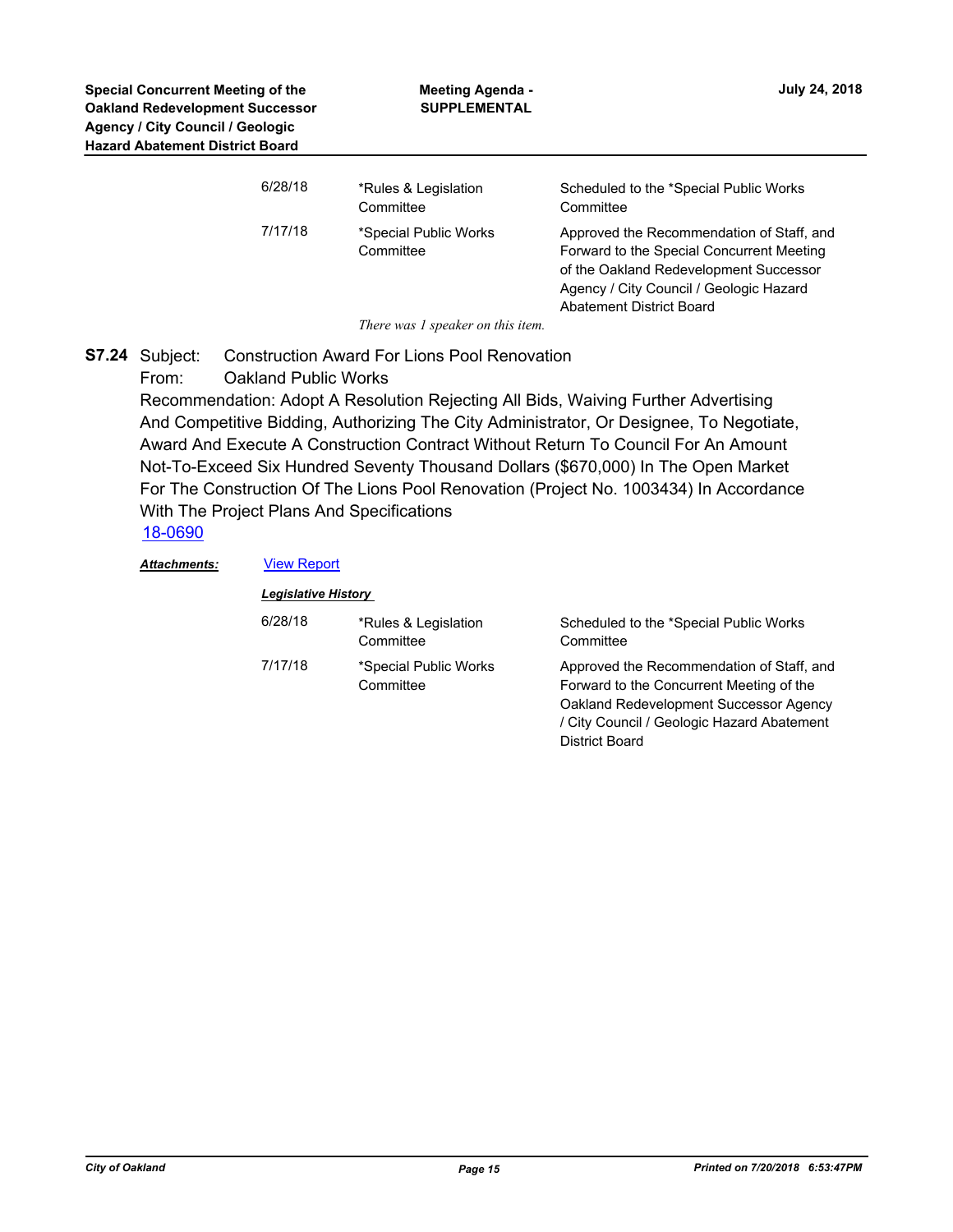#### Amendments To As-Needed Civil Engineering Services Agreements From: Oakland Public Works **S7.25**

Recommendation: Adopt A Resolution Waiving Further Competitive Request For Proposal/Qualification Requirement And Authorizing The City Administrator Or Designee To Amend As-Needed Civil Engineering Services Agreements With: 1. Wood Rodgers, Inc. By An Amount Not-To-Exceed Eight Hundred Thousand Dollars (\$800,000.00), Bringing The Total Contract Amount From Five Hundred Thousand Dollars (\$500,000.00) To One Million Three Hundred Thousand Dollars (\$1,300,000.00) To Support Of Measure DD Estuary Waterfront Trail Projects And Extend The Time Of Performance Of The Contract From December 31, 2018, To December 31,2020; And 2. Moffatt And Nichol By An Amount Not-To-Exceed Seven Hundred Thousand Dollars (\$700,000.00), Bringing The Total Contract Amount From Five Hundred Thousand Dollars (\$500,000.00) To One Million Two Hundred Thousand Dollars (\$1,200,000.00) To Support Of Measure DD Estuary Waterfront Trail Project And Extend The Time Of Performance Of The Contract From December 31,2018, To December 31,2020.

### [18-0684](http://oakland.legistar.com/gateway.aspx?m=l&id=/matter.aspx?key=29118)

*Attachments:* [View Report](http://oakland.legistar.com/gateway.aspx?M=F&ID=a7c64d54-265d-4763-b7a4-7371226c094b.pdf)

*Legislative History* 

| 6/28/18 | *Rules & Legislation<br>Committee  | Scheduled to the *Special Public Works<br>Committee                                                                                                                                                            |
|---------|------------------------------------|----------------------------------------------------------------------------------------------------------------------------------------------------------------------------------------------------------------|
| 7/17/18 | *Special Public Works<br>Committee | Approved the Recommendation of Staff, and<br>Forward to the Special Concurrent Meeting<br>of the Oakland Redevelopment Successor<br>Agency / City Council / Geologic Hazard<br><b>Abatement District Board</b> |

*There were 3 speakers on this item.*

Cost To Implement Owner Occupancy Exemption Regulations From: Housing And Community Development Department Recommendation: Receive An Informational Report Of The Cost To Implement Regulations That Ensure Compliance With The Provision Within The Just Cause Eviction Ordinance (O.M.C. 8.22.300) Which Exempts Buildings With Two Or Three Units From Just-Cause Protection If The Property Owner Lives In One Of The Units As A Primary Residence **S7.26**

[18-0569](http://oakland.legistar.com/gateway.aspx?m=l&id=/matter.aspx?key=29004)

#### *Attachments:* [View Report](http://oakland.legistar.com/gateway.aspx?M=F&ID=6335a2c4-d39f-4e0e-bdb1-2ebda92638d9.pdf)

#### *Legislative History*

5/24/18 \*Rules & Legislation **Committee** 

Scheduled to the \*Community & Economic Development Committee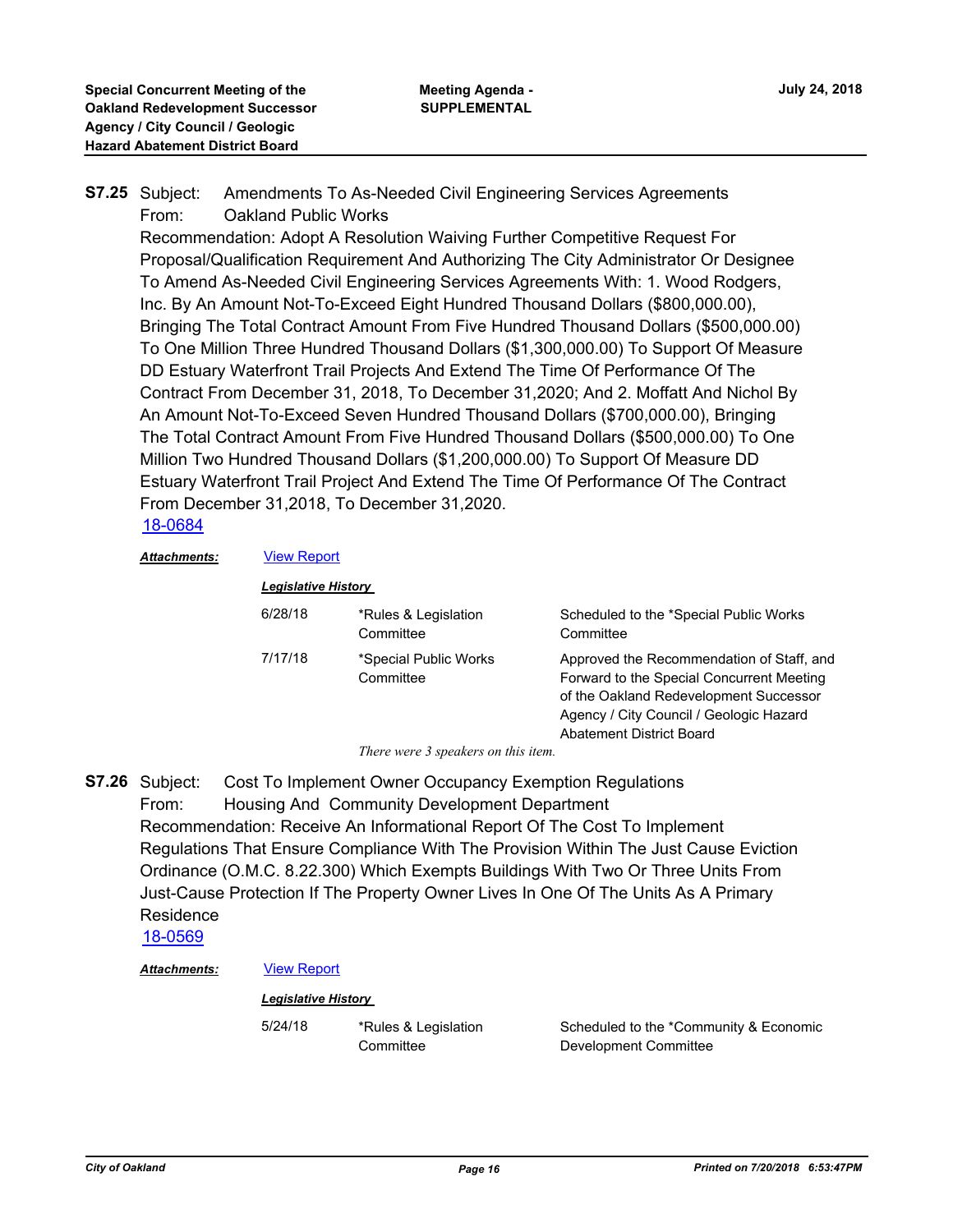| 6/26/18 | * Special Concurrent<br>Meeting of the Oakland<br><b>Redevelopment Successor</b><br>Agency and Community &<br>Economic Development<br>Committee                                       | Continued to the *Community & Economic<br>Development Committee                                                                                |
|---------|---------------------------------------------------------------------------------------------------------------------------------------------------------------------------------------|------------------------------------------------------------------------------------------------------------------------------------------------|
| 7/17/18 | * Special Concurrent<br>Meeting of the Oakland<br><b>Redevelopment Successor</b><br>Agency and Community &<br>Economic Development<br>Committee<br>There were 7 speakers on this item | Approved the Recommendation of Staff, and<br>Forward to the *Special Concurrent Meeting<br>of the Oakland Redevelopment Agency/City<br>Council |

Affordable Housing Sustainable Communities Program From: Housing And Community Development Department Recommendation: Adopt The Following Pieces Of Legislation; **S7.27**

1) A Resolution Amending Resolution No. 86993 C.M.S., Which Authorized The City To Apply For, Accept And Appropriate Loan And Grant Funds Under The State Of California's Affordable Housing And Sustainable Communities Program In Connection With The 7th And Campbell Project At 1664-1676 7th Street, To Revise Fiscal Provisions, Include Provisions Required By The State, And Authorize Agreements With Bart And AC Transit For Transportation-Related Improvements; And [18-0576](http://oakland.legistar.com/gateway.aspx?m=l&id=/matter.aspx?key=29011)

### *Attachments:* [View Report](http://oakland.legistar.com/gateway.aspx?M=F&ID=02b9e21f-889a-47b2-a5c4-0972ee9f5f11.pdf)

| 5/24/18 | *Rules & Legislation<br>Committee                                                                                                                                               | Scheduled to the *Community & Economic<br>Development Committee                                                                                |
|---------|---------------------------------------------------------------------------------------------------------------------------------------------------------------------------------|------------------------------------------------------------------------------------------------------------------------------------------------|
| 6/28/18 | *Rules & Legislation<br>Committee                                                                                                                                               | Scheduled to the *Special Community &<br>Economic Development Committee                                                                        |
| 7/17/18 | * Special Concurrent<br>Meeting of the Oakland<br>Redevelopment Successor<br>Agency and Community &<br>Economic Development<br>Committee<br>There was 1 speaker on on this item | Approved the Recommendation of Staff, and<br>Forward to the *Special Concurrent Meeting<br>of the Oakland Redevelopment Agency/City<br>Council |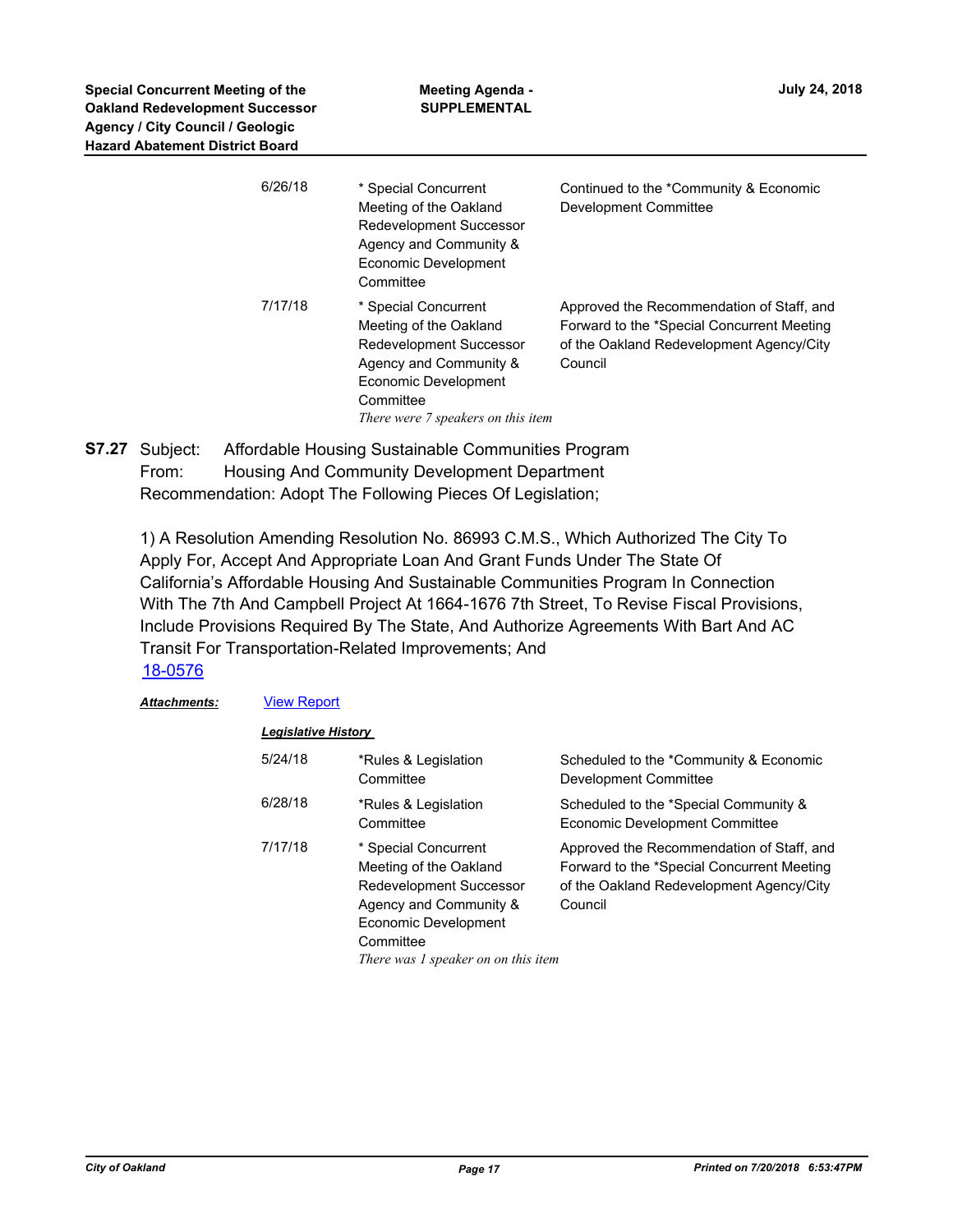2) A Resolution Amending Resolution No. 86994 C.M.S., Which Authorized The City To Apply For, Accept And Appropriate Loan And Grant Funds Under The State Of California's Affordable Housing And Sustainable Communities Program In Connection With The 3268 San Pablo Project At 3268 San Pablo Avenue, To Revise Fiscal Provisions, Include Provisions Required By The State, And Authorize Agreements With Bart And AC Transit For Transportation Related Improvements; And [18-0577](http://oakland.legistar.com/gateway.aspx?m=l&id=/matter.aspx?key=29012)

#### *Attachments:* [View Report](http://oakland.legistar.com/gateway.aspx?M=F&ID=ebc2e42a-8c3f-4087-b27a-b49cfb3cfd77.pdf)

| <b>Legislative History</b> |                                                                                                                                          |                                                                                                                                                |  |  |
|----------------------------|------------------------------------------------------------------------------------------------------------------------------------------|------------------------------------------------------------------------------------------------------------------------------------------------|--|--|
| 5/24/18                    | *Rules & Legislation<br>Committee                                                                                                        | Scheduled to the *Community & Economic<br>Development Committee                                                                                |  |  |
| 6/28/18                    | *Rules & Legislation<br>Committee                                                                                                        | Scheduled to the *Special Community &<br>Economic Development Committee                                                                        |  |  |
| 7/17/18                    | * Special Concurrent<br>Meeting of the Oakland<br>Redevelopment Successor<br>Agency and Community &<br>Economic Development<br>Committee | Approved the Recommendation of Staff, and<br>Forward to the *Special Concurrent Meeting<br>of the Oakland Redevelopment Agency/City<br>Council |  |  |

3) A Resolution Amending Resolution No. 86995 C.M.S., Which Authorized The City To Apply For, Accept And Appropriate Loan And Grant Funds Under The State Of California's Affordable Housing And Sustainable Communities Program In Connection With The Coliseum Place Project At 905 72nd Avenue, To Revise Fiscal Provisions, Include Provisions Required By The State, And Authorize Agreements With Bart And AC Transit For Transportation-Related Improvements; And

## [18-0578](http://oakland.legistar.com/gateway.aspx?m=l&id=/matter.aspx?key=29013)

#### Attachments: **[View Report](http://oakland.legistar.com/gateway.aspx?M=F&ID=00d4e315-3d70-445a-91f1-d6be31630108.pdf)**

### *Legislative History*

| 5/24/18 | *Rules & Legislation<br>Committee                                                                                                               | Scheduled to the *Community & Economic<br>Development Committee                                                                                |
|---------|-------------------------------------------------------------------------------------------------------------------------------------------------|------------------------------------------------------------------------------------------------------------------------------------------------|
| 6/28/18 | *Rules & Legislation<br>Committee                                                                                                               | Scheduled to the *Special Community &<br>Economic Development Committee                                                                        |
| 7/17/18 | * Special Concurrent<br>Meeting of the Oakland<br><b>Redevelopment Successor</b><br>Agency and Community &<br>Economic Development<br>Committee | Approved the Recommendation of Staff, and<br>Forward to the *Special Concurrent Meeting<br>of the Oakland Redevelopment Agency/City<br>Council |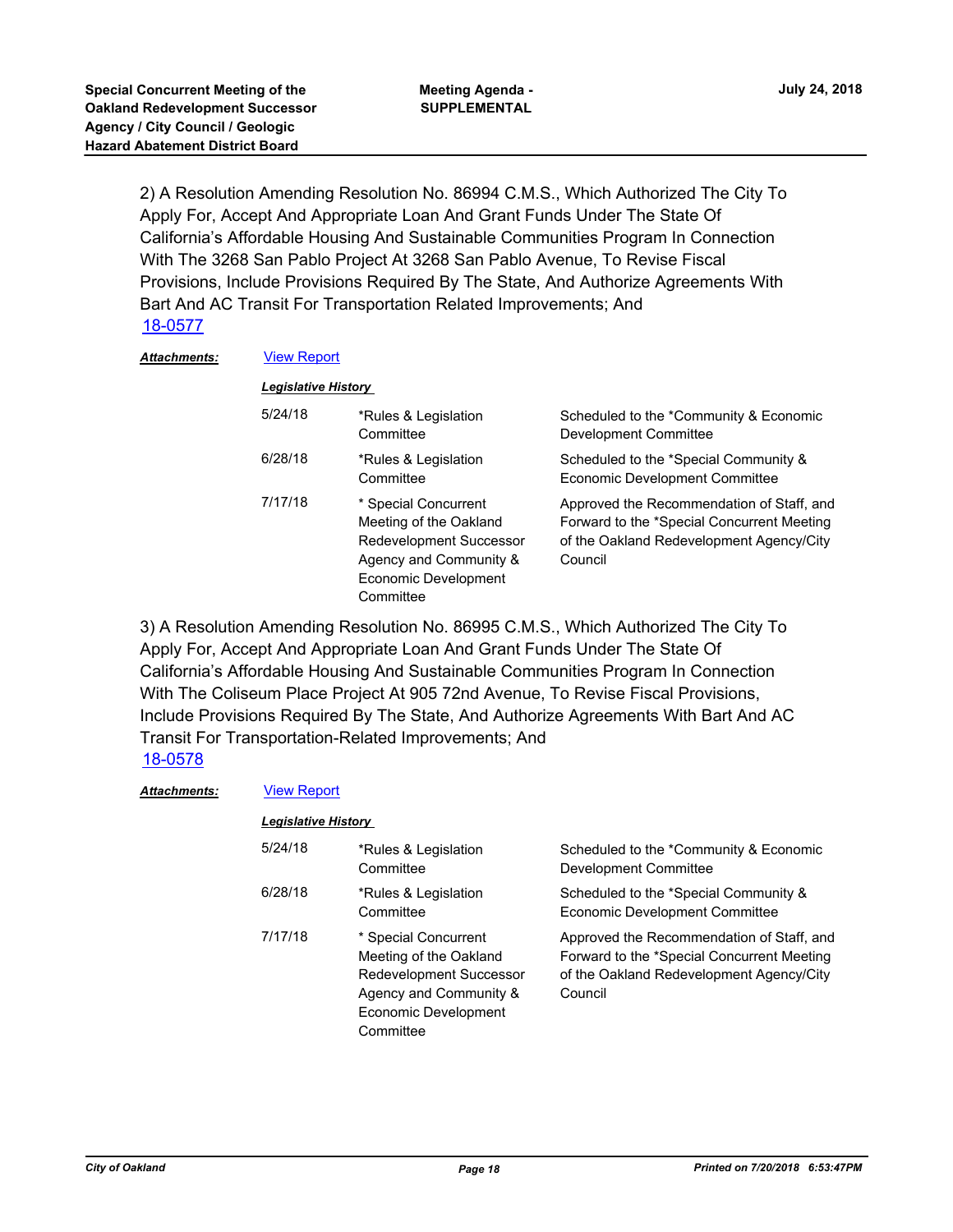4) A Resolution Amending Resolution No. 86216 C.M.S., Which Authorized The City To Apply For, Accept And Appropriate Loan And Grant Funds Under The State Of California's Affordable Housing And Sustainable Communities Program In Connection With The Empyrean & Harrison Hotel At 1300 Webster Street And 1415 Harrison Street, To Revise Fiscal Provisions, Include Provisions Required By The State, And Authorize Agreements With Bart And AC Transit For Transportation-Related Improvements; And [18-0579](http://oakland.legistar.com/gateway.aspx?m=l&id=/matter.aspx?key=29014)

#### *Attachments:* [View Report](http://oakland.legistar.com/gateway.aspx?M=F&ID=06c82c8e-0077-4024-a175-10a485dacd89.pdf)

| <b>Legislative History</b> |                                                                                                                                                 |                                                                                                                                                |  |  |
|----------------------------|-------------------------------------------------------------------------------------------------------------------------------------------------|------------------------------------------------------------------------------------------------------------------------------------------------|--|--|
| 5/24/18                    | *Rules & Legislation<br>Committee                                                                                                               | Scheduled to the *Community & Economic<br>Development Committee                                                                                |  |  |
| 6/28/18                    | *Rules & Legislation<br>Committee                                                                                                               | Scheduled to the *Special Community &<br>Economic Development Committee                                                                        |  |  |
| 7/17/18                    | * Special Concurrent<br>Meeting of the Oakland<br><b>Redevelopment Successor</b><br>Agency and Community &<br>Economic Development<br>Committee | Approved the Recommendation of Staff, and<br>Forward to the *Special Concurrent Meeting<br>of the Oakland Redevelopment Agency/City<br>Council |  |  |

5) A Resolution Amending Resolution No. 86217 C.M.S., Which Authorized The City To Apply For, Accept And Appropriate Loan And Grant Funds Under The State Of California's Affordable Housing And Sustainable Communities Program In Connection With The Lakehouse Commons Project At E 12th And Lake Merrit Boulevard, To Revise Fiscal Provisions, Include Provisions Required By The State, And Authorize Agreements With Bart And AC Transit For Transportation-Related Improvements [18-0580](http://oakland.legistar.com/gateway.aspx?m=l&id=/matter.aspx?key=29015)

#### Attachments: **[View Report](http://oakland.legistar.com/gateway.aspx?M=F&ID=7a7f7fb8-5add-4ca1-aa6f-824e8609c8ac.pdf)**

#### *Legislative History*

| 5/24/18 | *Rules & Legislation<br>Committee                                                                                                               | Scheduled to the *Community & Economic<br><b>Development Committee</b>                                                                         |
|---------|-------------------------------------------------------------------------------------------------------------------------------------------------|------------------------------------------------------------------------------------------------------------------------------------------------|
| 6/28/18 | *Rules & Legislation<br>Committee                                                                                                               | Scheduled to the *Special Community &<br>Economic Development Committee                                                                        |
| 7/17/18 | * Special Concurrent<br>Meeting of the Oakland<br><b>Redevelopment Successor</b><br>Agency and Community &<br>Economic Development<br>Committee | Approved the Recommendation of Staff, and<br>Forward to the *Special Concurrent Meeting<br>of the Oakland Redevelopment Agency/City<br>Council |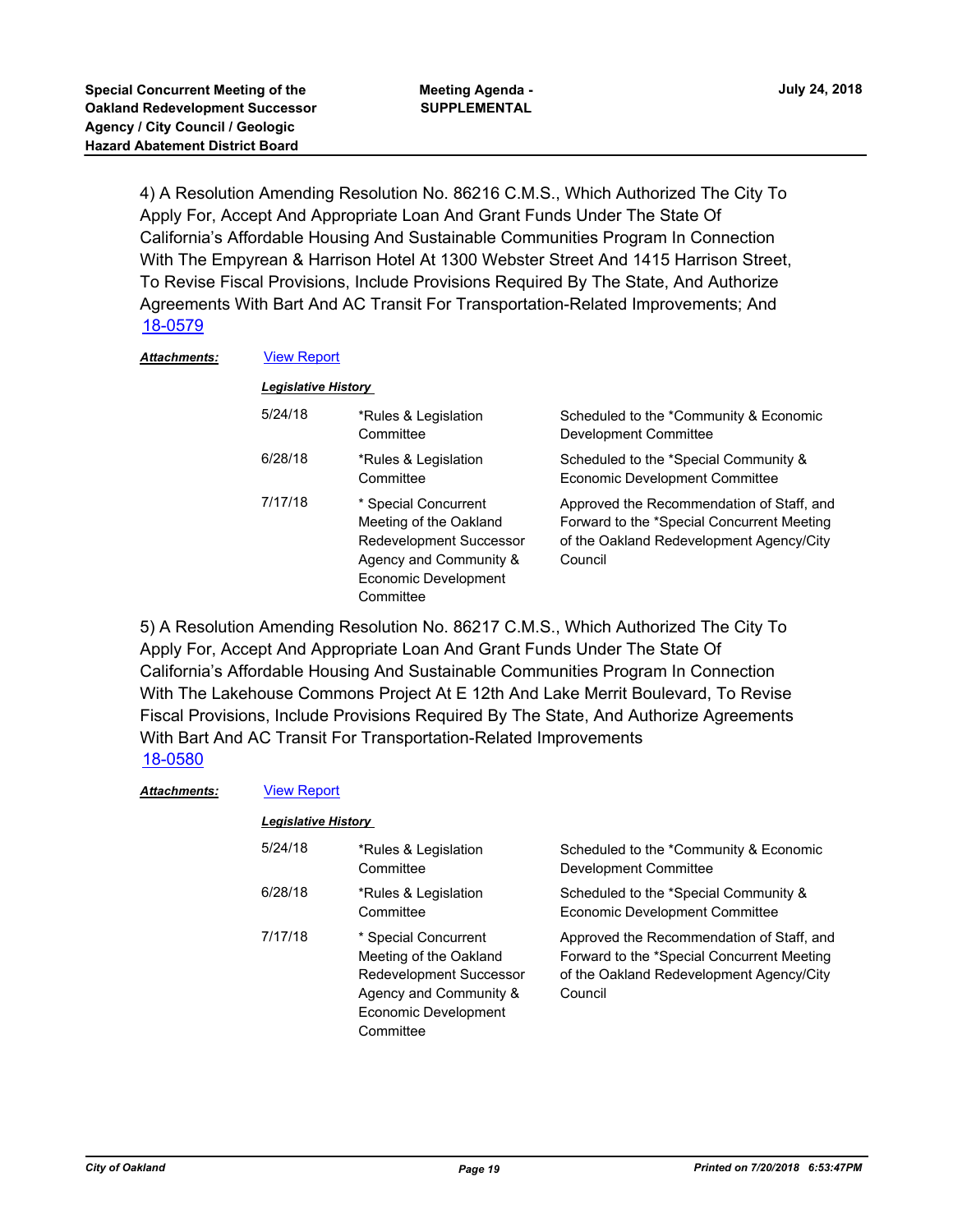### Anti-Displacement Services Program From: Housing And Community Development Department Recommendation: Adopt A Resolution Authorizing The City Administrator To Negotiate And Enter Into A Services Agreement With Centro Legal De La Raza To Administer The Anti-Displacement Program And To Provide Related Services To Oakland Residents In The Amount Of \$2,200,000 From The Affordable Housing Trust Fund (1870) For A Two-Year Term And Waive The Request For Proposals Process **S7.28** [18-0665](http://oakland.legistar.com/gateway.aspx?m=l&id=/matter.aspx?key=29099)

#### *Attachments:* [View Report](http://oakland.legistar.com/gateway.aspx?M=F&ID=c6b3305f-5fdb-40af-b6f3-0543452bc95b.pdf)

#### *Legislative History*

| 6/28/18 | *Rules & Legislation<br>Committee<br>There was a title change read into record.                                                                                                 | Scheduled to the *Special Community &<br><b>Economic Development Committee</b>                                                                 |
|---------|---------------------------------------------------------------------------------------------------------------------------------------------------------------------------------|------------------------------------------------------------------------------------------------------------------------------------------------|
| 7/17/18 | * Special Concurrent<br>Meeting of the Oakland<br>Redevelopment Successor<br>Agency and Community &<br>Economic Development<br>Committee<br>There were 17 speakers on this item | Approved the Recommendation of Staff, and<br>Forward to the *Special Concurrent Meeting<br>of the Oakland Redevelopment Agency/City<br>Council |

*The Committee approved recommendation and directed staff to return in January 2019 with updates and performance measures on this contract and others that they will bring back in a rules request.*

#### Professional Services Agreement With FUSE Corps **S7.29**

From: Planning And Building Department

Recommendation: Adopt A Resolution Authorizing The City Administrator, Or Designee To: 1) Negotiate And Execute A Contract Between Fuse Corps And The City In An Amount Not-To-Exceed One Hundred And Fifty Thousand Dollars (\$150,000) To Fund One Executive-Level Fellow For The Planning And Building Department For A Full 12-Month Contract Term 2) Negotiate And Execute A Contract Between Fuse Corps And The City In An Amount Not-To-Exceed One Hundred And Fifty Thousand Dollars (\$150,000) To Fund One Executive-Level Fellow For The Economic And Workforce Development Department For A Full 12- Month Contract Term; 3) Accept And Appropriate One Hundred And Twenty-Five Dollars (\$125,000) From Fuse Corps; And 4) Waive The Competitive Request For Proposals/Qualifications (RFP/Q) Process Requirement For Listed Agreements

[18-0648](http://oakland.legistar.com/gateway.aspx?m=l&id=/matter.aspx?key=29082)

#### *Attachments:* [View Report](http://oakland.legistar.com/gateway.aspx?M=F&ID=2fd75224-931e-4e9b-b5a2-c1c2f5b52dc6.pdf)

#### *Legislative History*

6/28/18 \*Rules & Legislation

**Committee** 

Scheduled to the \*Special Community & Economic Development Committee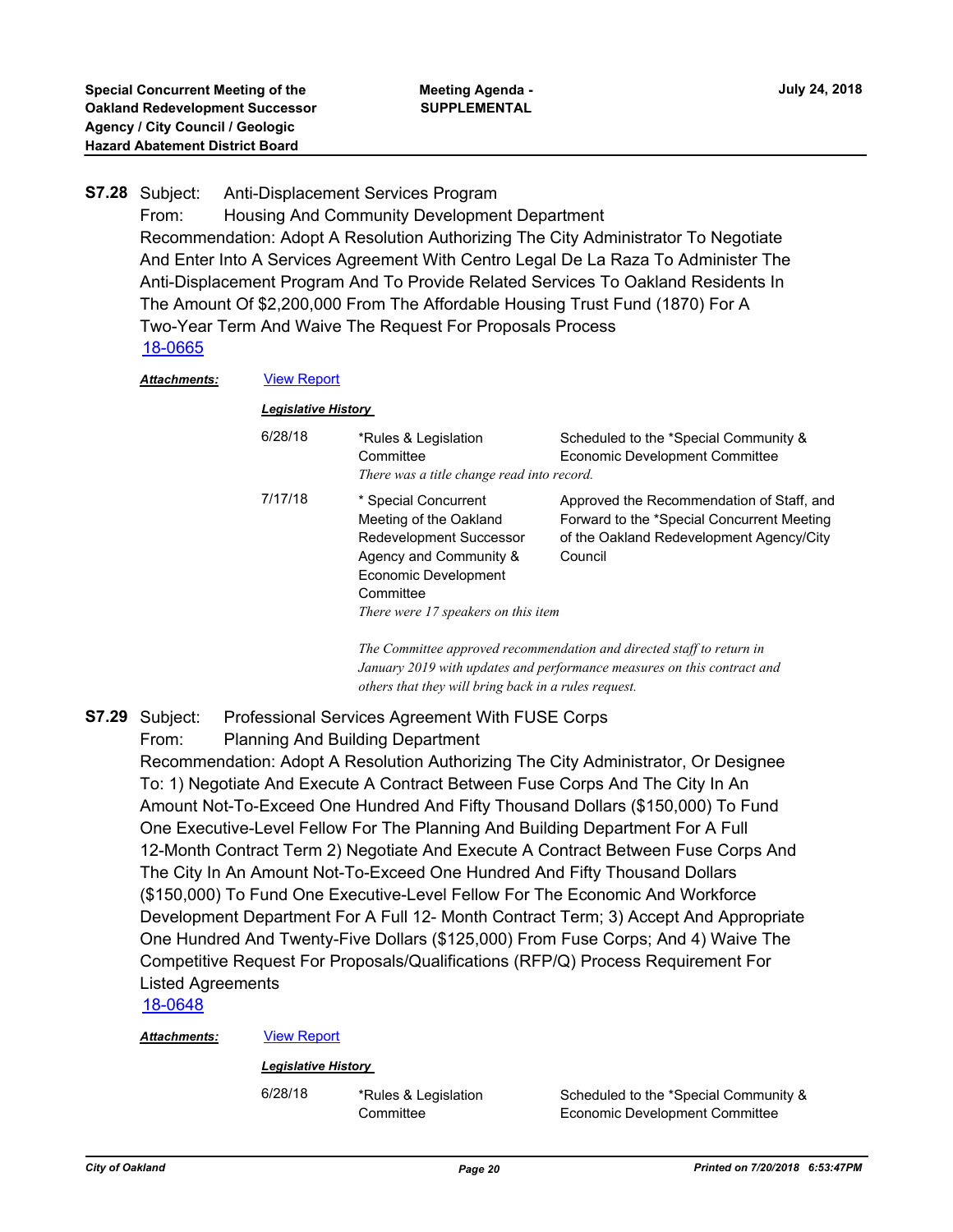| 7/17/18 | * Special Concurrent<br>Meeting of the Oakland<br><b>Redevelopment Successor</b> | Approved the Recommendation of Staff, and<br>Forward to the *Special Concurrent Meeting<br>of the Oakland Redevelopment Agency/City |
|---------|----------------------------------------------------------------------------------|-------------------------------------------------------------------------------------------------------------------------------------|
|         | Agency and Community &<br>Economic Development                                   | Council                                                                                                                             |
|         | Committee                                                                        |                                                                                                                                     |
|         | There was 1 speaker on this item                                                 |                                                                                                                                     |

FEMA Grants For Residential Soft Story Seismic Retrofits From: Housing And Community Development Department Recommendation: Adopt A Resolution Authorizing The City Administrator, Or Designee, To Apply For, Accept, And Appropriate Up To A Total Of \$15,000,000 In Hazard Mitigation Grant Program Funds From The Federal Emergency Management Agency And The State Of California Governor's Office Of Emergency Services For (1) A 5-9 Unit Soft Story Apartment Seismic Retrofit Grant Up To \$5,000,000;(2) A 10+ Unit Soft Story Apartment Retrofit Grant Up To \$5,000,000; And (3) A Soft Story Apartment Retrofit Grant For Publicly Supported Buildings For Up To \$5,000,000 **S7.30** [18-0715](http://oakland.legistar.com/gateway.aspx?m=l&id=/matter.aspx?key=29149)

# Attachments: **[View Report](http://oakland.legistar.com/gateway.aspx?M=F&ID=48129aba-0a0a-426d-a090-915d87aa498b.pdf)**

| <b>Legislative History</b> |                                                                                                                                                                                     |                                                                                                                                                |
|----------------------------|-------------------------------------------------------------------------------------------------------------------------------------------------------------------------------------|------------------------------------------------------------------------------------------------------------------------------------------------|
| 6/28/18                    | *Rules & Legislation<br>Committee<br>An Urgency Motion was made to bypass committee.                                                                                                | Scheduled to the *Special Community &<br><b>Economic Development Committee</b>                                                                 |
| 7/17/18                    | * Special Concurrent<br>Meeting of the Oakland<br><b>Redevelopment Successor</b><br>Agency and Community &<br>Economic Development<br>Committee<br>There was 1 speaker on this item | Approved the Recommendation of Staff, and<br>Forward to the *Special Concurrent Meeting<br>of the Oakland Redevelopment Agency/City<br>Council |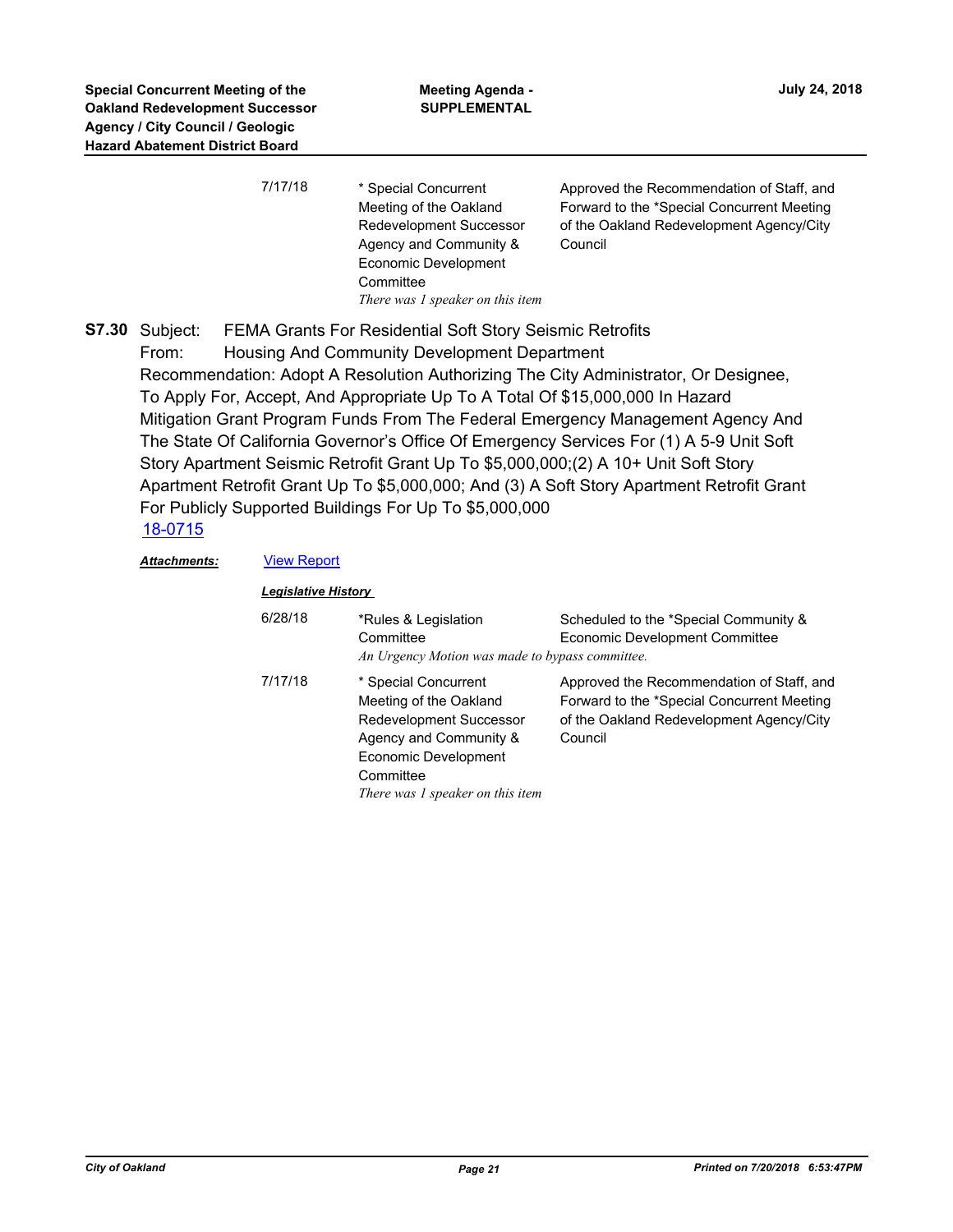#### Property BID Annual Reports and Assessment Payment Approval From: Economic And Workforce Development Department Recommendation: Adopt The Following Pieces Of Legislation: **S7.31**

1) A Resolution (A) Approving The Fiscal Year 2017-2018 Annual Reports Of The Fruitvale Property Business Improvement District Of 2011, The Lakeshore/Lake Park Business Improvement Management District Of 2012, The Jack London Improvement District, The Temescal/Telegraph Business Improvement District 2015, And The Laurel Business Improvement District 2016 Advisory Boards; (B) Confirming The Continuing Annual Assessment For Each Said District And For The Koreatown/Northgate Community Benefit District 2017 For Fiscal Year 2018-2019; And (C) Authorizing Payment Of The City's Cumulative Fiscal Year 2018-2019 Fair Share Assessment In An Approximate Amount Of \$26,453.74 For City-Owned Properties In The Fruitvale District, The Jack London District, The Temescal District And The Koreatown District; And [18-0746](http://oakland.legistar.com/gateway.aspx?m=l&id=/matter.aspx?key=29180)

### Attachments: **[View Report](http://oakland.legistar.com/gateway.aspx?M=F&ID=97afe92d-0a56-452b-8809-da6a251d0288.pdf)**

### *Legislative History*

| 7/5/18  | *Rules & Legislation<br>Committee                                                                                                                                                     | Scheduled to the *Special Community &<br>Economic Development Committee                                                                                                      |
|---------|---------------------------------------------------------------------------------------------------------------------------------------------------------------------------------------|------------------------------------------------------------------------------------------------------------------------------------------------------------------------------|
| 7/17/18 | * Special Concurrent<br>Meeting of the Oakland<br><b>Redevelopment Successor</b><br>Agency and Community &<br>Economic Development<br>Committee<br>There were 2 speakers on this item | Approved the Recommendation of Staff, and<br>Forward to the *Special Concurrent Meeting<br>of the Joint Powers Financing Authority and<br>the Finance & Management Committee |

2) A Successor Agency Resolution Authorizing Payment Of The Oakland Redevelopment Successor Agency's Cumulative Fiscal Year 2018-2019 Fair Share Assessment In An Approximate Amount Of \$707.98 For One Oakland Redevelopment Successor Agency-Owned Property In The Downtown Oakland Community Benefit District Of 2008 [18-0747](http://oakland.legistar.com/gateway.aspx?m=l&id=/matter.aspx?key=29181)

| Attachments: | <b>View Report</b><br><b>Legislative History</b> |                                                                                                                                          |                                                                                                                                                |  |
|--------------|--------------------------------------------------|------------------------------------------------------------------------------------------------------------------------------------------|------------------------------------------------------------------------------------------------------------------------------------------------|--|
|              |                                                  |                                                                                                                                          |                                                                                                                                                |  |
|              | 7/5/18                                           | *Rules & Legislation<br>Committee                                                                                                        | Scheduled to the *Special Community &<br>Economic Development Committee                                                                        |  |
|              | 7/17/18                                          | * Special Concurrent<br>Meeting of the Oakland<br>Redevelopment Successor<br>Agency and Community &<br>Economic Development<br>Committee | Approved the Recommendation of Staff, and<br>Forward to the *Special Concurrent Meeting<br>of the Oakland Redevelopment Agency/City<br>Council |  |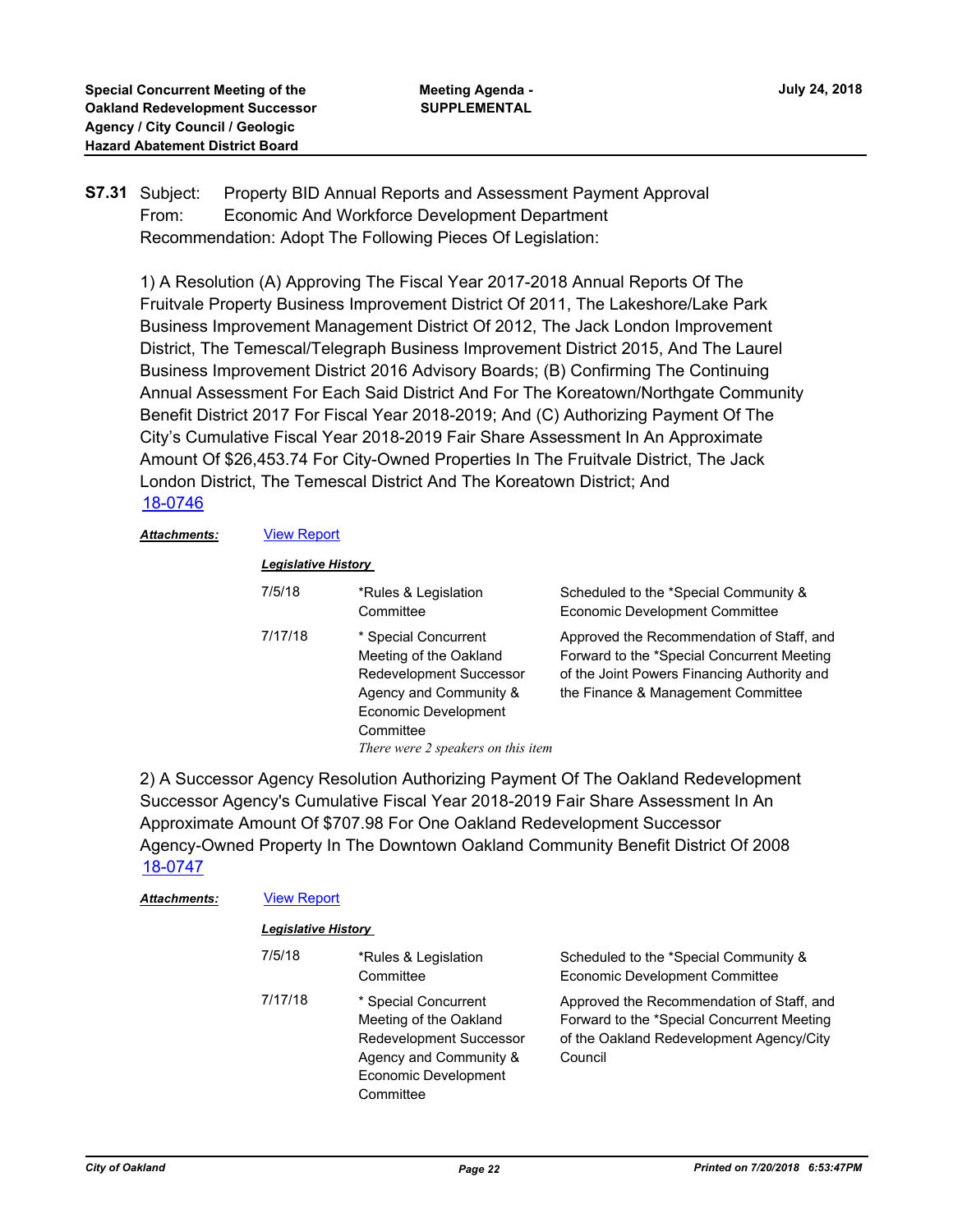#### California Waste Solutions ENA **S7.32**

From: Office Of The City Administrator

Recommendation: Adopt A Resolution Authorizing An Exclusive Negotiating Agreement ("ENA") With California Waste Solutions, Inc. ("CWS"), Permitting Staff To 1) Negotiate The Price And Terms Of A Development And Disposition Agreement With CWS For The Relocation Of Its Existing West Oakland Recycling Uses To A Portion Of The North Gateway Parcels Located At The Former Oakland Army Base; 2) Accepting And Appropriating A Project Expense Payment In Connection With The ENA; And 3) Confirming The Application Of An Existing Security Deposit [18-0745](http://oakland.legistar.com/gateway.aspx?m=l&id=/matter.aspx?key=29179)

#### *Attachments:*

#### [View Supplemental Report 7-20-2018](http://oakland.legistar.com/gateway.aspx?M=F&ID=8a96c4c1-2536-41d7-b3dc-d306a47eb405.pdf)

#### *Legislative History*

[View Report](http://oakland.legistar.com/gateway.aspx?M=F&ID=0daabfbe-df21-4927-8312-4380e8ecb3bb.pdf)

| 7/5/18  | *Rules & Legislation<br>Committee                                                                                                                                                     | Scheduled to the *Special Community &<br><b>Economic Development Committee</b>                                                                 |
|---------|---------------------------------------------------------------------------------------------------------------------------------------------------------------------------------------|------------------------------------------------------------------------------------------------------------------------------------------------|
| 7/17/18 | * Special Concurrent<br>Meeting of the Oakland<br><b>Redevelopment Successor</b><br>Agency and Community &<br>Economic Development<br>Committee<br>There were 4 speakers on this item | Approved the Recommendation of Staff, and<br>Forward to the *Special Concurrent Meeting<br>of the Oakland Redevelopment Agency/City<br>Council |

Air Quality Plan For Operations Of The At The Former Oakland Army Base From: Office Of The City Administrator Recommendation: Receive An Informational Report On The Air Quality Plan Approved By The City Administrator For Operations Of The PODS Facility In The CE-1 Warehouse At The Oakland Army Base Redevelopment Project **S7.33** [18-0697](http://oakland.legistar.com/gateway.aspx?m=l&id=/matter.aspx?key=29131)

| <b>Attachments:</b> | <b>View Report</b><br><b>Legislative History</b> |                                                                                                                                                                              |                                                                                                                  |  |
|---------------------|--------------------------------------------------|------------------------------------------------------------------------------------------------------------------------------------------------------------------------------|------------------------------------------------------------------------------------------------------------------|--|
|                     |                                                  |                                                                                                                                                                              |                                                                                                                  |  |
|                     | 6/28/18                                          | *Rules & Legislation<br>Committee                                                                                                                                            | Scheduled to the *Special Community &<br>Economic Development Committee                                          |  |
|                     | 7/17/18                                          | * Special Concurrent<br>Meeting of the Oakland<br>Redevelopment Successor<br>Agency and Community &<br>Economic Development<br>Committee<br>There was 1 speaker on this item | Received and Forwarded to the *Special<br>Concurrent Meeting of the Oakland<br>Redevelopment Agency/City Council |  |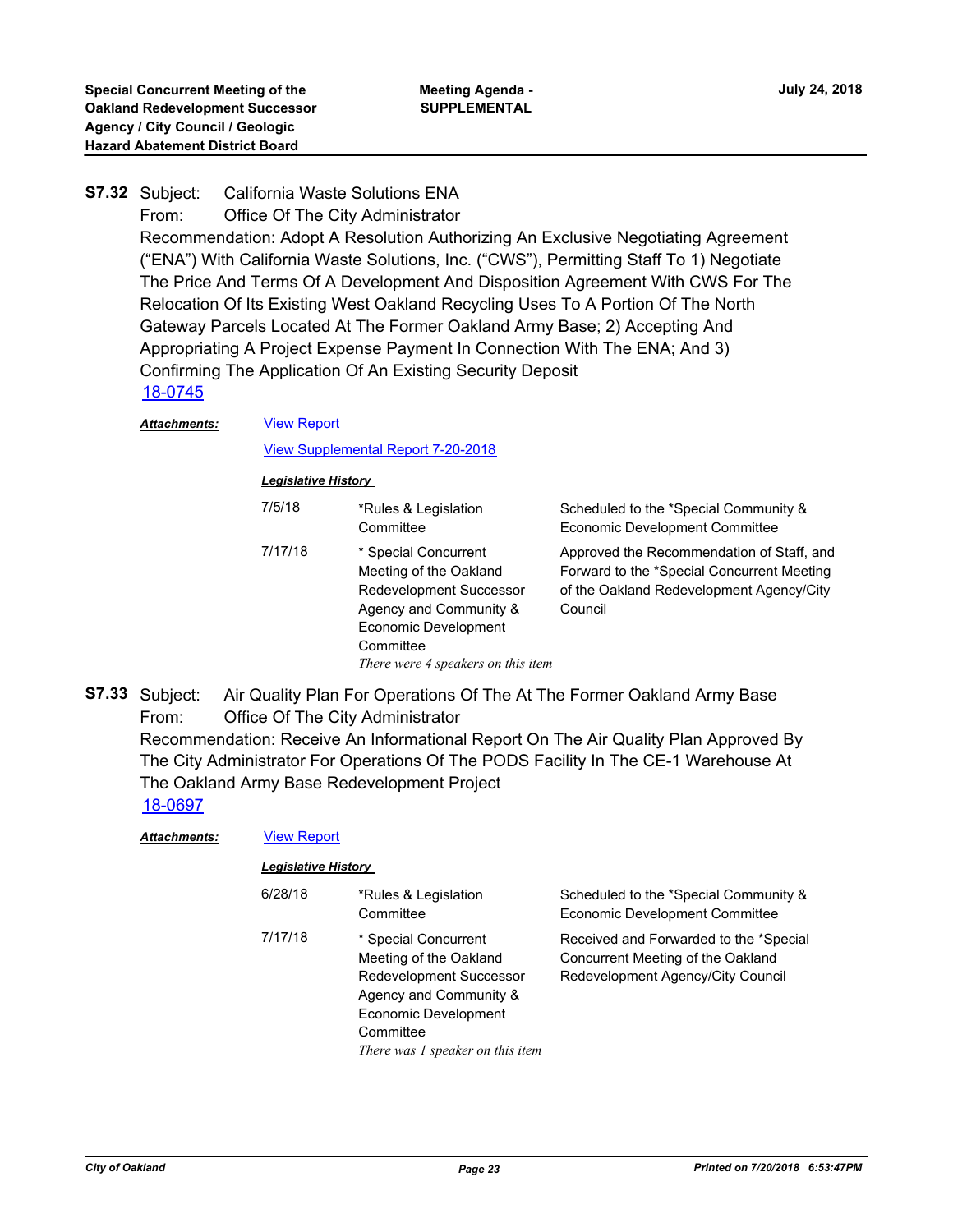#### Child & Adult Food Program (CACFP) Grant Application FY 2018-2019 From: Human Services Department **S7.34**

Recommendation: Adopt A Resolution 1) Authorizing The City Administrator To Apply For And Accept The U.S. Department Of Agriculture Child And Adult Care Food Program (CACFP) Grant From The California Department Of Education In An Estimated Amount Of \$243,632 To Provide Funding For Nutritious Meals For The Head Start/Early Head Start Program From July 1, 2018 Through June 30, 2019; And 2) Authorizing A General Purpose Fund Contribution In The Amount Equivalent To Central Service Overhead Costs Estimated At \$41,675

[18-0680](http://oakland.legistar.com/gateway.aspx?m=l&id=/matter.aspx?key=29114)

*Attachments:* [View Report](http://oakland.legistar.com/gateway.aspx?M=F&ID=0bbbe76a-f93c-4648-8ab7-887a0fd46795.pdf)

#### *Legislative History*

| Scheduled to the *Special Life Enrichment<br>Committee                                                                                                       |
|--------------------------------------------------------------------------------------------------------------------------------------------------------------|
| Scheduled to the Special Concurrent<br>Meeting of the Oakland Redevelopment<br>Successor Agency / City Council / Geologic<br>Hazard Abatement District Board |
| *Rules & Legislation<br>Committee<br>*Rules & Legislation<br>Committee                                                                                       |

Oakland Head Start/Early Childhood Education Program FY 2018-2019 From: Human Services Department **S7.35**

Recommendation: Adopt A Resolution 1) Authorizing The City Administrator To Enter Into A Sub-Contract With Oakland Unified School District To Receive State Funding In An Estimated Amount Of \$200,000 To Provide California General Child Care Services To Eligible Participants, Ages Birth To Three Years Old, Effective July 1, 2018 Through June 30, 2019; And Accept And Appropriate Said Funding; And 2) Authorize The General Purpose Fund Contribution In The Amount Of \$29,795 To Cover Central Service Overhead Costs As Included In The FY 2018-19 Midcycle Proposed Budget [18-0681](http://oakland.legistar.com/gateway.aspx?m=l&id=/matter.aspx?key=29115)

| <b>Attachments:</b> | <b>View Report</b>         |                                   |                                                                             |  |  |
|---------------------|----------------------------|-----------------------------------|-----------------------------------------------------------------------------|--|--|
|                     | <b>Legislative History</b> |                                   |                                                                             |  |  |
|                     | 6/28/18                    | *Rules & Legislation<br>Committee | Scheduled to the *Special Life Enrichment<br>Committee                      |  |  |
|                     | 7/19/18                    | *Rules & Legislation<br>Committee | Scheduled to the Special Concurrent<br>Meeting of the Oakland Redevelopment |  |  |

Successor Agency / City Council / Geologic

Hazard Abatement District Board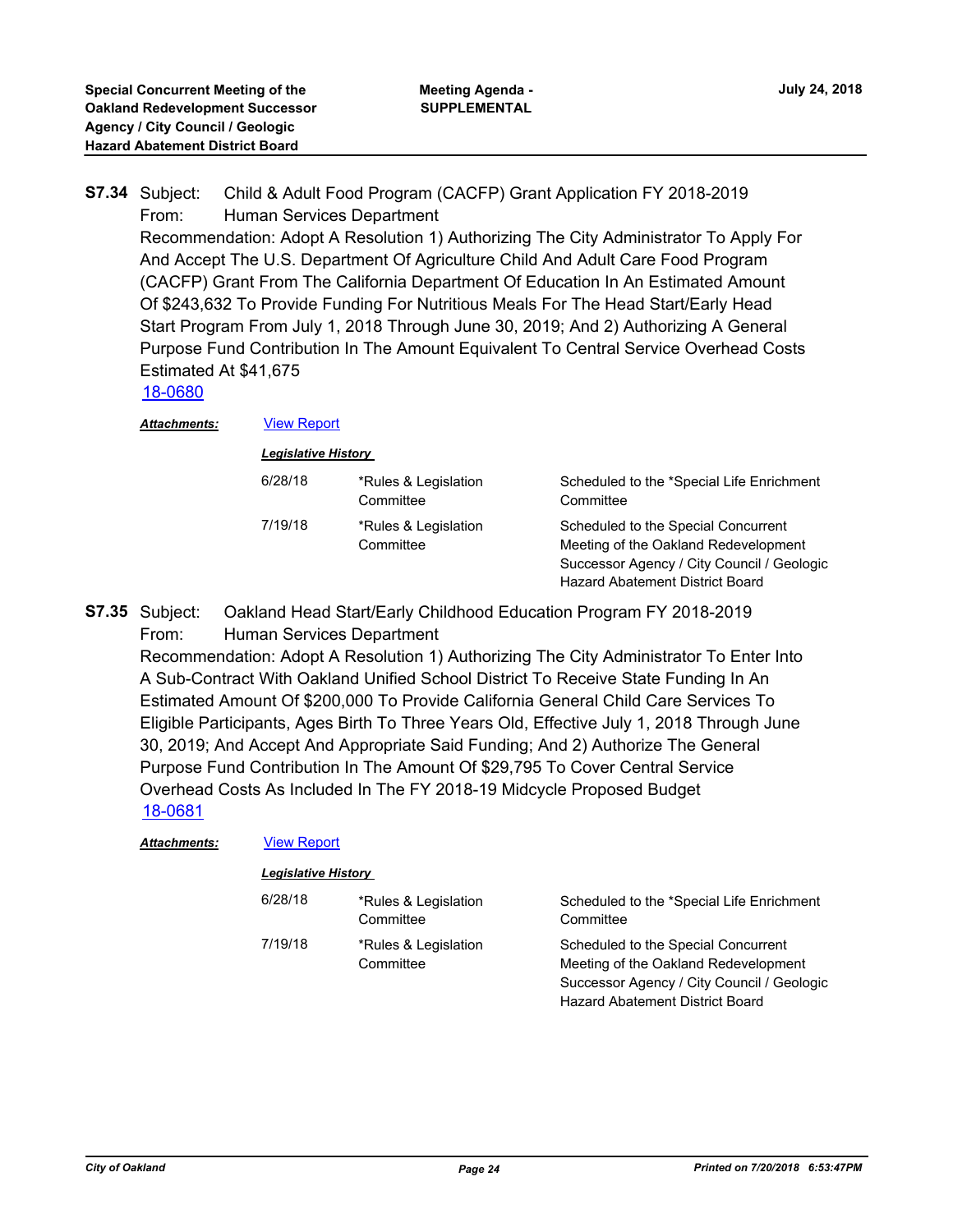## California State Preschool Program (CSPP) FY 2018-2019 From: Human Services Department Recommendation: Adopt A Resolution Authorizing The City Administrator To Apply For And Accept The California State Preschool Program Expansion Grant From The California Department Of Education In An Amount Of \$1,072,782 To Fund Prekindergarten And Family Literacy Services In Accord With Said Grant From July 1, 2018 To June 30, 2019; And To Authorize A Contribution From The General Purpose Fund In The Amount Equivalent To Central Services Overhead Costs Estimated At \$126,213 **S7.36** [18-0685](http://oakland.legistar.com/gateway.aspx?m=l&id=/matter.aspx?key=29119)

*Attachments:* [View Report](http://oakland.legistar.com/gateway.aspx?M=F&ID=f92e2afe-58e2-448e-81d9-6bcb694db29d.pdf)

#### *Legislative History*

| 6/28/18 | *Rules & Legislation<br>Committee | Scheduled to the *Special Life Enrichment<br>Committee                                                                          |
|---------|-----------------------------------|---------------------------------------------------------------------------------------------------------------------------------|
| 7/19/18 | *Rules & Legislation<br>Committee | Scheduled to the *Special Concurrent<br>Meeting of the Oakland Redevelopment<br>Successor Agency and Public Safety<br>Committee |

#### Alameda County Immediate Impact Grant **S7.37**

From: Human Services Department

Recommendation: Adopt A Resolution Authorizing The City Administrator To: 1) Accept And Appropriate Up To \$633,320 From Alameda County In Immediate Impact Grant Funds For Services At Community Cabins Sites, Emergency Health And Hygiene Interventions, And Motel Vouchers For Unsheltered Families, For The Period Of April 17,2018 Through April 30, 2021; And 2) Amend The Grant Agreements With Service Providers To Extend The Grant Term For Fiscal Year (FY) 2019-2020 And FY 2020-2021 And Increase The Grant Amounts For Services At The Community Cabin Sites And To Provide Motel Vouchers; And 3) Accept And Appropriate Additional Grant Funds For Services At Community Cabins Sites, Emergency Health And Hygiene Interventions, And Motel Vouchers For Unsheltered Families That May Become Available From Alameda County Without Returning To Council Within The Duration Of The Grant Term Of April 17,2018 Through April 30,2021; And 4)Allocate Up To \$254,382 In Previously Appropriated General Purpose Funds For Use At Community Cabin Sites [18-0701](http://oakland.legistar.com/gateway.aspx?m=l&id=/matter.aspx?key=29135)

### *Attachments:* [View Report](http://oakland.legistar.com/gateway.aspx?M=F&ID=3078b8e1-e06d-47ce-929d-6508f5cb5a2c.pdf)

#### *Legislative History*

| 6/28/18 | *Rules & Legislation<br>Committee | Scheduled to the *Special Life Enrichment<br>Committee                                                             |
|---------|-----------------------------------|--------------------------------------------------------------------------------------------------------------------|
| 7/19/18 | *Rules & Legislation<br>Committee | Scheduled to the *Special Concurrent<br>Meeting of the Oakland Redevelopment<br>Successor Agency and Public Safety |

**Committee**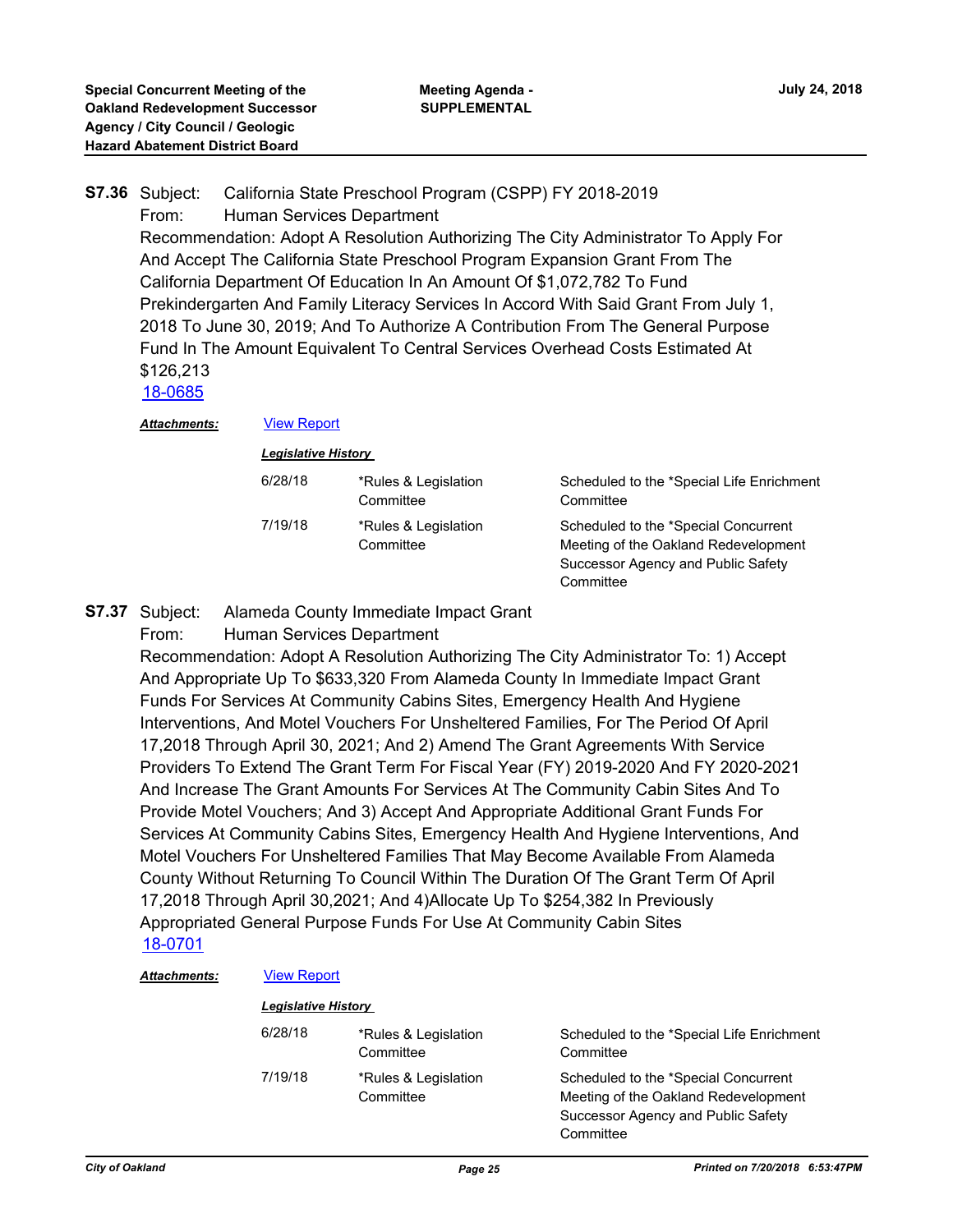#### OPD Hiring Changes Informational Report And Resolution From: Councilmember Kaplan Recommendation: Adopt The Following Pieces Of Legislation: **S7.38**

1) An Informational Report Regarding Whether The Police Recruiting And Hiring Changes Proposed In Prior Recommendations Have Been Implemented; And [18-0454](http://oakland.legistar.com/gateway.aspx?m=l&id=/matter.aspx?key=28890)

| <b>View Report</b>                        |                                                               |                                                                                                                                                                          |  |
|-------------------------------------------|---------------------------------------------------------------|--------------------------------------------------------------------------------------------------------------------------------------------------------------------------|--|
| <b>View Supplemental Report 6-22-2018</b> |                                                               |                                                                                                                                                                          |  |
| <b>Legislative History</b>                |                                                               |                                                                                                                                                                          |  |
| 4/26/18                                   | *Rules & Legislation<br>Committee                             | Scheduled to the *Public Safety Committee                                                                                                                                |  |
| 6/26/18                                   | *Public Safety Committee<br>There were 3 speaker on this item | Continued to the *Public Safety Committee                                                                                                                                |  |
| 7/17/18                                   | *Special Public Safety<br>Committee                           | Received and Forwarded to the Concurrent<br>Meeting of the Oakland Redevelopment<br>Successor Agency / City Council / Geologic<br><b>Hazard Abatement District Board</b> |  |
|                                           |                                                               | $\mathbf{1}$ $\mathbf{1}$                                                                                                                                                |  |

*There were 4 speakers on this item.*

2) A Resolution Directing The Implementation Of Changes To Remedy The Under-Representation Of Women, Oaklanders, And African Americans In The Oakland Police Department

[18-0455](http://oakland.legistar.com/gateway.aspx?m=l&id=/matter.aspx?key=28891)

#### *Attachments:* [View Report](http://oakland.legistar.com/gateway.aspx?M=F&ID=9a797dd5-be40-4575-b21f-a750e1fc4d34.pdf)

| <b>Legislative History</b> |                                     |                                                                                                                                                                                                 |
|----------------------------|-------------------------------------|-------------------------------------------------------------------------------------------------------------------------------------------------------------------------------------------------|
| 4/26/18                    | *Rules & Legislation<br>Committee   | Scheduled to the *Public Safety Committee                                                                                                                                                       |
| 6/26/18                    | *Public Safety Committee            | Continued to the *Public Safety Committee                                                                                                                                                       |
| 7/17/18                    | *Special Public Safety<br>Committee | Approved the Recommendation of Staff, and<br>Forward to the Concurrent Meeting of the<br>Oakland Redevelopment Successor Agency<br>/ City Council / Geologic Hazard Abatement<br>District Board |

*There were 4 speakers on this item.*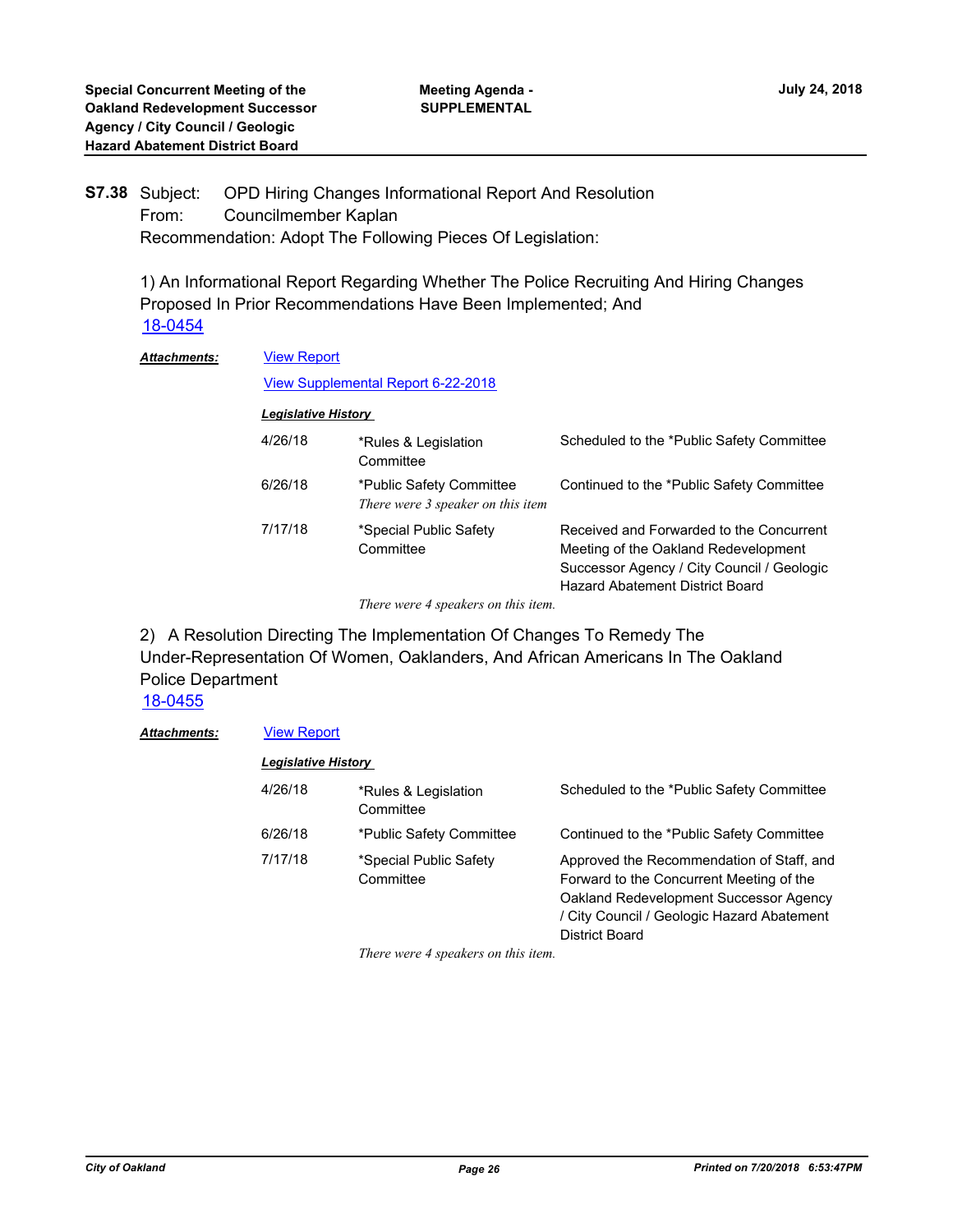#### Alameda Sherriff CRIMS Database MOU **S7.39**

### From: Oakland Police Department

Recommendation: Adopt A Resolution Authorizing The City Administrator Or Designee To Enter Into A Memorandum Of Understanding (MOU) Between The Oakland Police Department (OPD) And The Alameda County Sheriff's Office (ACSO) And Eighteen Other Alameda County Justice System Agencies To Establish Clear Guidelines For Use Of The Consolidated Records Information Management System (CRIMS) Which Facilitates Sharing Of Information Contained In Each Agency's Records Management System [18-0558](http://oakland.legistar.com/gateway.aspx?m=l&id=/matter.aspx?key=28993)

#### [View Report](http://oakland.legistar.com/gateway.aspx?M=F&ID=88357d26-6d2d-4dc9-a321-bd67cb2c9bd4.pdf) *Attachments:*

#### [View Supplemental Report 7-20-2018](http://oakland.legistar.com/gateway.aspx?M=F&ID=9732a11f-4ae8-446a-8536-4c6c6fb0565e.pdf)

#### *Legislative History*

| 5/24/18 | *Rules & Legislation<br>Committee   | Scheduled to the *Public Safety Committee                                                                                                                                                                      |
|---------|-------------------------------------|----------------------------------------------------------------------------------------------------------------------------------------------------------------------------------------------------------------|
| 6/28/18 | *Rules & Legislation<br>Committee   | Scheduled to the *Special Public Safety<br>Committee                                                                                                                                                           |
| 7/17/18 | *Special Public Safety<br>Committee | Approved the Recommendation of Staff, and<br>Forward to the Special Concurrent Meeting<br>of the Oakland Redevelopment Successor<br>Agency / City Council / Geologic Hazard<br><b>Abatement District Board</b> |

*There was 1 speaker on this item.* 

*The Committee directed staff to find out if Alameda County still request nationalization or citicenship information and if they share this infomation with I.C.E.*

#### Tobacco Law Enforcement Grant **S7.40**

### From: Oakland Police Department

Recommendation: Adopt A Resolution Authorizing The City Administrator Or Designee To Allow The Oakland Police Department (OPD) To Enter Into An MOU (Memorandum Of Understanding) With The California Department Of Justice (CA DOJ) And To Accept And Appropriate One Hundred Thousand Dollars (\$100,000) For A Two-Year Grant Funded Under The California Healthcare, Research And Prevention Tobacco Tax Act Of 2016, Approved By The Voters As Proposition 56

## [18-0675](http://oakland.legistar.com/gateway.aspx?m=l&id=/matter.aspx?key=29109)

*Sponsors:* Oakland Police Department

*Attachments:* [View Report](http://oakland.legistar.com/gateway.aspx?M=F&ID=44294daf-3260-4117-889b-425dacad0411.pdf)

#### *Legislative History*

6/28/18 \*Rules & Legislation **Committee** 

Scheduled to the \*Special Public Safety **Committee**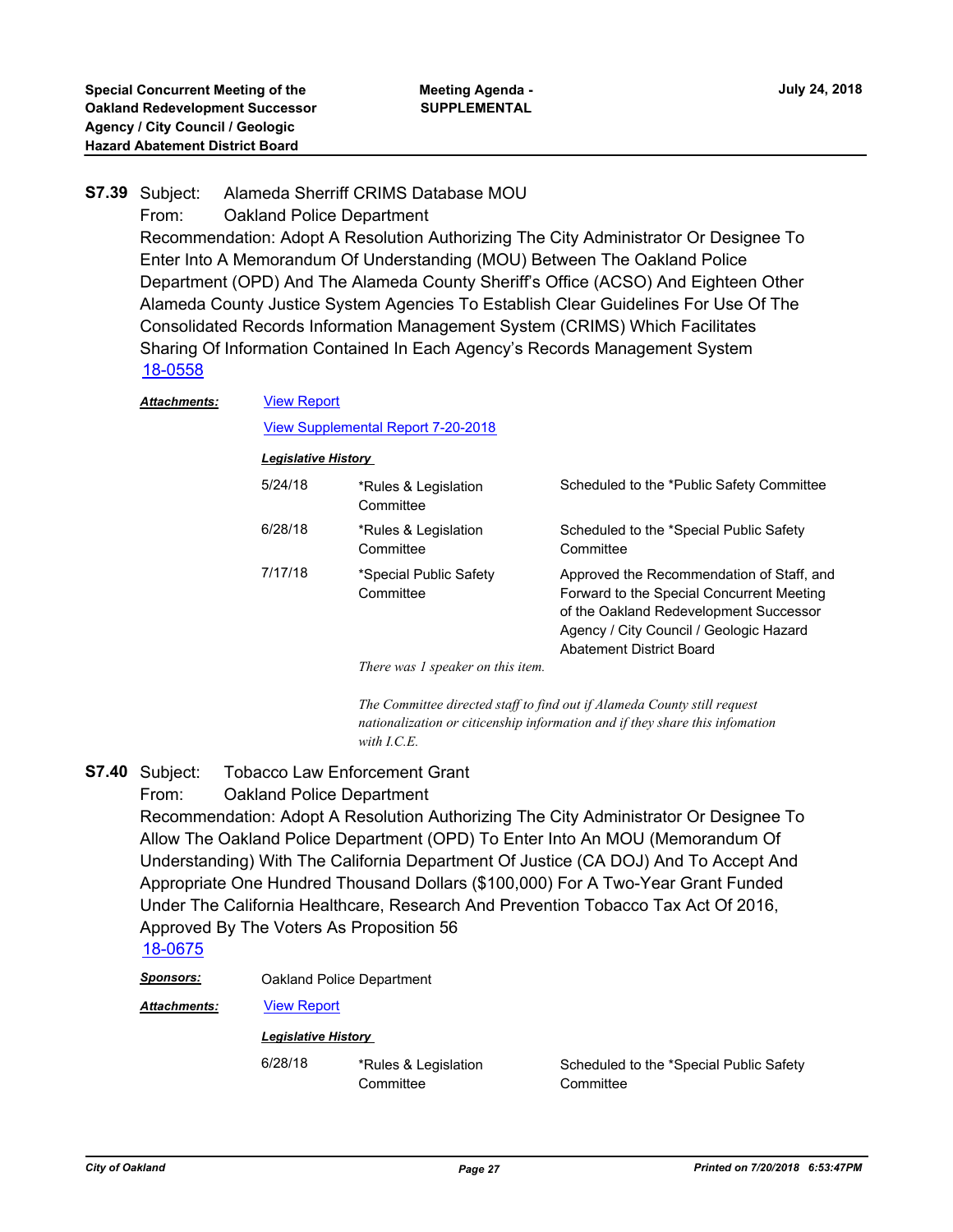| 7/17/18 | *Special Public Safety |
|---------|------------------------|
|         | Committee              |

Approved the Recommendation of Staff, and Forward to the Special Concurrent Meeting of the Oakland Redevelopment Successor Agency / City Council / Geologic Hazard Abatement District Board

Parole Data System Use Agreements From: Oakland Police Department Recommendation: Adopt A Resolution Authorizing The City Administrator, Or Designee, To Enter Into An Agency Participation Agreement And Hold Harmless Agreement With The California Department Of Corrections And Rehabilitation (CDCR) For Use Of The Parole Leads 2.0 Computer Application **S7.41** [18-0562](http://oakland.legistar.com/gateway.aspx?m=l&id=/matter.aspx?key=28997)

*Attachments:* [View Report](http://oakland.legistar.com/gateway.aspx?M=F&ID=7a928ee1-80ce-4830-bed7-90b0fb10b07c.pdf)

*Legislative History* 

| 5/24/18 | *Rules & Legislation<br>Committee   | Scheduled to the *Public Safety Committee                                                                                                                                                               |
|---------|-------------------------------------|---------------------------------------------------------------------------------------------------------------------------------------------------------------------------------------------------------|
| 6/28/18 | *Rules & Legislation<br>Committee   | Scheduled to the *Special Public Safety<br>Committee                                                                                                                                                    |
| 7/17/18 | *Special Public Safety<br>Committee | Approved the Recommendation of Staff, and<br>Forward to the Special Concurrent Meeting<br>of the Oakland Redevelopment Successor<br>Agency / City Council / Geologic Hazard<br>Abatement District Board |

#### Cannabis Ordinance Technical Amendments **S7.42**

From: Office Of The City Administrator

Recommendation: Adopt An Ordinance Amending Chapters 5.80 And 5.81 Of The Oakland Municipal Code To: 1) Delete Section 5.81.110(B), Which Prohibits Enforcement Of Violations Of Chapter 5.81 Once A Permit Application Is Pending; 2) Align Chapter 5.81 Permit Types With State Law By Adding Packaging And Infusion Permit Categories; 3) Limit The Number Of Dispensary Permits To Two Per Individual Or Entity; 4) Clarify The Distance Requirements Between Cannabis Facilities And Schools; 5) Limit The Number Of Special Event Permits For Cannabis Activities; 6) Allow Ancillary Cannabis Activities, Including But Not Limited To Packaging, Distribution, And Infusion, At The Site Of A Permitted Dispensary; And 7) Add A Public Hearing Requirement For All Cannabis Uses Within 300 Feet Of A Residential Zone

### [18-0679](http://oakland.legistar.com/gateway.aspx?m=l&id=/matter.aspx?key=29113)

| <b>Attachments:</b> | <b>View Report</b>                        |                                   |                                                      |
|---------------------|-------------------------------------------|-----------------------------------|------------------------------------------------------|
|                     | <b>View Supplemental Report 7-13-2018</b> |                                   |                                                      |
|                     | View Supplemental Report 7-20-2018        |                                   |                                                      |
|                     | <b>Legislative History</b>                |                                   |                                                      |
|                     | 6/28/18                                   | *Rules & Legislation<br>Committee | Scheduled to the *Special Public Safety<br>Committee |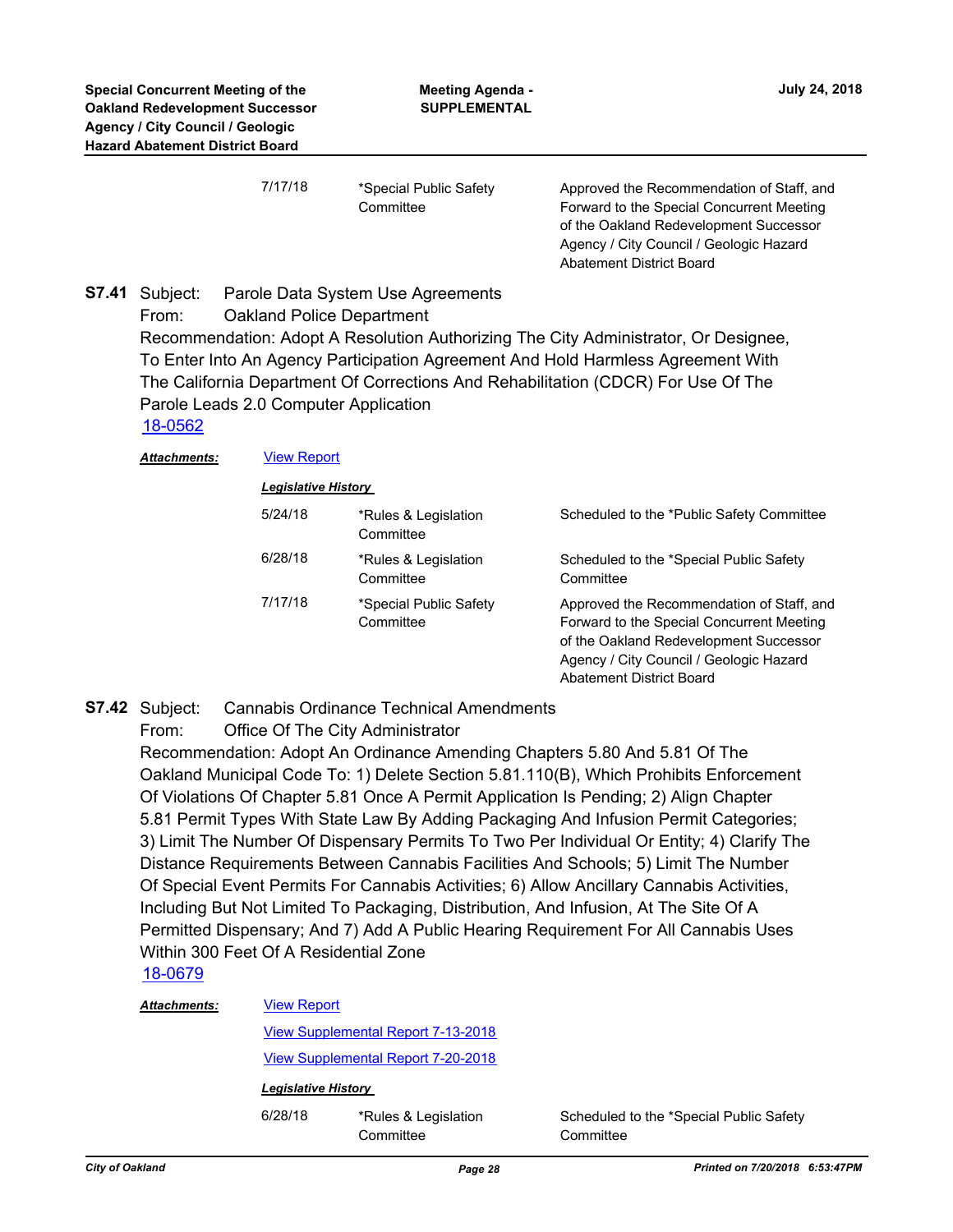7/17/18 \*Special Public Safety **Committee** 

Approved the Recommendation of Staff, and Forward to the Special Concurrent Meeting of the Oakland Redevelopment Successor Agency / City Council / Geologic Hazard Abatement District Board

*The committee directed staff to do more community outreach, notice the residents of the community, and remove the public hearing requirement.*

## **8 ORAL REPORT OF FINAL DECISIONS MADE DURING CLOSED SESSION & DISCLOSURE OF NON-CONFIDENTIAL CLOSED SESSION DISCUSSIONS**

## **COMMENCING AT 4:00 P.M., OR AS SOON AS REASONABLY PRACTICABLE THEREAFTER, THE NON - CONSENT CALENDAR PORTION OF THE AGENDA:**

## **9 CONSIDERATION OF ITEMS WITH STATUTORY PUBLIC HEARING REQUIREMENTS:**

Subject: Downtown Oakland Community Benefit District 2018 From: Economic And Workforce Development Department Recommendation: Conduct A Public Hearing And Upon Conclusion Adopt A Resolution Establishing The Downtown Oakland Community Benefit District 2018 ("DCBD 2018"), Approving The Management Plan, Directing Recording Of The Proposed Assessment District Boundary Description, Making A Determination With Regard To The Majority Protest Process For Approval Of The Proposed Assessments, Approving The Assessments For The District, And Appointing The Advisory Board For The DCBD 2018 **9.1** [18-0721](http://oakland.legistar.com/gateway.aspx?m=l&id=/matter.aspx?key=29155)

*Attachments:* [View Report](http://oakland.legistar.com/gateway.aspx?M=F&ID=1d00ca9f-2d51-4bee-a154-bef3c85eecab.pdf)

| <b>Legislative History</b> |
|----------------------------|
|                            |

6/28/18 \*Rules & Legislation **Committee** 

Scheduled to the Special Concurrent Meeting of the Oakland Redevelopment Successor Agency/City Council

*Public Hearing*

Subject: Lake Merritt-Uptown Community Benefit District 2018 From: Economic And Workforce Development Department Recommendation: Conduct A Public Hearing And Upon Conclusion Adopt A Resolution Establishing The Lake Merritt-Uptown Community Benefit District 2018 ("LCBD 2018"), Approving The Management Plan, Directing Recording Of The Proposed Assessment District Boundary Description, Making A Determination With Regard To The Majority Protest Process For Approval Of The Proposed Assessments, Approving The Assessments For The District, And Appointing The Advisory Board For The LCBD 2018 **9.2** [18-0722](http://oakland.legistar.com/gateway.aspx?m=l&id=/matter.aspx?key=29156)

*Attachments:* [View Report](http://oakland.legistar.com/gateway.aspx?M=F&ID=5b214f9e-19c3-4792-b94c-f5bad387e998.pdf)

*Legislative History*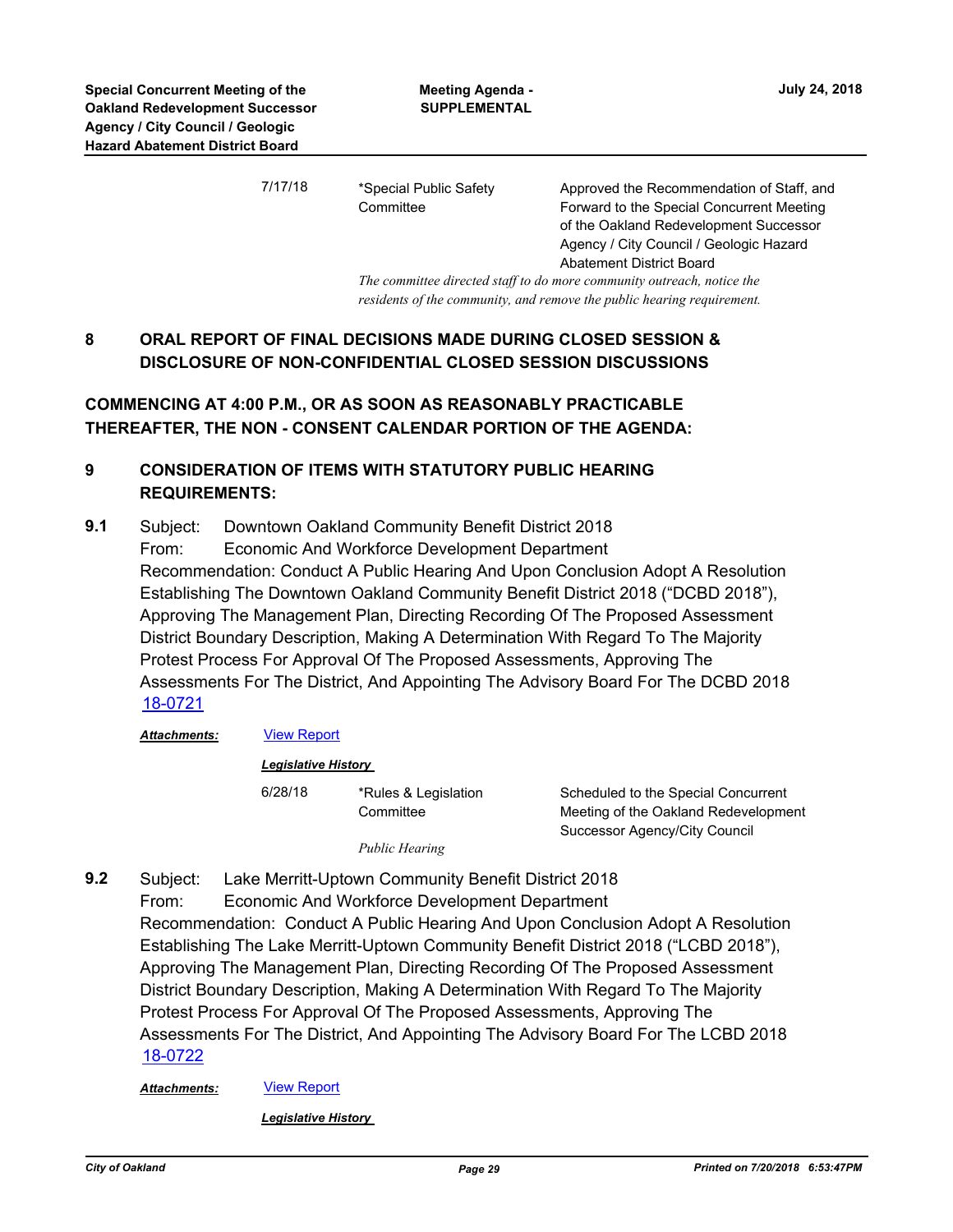6/28/18 \*Rules & Legislation **Committee** 

Scheduled to the Special Concurrent Meeting of the Oakland Redevelopment Successor Agency/City Council

Subject: 2018/19 HUD Annual Action Plan For Entitlement Formula Grants From: Department Of Housing & Community Development Recommendation: Adopt A Resolution Authorizing The City Administrator To: 1) Prepare And Submit To The U.S. Department Of Housing And Urban Development The City's Consolidated Annual Action Plan For Fiscal Year 2018/19; 2) Accept And Appropriating \$14,090,589 Awarded To The City Under The U.S. Department Of Housing & Urban Development's Community Development Block Grant, Home Investments Partnership, Emergency Solutions Grant, And Housing Opportunities For Persons With Aids Program; 3) Negotiate And Execute 2018/19 Community Development Block Grant Agreement And/Or Continue The Second Year Of Existing Two-Year Community Development Block Grant Agreements For 2017/18 And 2018/19; 4) Accept Community Development District Board Recommendations For The Reallocation Of CDBG Funds Declined By Youth Employment Partnership, Oakland Beautification Council, And Oak Cultural Center For Districts Two And Three And The Allocation Of 2018/19 Community Development Block Grant Funds Earmarked For Capital Development Left To The Discretion Of The Office Of The Councilmember For District Two; 5) Appropriate \$850,000 In Revolving Loan Fund Program Income And Any Amounts In Excess Thereof For Housing Rehabilitation Activities; 6) Authorize The Reprograming, Reallocation And Extension Of Use Of Reconciled Community Development Block Grant Funds And Program Income From Prior Funding Allocations For Activities To Be Carried Out In Fiscal Year 2018/19; And 7) Authorize \$11,058 In General Purpose Funds To Pay Central Service Overhead Charges Associated With The Housing Opportunities For Persons With Aids Grant And \$8,146 In General Purpose Funds To Pay Central Service Overhead Charges Associated With The Emergency Solutions. **9.3**

[18-0686](http://oakland.legistar.com/gateway.aspx?m=l&id=/matter.aspx?key=29120)

### *Attachments:* [View Report](http://oakland.legistar.com/gateway.aspx?M=F&ID=d01b8c06-2944-41d7-a2a7-8dc8321ad262.pdf)

#### *Legislative History*

| 6/28/18 | *Rules & Legislation<br>Committee<br>This Will also be scheduled as Public Hearing on July 24, 2018                                                                                     | Scheduled to the *Special Community &<br>Economic Development Committee                                                                        |
|---------|-----------------------------------------------------------------------------------------------------------------------------------------------------------------------------------------|------------------------------------------------------------------------------------------------------------------------------------------------|
| 7/17/18 | * Special Concurrent<br>Meeting of the Oakland<br><b>Redevelopment Successor</b><br>Agency and Community &<br>Economic Development<br>Committee<br>There was 1 speaker for on this item | Approved the Recommendation of Staff, and<br>Forward to the *Special Concurrent Meeting<br>of the Oakland Redevelopment Agency/City<br>Council |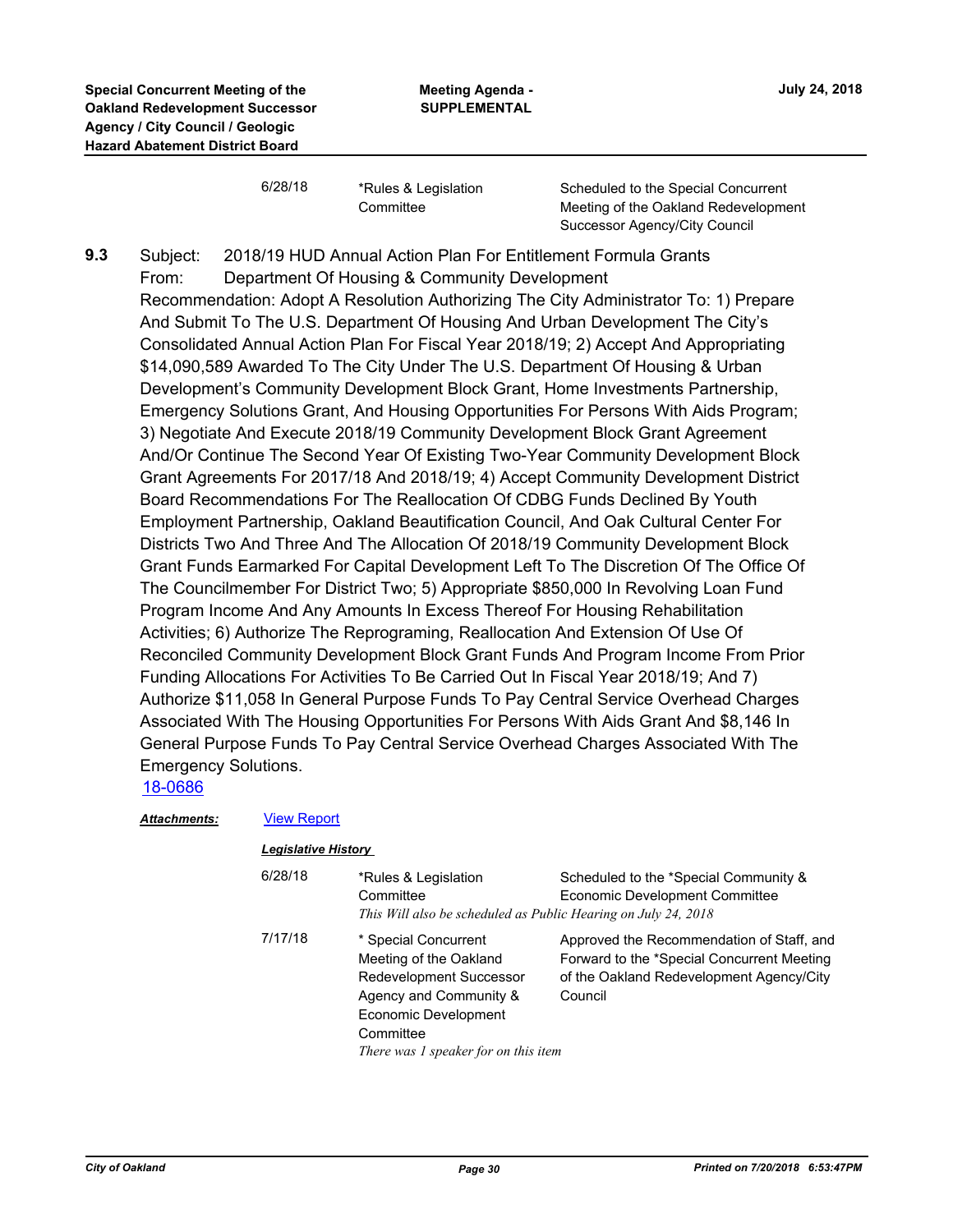Subject: Shared Mobility Update and Dockless Bike and Scooter Share Policy From: Councilmembers Kaplan, Gallo, McElhaney And The Department Of **Transportation** Recommendation: Conduct A Public Hearing And Upon Conclusion Adopt An Ordinance Amending Ordinance Number XXXX (Fiscal Year 2018- 2019 Master Fee Schedule) Establishing Fees For The New Dockless Bike And Scooter Share Permits **9.4** [18-0733](http://oakland.legistar.com/gateway.aspx?m=l&id=/matter.aspx?key=29167) [View Report](http://oakland.legistar.com/gateway.aspx?M=F&ID=9776d9c1-e681-461e-9646-f6cc454b207f.pdf) *Attachments:*

[View Supplemental Report 7-13-2018](http://oakland.legistar.com/gateway.aspx?M=F&ID=6e00a76b-a286-4227-9749-f9d6f7c64496.pdf)

[View Supplemental Report 7-20-2018](http://oakland.legistar.com/gateway.aspx?M=F&ID=eb7d47cf-fa07-463e-a5da-fa596979f3ef.pdf)

**Committee** 

#### *Legislative History*

7/17/18 \*Special Public Works

Approved as Amended the Recommendation of Staff, and Forward to the Special Concurrent Meeting of the Oakland Redevelopment Successor Agency / City Council / Geologic Hazard Abatement District Board

*Staff amended the legislation to remove all references to "Dockless Bicycles" from the Ordinance, and focus soley on "Dockless Scooters".*

- Subject: Delinquent Business Taxes **9.5**
	- From: Finance Department

Recommendation: Adopt One Of The Following Pieces Of Legislation;

1) A Resolution Accepting And Confirming Reports Of The City Administrator On The Costs Incurred By The City Of Oakland For Delinquent Business Taxes And Confirming The Recordation Of Liens With Administrative And Assessment Charges As Necessary Pursuant To Chapter 5.04 Of The Oakland Municipal Code, And Directing The Notice Of Lien And Assessment Charges Be Turned Over To The County Tax Collector For Collection; Or

[18-0767](http://oakland.legistar.com/gateway.aspx?m=l&id=/matter.aspx?key=29201)

Attachments: **[View Report](http://oakland.legistar.com/gateway.aspx?M=F&ID=322e2fb5-851b-4838-a22e-9d99117f14fa.pdf)** 

| <b>Legislative History</b> |
|----------------------------|
|----------------------------|

7/12/18 \*Rules & Legislation

**Committee** 

Scheduled to the Special Concurrent Meeting of the Oakland Redevelopment Successor Agency/City Council

*As A Public Hearing*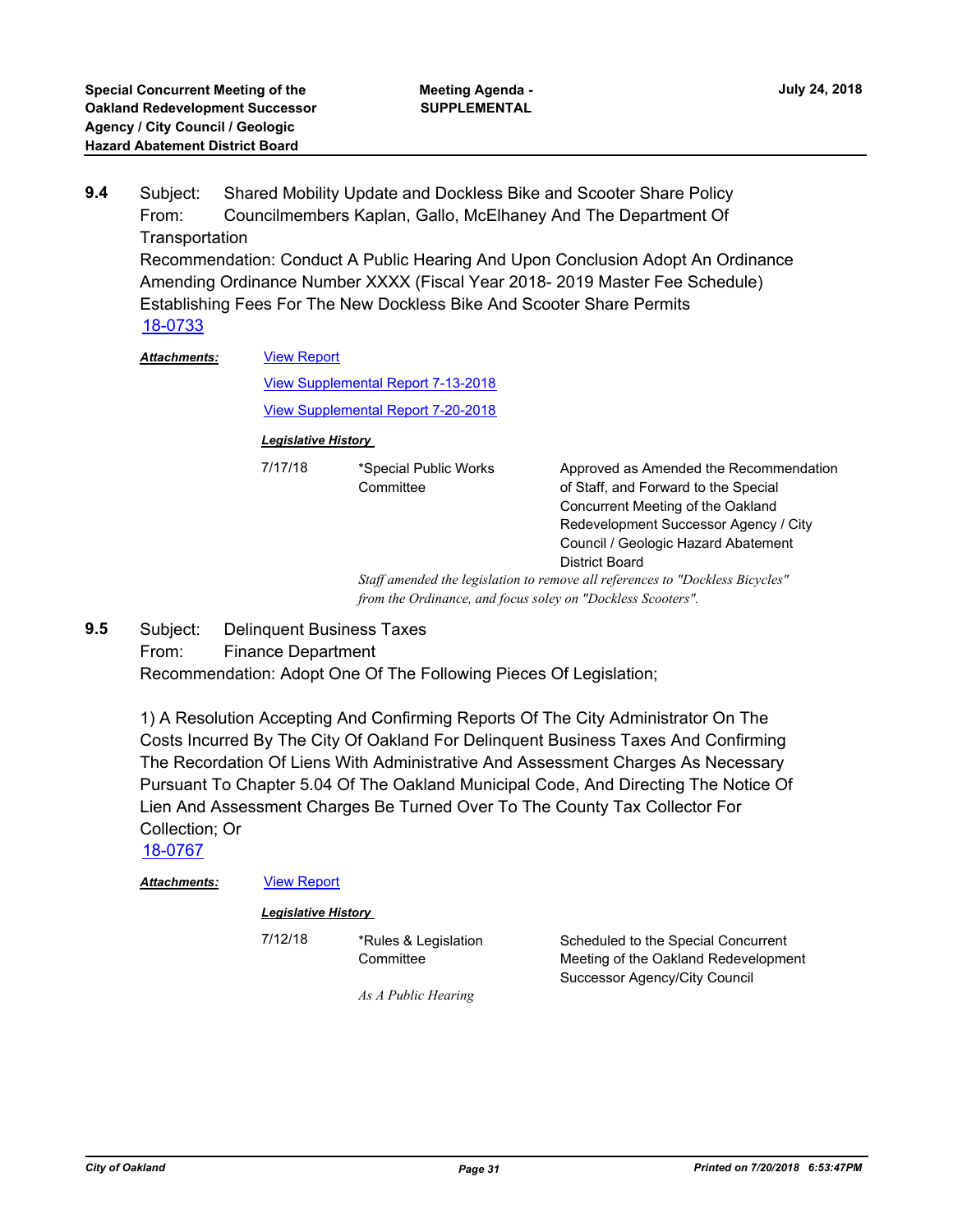2) A Resolution Continuing Hearing Of The Reports Of The City Administrator On Delinquent Business Taxes And The Recordation Of Liens With Administrative And Assessment Charges As Necessary Pursuant To Chapter 5.04 Of The Oakland Municipal Code; Or

[18-0768](http://oakland.legistar.com/gateway.aspx?m=l&id=/matter.aspx?key=29202)

**Sponsors:** Finance Department

Attachments: **[View Report](http://oakland.legistar.com/gateway.aspx?M=F&ID=818e9acd-5292-4a23-91e1-2bdcf9057226.pdf)** 

*Legislative History* 

7/12/18 \*Rules & Legislation **Committee** 

Scheduled to the Special Concurrent Meeting of the Oakland Redevelopment Successor Agency/City Council

3) A Resolution Overruling Protests And Objections And Accepting And Confirming Reports Of The City

Administrator On The Costs Incurred By The City Of Oakland For Delinquent Business Taxes And Authorizing The Recordation Of Liens With Administrative And Assessment Charges As Necessary Pursuant To Chapter 5.04 Of The Oakland Municipal Code, And Directing The Notice Of Lien And Assessment Charges Be Turned Over To The County Tax Collector For Collection

[18-0769](http://oakland.legistar.com/gateway.aspx?m=l&id=/matter.aspx?key=29203)

*Sponsors:* Finance Department

Attachments: **[View Report](http://oakland.legistar.com/gateway.aspx?M=F&ID=3774dfb0-a721-490a-b9d6-ee2d02e271ab.pdf)** 

#### *Legislative History*

7/12/18 \*Rules & Legislation **Committee** 

Scheduled to the Special Concurrent Meeting of the Oakland Redevelopment Successor Agency/City Council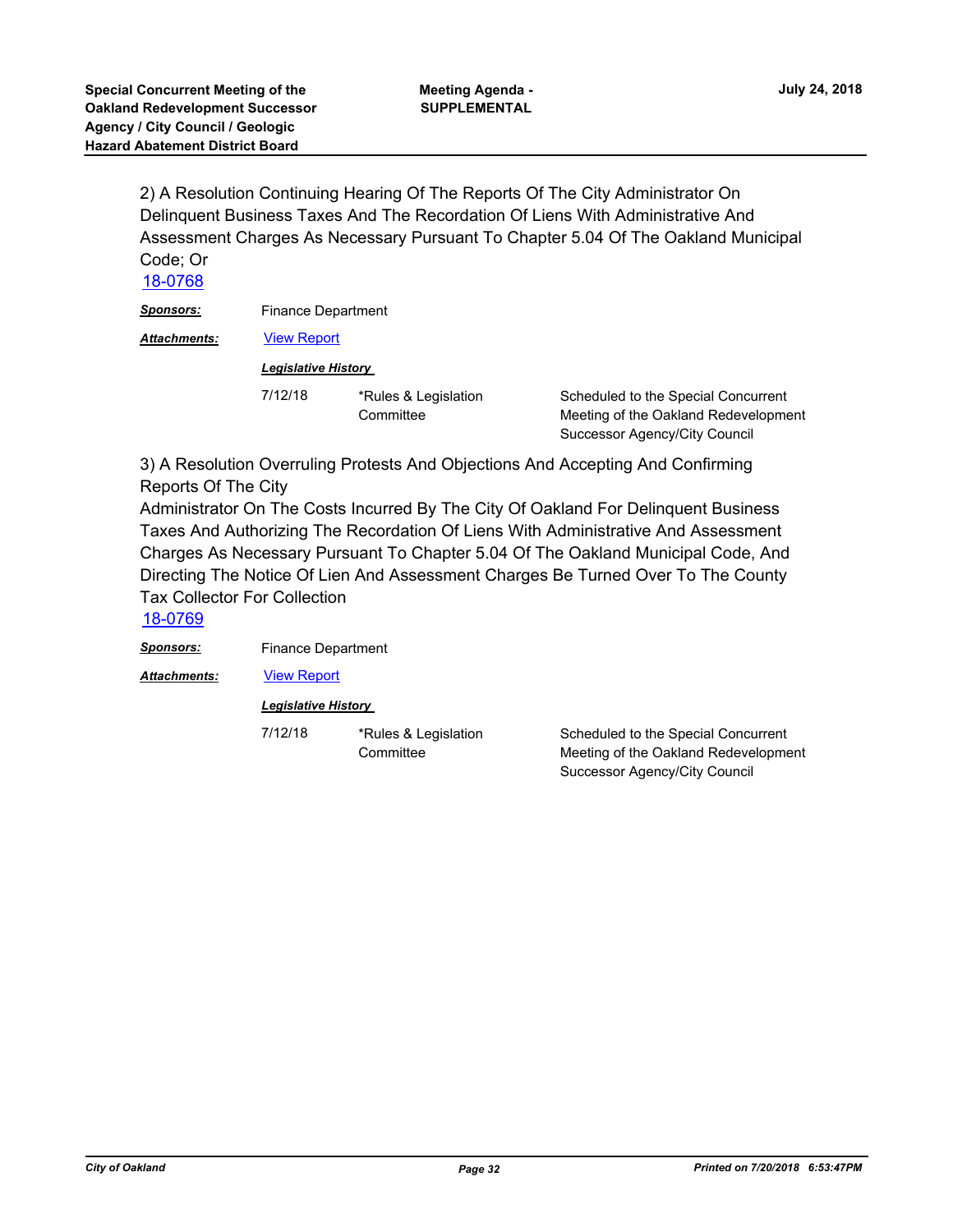- Subject: Proposed Ballot Measure To Tax Vacant Properties From: Councilmember Kaplan, Kalb And President Pro Tem Guillen Recommendation: Adopt An Resolution On The City Council's Own Motion Submitting To The Voters At The General Municipal Election On November 6, 2018, A Proposed Ordinance To Adopt A Special Parcel Tax On Vacant Properties To Fund Solutions For Homelessness, Illegal Dumping Remediation, And Specified Programs; And Directing The City Clerk To Take Any And All Actions Necessary Under Law To Prepare For And Conduct The November 6, 2018 General Municipal Election **S9.6** [17-0453](http://oakland.legistar.com/gateway.aspx?m=l&id=/matter.aspx?key=28398)
	- [View Report](http://oakland.legistar.com/gateway.aspx?M=F&ID=42879b78-0935-4a0b-aaf0-b927bad6d286.pdf) [View Report](http://oakland.legistar.com/gateway.aspx?M=F&ID=6d50bc79-a6de-4764-ab53-e72f19864511.pdf) [View Kaplan Report 3/29/18](http://oakland.legistar.com/gateway.aspx?M=F&ID=18102928-d7f0-4d25-8311-ace0a79e5b38.pdf) [View Kaplan Report 4/13/18](http://oakland.legistar.com/gateway.aspx?M=F&ID=60524a56-accf-4859-bec6-75ee422e5336.pdf) [View Supplemental Report 5-11-218](http://oakland.legistar.com/gateway.aspx?M=F&ID=05963909-194c-4502-9864-f1601ef8ed2c.pdf) [View Kaplan Supplemental Report 5-18-2018](http://oakland.legistar.com/gateway.aspx?M=F&ID=7355a50b-0598-408f-8e93-650941a5d647.pdf) [View Revised Report 7-20-2018](http://oakland.legistar.com/gateway.aspx?M=F&ID=dd49f55a-c8c0-4d24-a569-0d4c312442d9.pdf) *Attachments: Legislative History*  12/14/17 \*Rules & Legislation **Committee** Scheduled to the \*Community & Economic Development Committee *This Item will also be heard at the March 13, 2018 Finance and Management Commitee* 1/11/18 \*Rules & Legislation **Committee** Scheduled to the \*Finance & Management **Committee** *This Item will be heard at the Finance And Management and Community And Economic Development Committee* 3/8/18 \*Rules & Legislation **Committee** Scheduled to the \*Finance & Management **Committee** *This item will be rescheduled to the Finance and Management Committee And Community and Economic Development Committee on April 10, 2018. President Pro Tem Guillen request to be added as a co author.* 3/29/18 \*Rules & Legislation **Committee** Rescheduled to the \*Finance & Management **Committee** *This item was rescheduled to the April 24, 2018 Finance And Management Committee and Community And Economic Development Committee Agendas*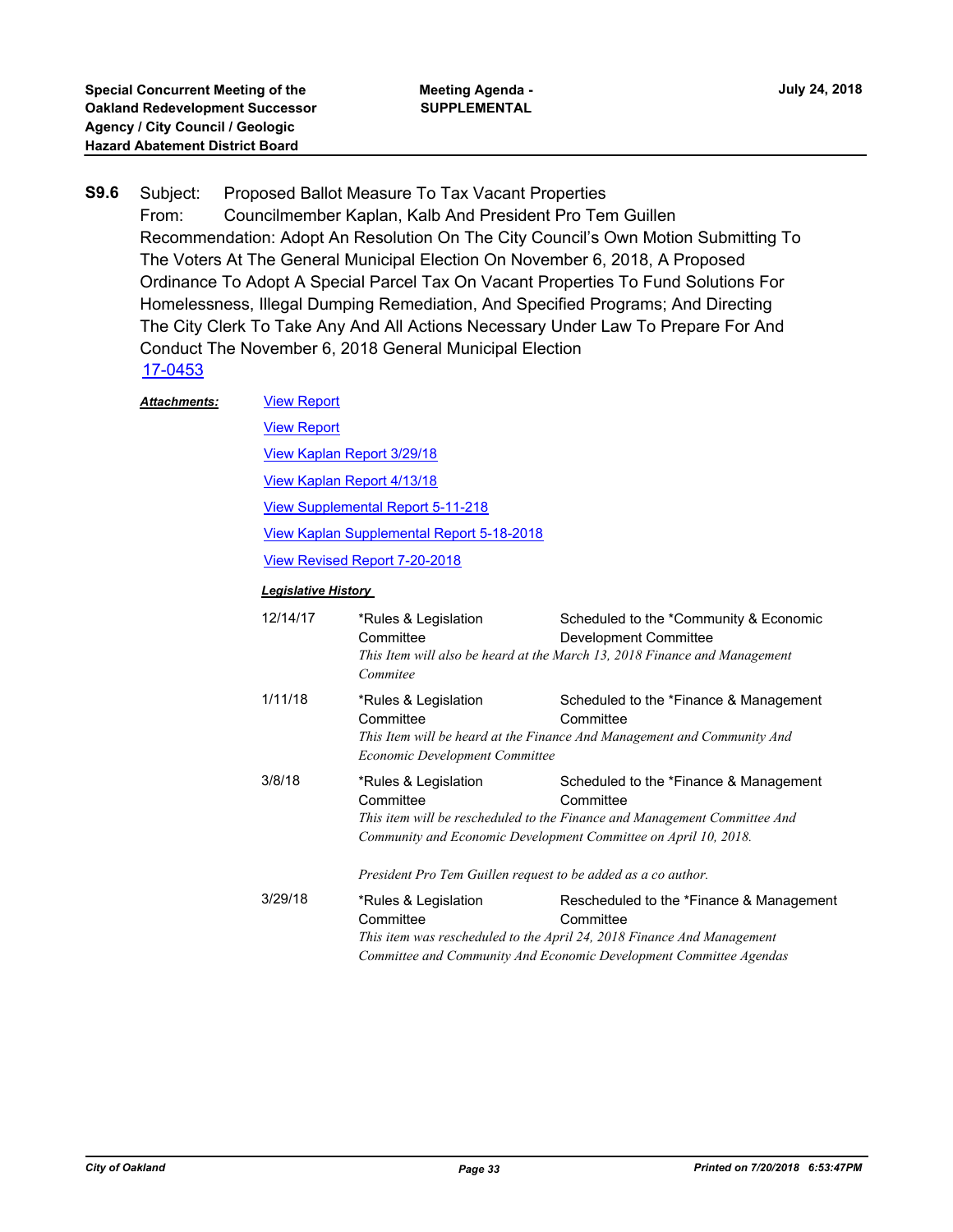| 4/24/18 | * Special Concurrent<br>Meeting of the Oakland<br>Redevelopment Successor<br>Agency and Finance and<br>Management Committee<br>at 10:58 A.M. | Continued to the *Finance & Management<br>Committee<br>The Roll Call was modified to show Vice Mayor Campbell Washington present                                                                                                                                                                                                                         |
|---------|----------------------------------------------------------------------------------------------------------------------------------------------|----------------------------------------------------------------------------------------------------------------------------------------------------------------------------------------------------------------------------------------------------------------------------------------------------------------------------------------------------------|
|         | There were 7 speaker for this item                                                                                                           |                                                                                                                                                                                                                                                                                                                                                          |
|         |                                                                                                                                              | DUE TO THE PRESENCE OF COUNCILMEMBER KAPLAN A QUORUM OF<br>THE CITY COUNCIL WAS NOTED, AND A MOTION WAS MADE AND<br>SECONDED TO ADJOURN THE MEETING OF THE SPECIAL CONCURRENT<br>MEETING OF THE OAKLAND REDEVELOPMENT SUCCESSOR AGENCY<br>AND FINANCE AND MANAGEMENT COMMITTEE, AND TO CONVENE AS A<br>SPECIAL MEETING OF THE FULL COUNCIL AT 10:59 A.M. |
| 4/24/18 | *Community & Economic<br><b>Development Committee</b><br>There were 17 speakers on this item                                                 | Continued to the *Community & Economic<br><b>Development Committee</b>                                                                                                                                                                                                                                                                                   |
| 5/22/18 | *Special Finance &<br><b>Management Committee</b><br>There were 5 speakers on this item                                                      | No Action Taken                                                                                                                                                                                                                                                                                                                                          |
|         | The Committee requested to Receive and File this item                                                                                        |                                                                                                                                                                                                                                                                                                                                                          |
| 5/22/18 | *Community & Economic<br><b>Development Committee</b>                                                                                        | No Action Taken                                                                                                                                                                                                                                                                                                                                          |
| 5/24/18 | *Rules & Legislation<br>Committee<br>List.                                                                                                   | No Action Taken<br>This item was deffered to the Finance And Management Committee Pending                                                                                                                                                                                                                                                                |
| 7/19/18 | *Rules & Legislation<br>Committee                                                                                                            | Scheduled to the Special Concurrent<br>Meeting of the Oakland Redevelopment<br>Successor Agency / City Council / Geologic<br><b>Hazard Abatement District Board</b>                                                                                                                                                                                      |

## **ACTION ON OTHER NON-CONSENT CALENDAR ITEMS:**

## **10 THIS NUMBER INTENTIONALLY NOT USED**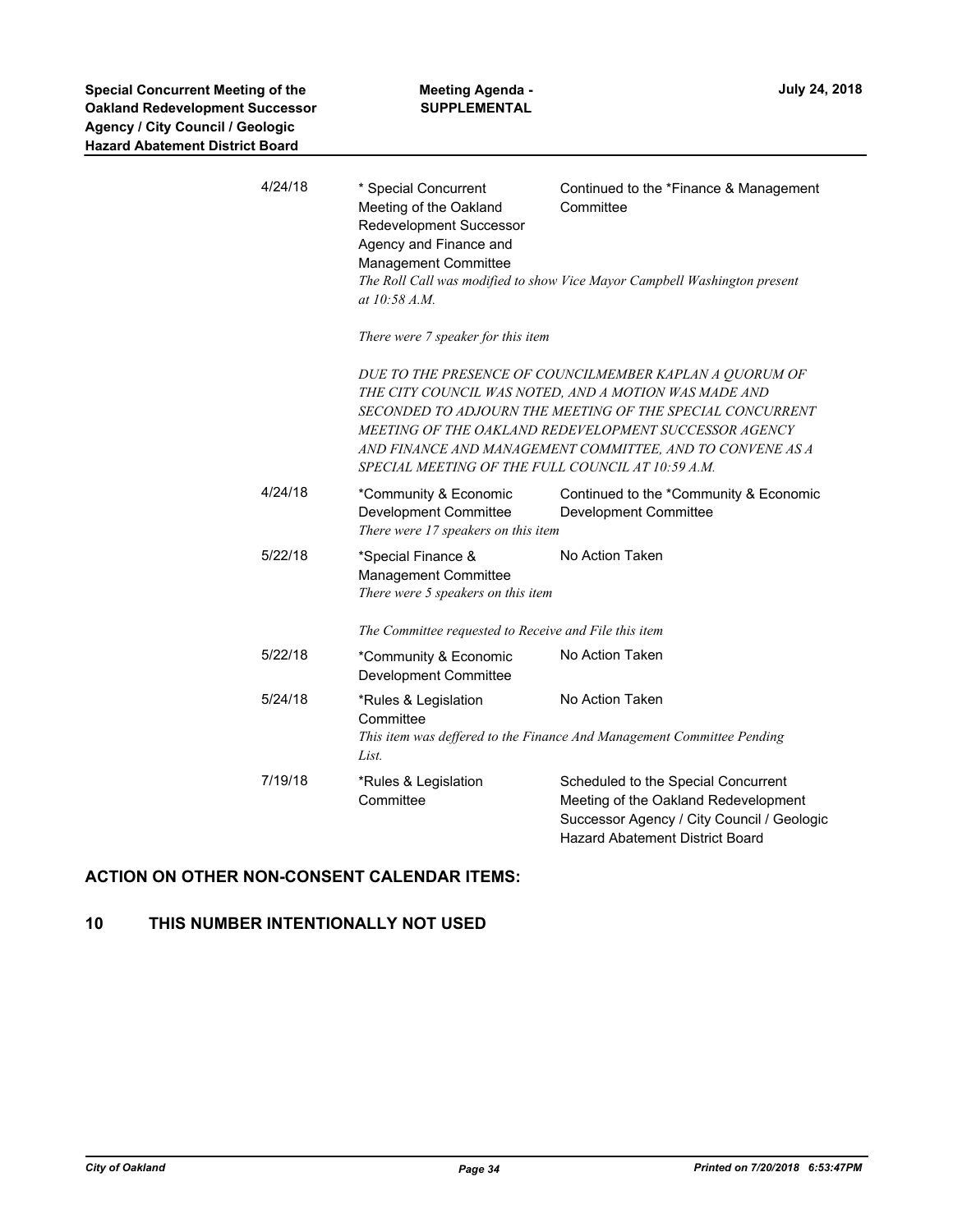#### Subject: Real Estate Transfer Tax Tiered Rates Measure From: Councilmembers Kalb **11**

Recommendation: Adopt A Resolution On The City Council's Own Motion Submitting To The Voters At The General Municipal Election On November 6, 2018, A Proposed Ordinance (1) Amending Oakland Municipal Code Section 4.20.020 Of The Real Property Transfer Tax To Establish Tiered Rates Based On Value Of Consideration; (2) Amending Section 4.20.080 To Reduce The Real Property Transfer Tax By .5% For "Low And Moderate Income First-Time Homebuyers"; (3) Adding Section 4.20.220 To Reduce The Real Property Transfer Tax By Up To One Third For Seismic Retrofit And Solar Energy System Installation Expenses Incurred By "Low And Moderate Income Homebuyers"; And, (4) Directing The City Clerk To Fix The Date For Submission Of Arguments, Provide For Notice And Publication In Accordance, And Take Any And All Actions Necessary Under Law To Prepare For And Conduct The November 6, 2018 General Municipal Election [TITLE CHANGE]

## [18-0670](http://oakland.legistar.com/gateway.aspx?m=l&id=/matter.aspx?key=29104)

| <b>Attachments:</b> | <b>View Report</b>                            |                                                                                                                                                         |                                                                                                                                                         |  |  |
|---------------------|-----------------------------------------------|---------------------------------------------------------------------------------------------------------------------------------------------------------|---------------------------------------------------------------------------------------------------------------------------------------------------------|--|--|
|                     | View Supplemental Report 6-22-2018            |                                                                                                                                                         |                                                                                                                                                         |  |  |
|                     | <b>View Supplemental Report 7-6-2018</b>      |                                                                                                                                                         |                                                                                                                                                         |  |  |
|                     | <b>Supplemental Report 7-6-2018</b>           |                                                                                                                                                         |                                                                                                                                                         |  |  |
|                     | <b>View Supplemental Kalb Report 7-6-2018</b> |                                                                                                                                                         |                                                                                                                                                         |  |  |
|                     |                                               | View McElhaney Report 7-20-2018                                                                                                                         |                                                                                                                                                         |  |  |
|                     |                                               | <b>View Revised Report 7-20-2018</b>                                                                                                                    |                                                                                                                                                         |  |  |
|                     | <b>Legislative History</b>                    |                                                                                                                                                         |                                                                                                                                                         |  |  |
|                     | 6/26/18                                       | Concurrent Meeting of the<br>Oakland Redevelopment<br>Successor Agency and<br>Finance and Management<br>Committee<br>There were 3 speakers on this item | Approved the Recommendation of Staff, and<br>Forward to the *Rules & Legislation<br>Committee                                                           |  |  |
|                     |                                               | June 28, 2018 Rules and Legislation Committee                                                                                                           | The Committee approved staff recommendation and referred the item to the                                                                                |  |  |
|                     | 6/28/18                                       | *Rules & Legislation<br>Committee                                                                                                                       | Approved the Recommendation of Staff, and<br>Forward to the Special Concurrent Meeting<br>of the Oakland Redevelopment Successor<br>Agency/City Council |  |  |
|                     |                                               | There were 5 speakers on this item.                                                                                                                     |                                                                                                                                                         |  |  |
|                     | 7/10/18                                       | <b>Special Concurrent Meeting</b><br>of the Oakland<br>Redevelopment Successor<br>Agency/City Council<br>There were 10 speakers on this item            | Continued to the Special Concurrent Meeting<br>of the Oakland Redevelopment Successor<br>Agency/City Council                                            |  |  |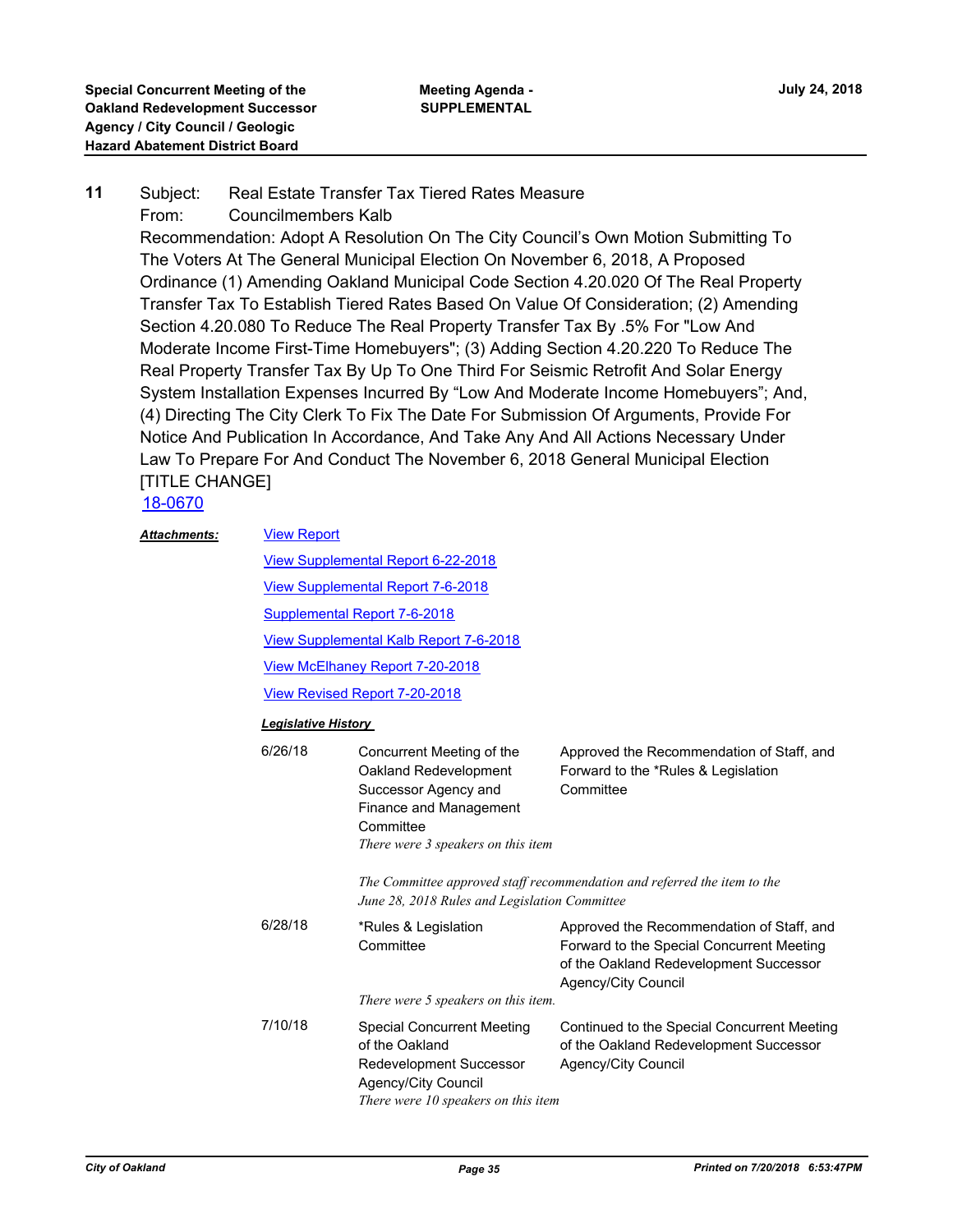#### Subject: 2016 Telegraph Avenue **12**

From: Economic & Workforce Development Department Recommendation: Adopt A Successor Agency Resolution Authorizing The Agency Administrator Or Designee To Execute A Consent To (A) The Assignment By W/L Broadway Telegraph Owner VII, LLC To 2016 Telegraph Owner LLC, Or A Related Entity, Of The Assignor's Interest In The Disposition And Development Agreement For Development Of Property Located At 2000-2016 Telegraph Avenue And 490 Thomas L. Berkeley Way, And (B) The Transfer Of All Of The Ownership Interest In 2016 Telegraph Owner LLR, Or A Related Entity, To NASH - Holland 2016 Telegraph Investors, LLC, Or A Related Entity; And Authorizing A Fourth Amendment To The Disposition And Development Agreement To (1) Waive Performance And Payment Bond Requirements; (2) Waive The Successor Agency's Repurchase Right; (3) Extend The Date For Completion Of Construction From 30 To 36 Months; (4) Require Payment Of \$100,000 To The Successor Agency As Consideration For The Amendment; (5) Require That Holland Partner Group Investments, LLC, Or A Related Entity, Guaranty Completion; (6) Require That 2016 Telegraph Owner LLC, Or A Related Entity, Provide A Letter Of Credit In The Amount Of \$1,000,000 To The Successor Agency Payable In Up To Six Installments Only If The Project Is Not Completed Per Established Development Deadlines; And (7) Reduce A Contingent Payment Obligation From The Successor Agency To Telegraph Owner LLC, Or An Affiliate, From \$1,550,000 To \$1,525,000; Relying On The 2004 Uptown Mixed-Use Project Environmental Impact Report And The "2016 Telegraph Avenue Project CEQA Analysis" Addendum Thereto, Finding That The Project Is Exempt From Additional Environmental Review Pursuant To CEQA Sections 15162-15164,15168,15180,15183 And 15183.3, And Adopting Related CEQA Findings [18-0564](http://oakland.legistar.com/gateway.aspx?m=l&id=/matter.aspx?key=28999)

#### *Attachments:* [View Report](http://oakland.legistar.com/gateway.aspx?M=F&ID=3398b75f-a720-482c-80a0-acfc97990c1e.pdf)

### *Legislative History*

| 5/24/18 | *Rules & Legislation<br>Committee                                                                                                                                                     | Scheduled to the *Community & Economic<br><b>Development Committee</b>                                                                                    |
|---------|---------------------------------------------------------------------------------------------------------------------------------------------------------------------------------------|-----------------------------------------------------------------------------------------------------------------------------------------------------------|
| 6/26/18 | * Special Concurrent<br>Meeting of the Oakland<br><b>Redevelopment Successor</b><br>Agency and Community &<br>Economic Development<br>Committee<br>There were 6 speakers on this item | Approved the Recommendation of Staff, and<br>Forward to the * Concurrent Meeting of the<br>Oakland Redevelopment Successor Agency<br>and the City Council |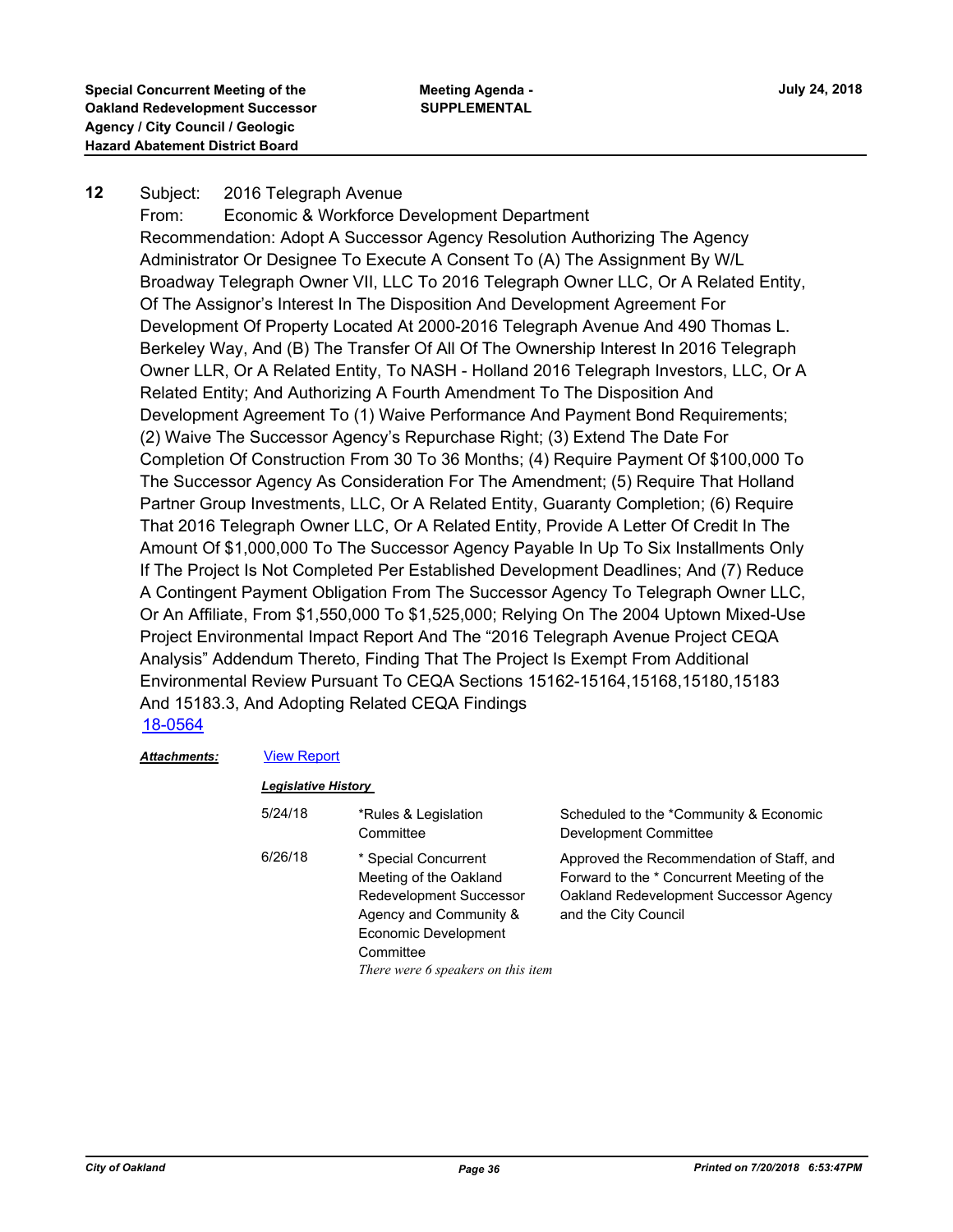| 7/10/18 | <b>Special Concurrent Meeting</b><br>of the Oakland<br>Redevelopment Successor<br>Agency/City Council | Continued to the Special Concurrent Meeting<br>of the Oakland Redevelopment Successor<br>Agency/City Council<br>Pursuant to Rule 7(6) of Resolution 87044 C.M.S., this item 7.18 was removed<br>from the CONSENT portion of the agenda and added to the NON-CONSENT |  |
|---------|-------------------------------------------------------------------------------------------------------|---------------------------------------------------------------------------------------------------------------------------------------------------------------------------------------------------------------------------------------------------------------------|--|
|         | portion of the agenda agenda.                                                                         |                                                                                                                                                                                                                                                                     |  |

*There were 14 speakers on this item*

Subject: Oakland Charter Amendment Career Jobs Now! Act From: Councilmember Brooks **S13**

Recommendation: Adopt A Resolution On The City Council's Own Motion Submitting To The Voters At The General Municipal Election On November 6, 2018, A Proposed Amendment To The Oakland City Charter To Establish The Career Jobs Now! Fund To Provide Funding For Job Training Services In The Amount Of Seven Percent Of Annual Unrestricted Revenues Received By The City From The New Construction Of Market Rate Housing And Commercial Developments Completed On Or After January 1, 2019; And Directing The City Clerk To Fix The Date For Submission Of Arguments, Provide For Notice And Publication, And Take Any And All Actions Necessary Under Law To Prepare For And Conduct The November 6, 2018, General Municipal Election [18-0708](http://oakland.legistar.com/gateway.aspx?m=l&id=/matter.aspx?key=29142)

| <b>Attachments:</b> |         | <b>View Report</b>                                            |                                                                                                                                                                                                                                                                                                           |  |  |  |
|---------------------|---------|---------------------------------------------------------------|-----------------------------------------------------------------------------------------------------------------------------------------------------------------------------------------------------------------------------------------------------------------------------------------------------------|--|--|--|
|                     |         | View Budget Advisory Commission Supplemental Report 7-13-2018 |                                                                                                                                                                                                                                                                                                           |  |  |  |
|                     |         | <b>View Supplemental Report 7-13-2018</b>                     |                                                                                                                                                                                                                                                                                                           |  |  |  |
|                     |         | <b>Legislative History</b>                                    |                                                                                                                                                                                                                                                                                                           |  |  |  |
|                     | 6/28/18 | *Rules & Legislation<br>Committee                             | Scheduled to the *Special Finance &<br><b>Management Committee</b><br>Councilmember Gallo request to be added as a co sponsor. This item will be<br>heard at the following committees; Finance And Management, Community And<br>Economic Development, Public Safety and Rules and Legislation Committees. |  |  |  |
|                     | 7/5/18  | *Rules & Legislation<br>Committee<br>Committee Agenda         | Withdrawn with No New Date<br>This Item was withdrawn from the Community And economic Development                                                                                                                                                                                                         |  |  |  |
|                     | 7/17/18 | *Special Public Safety<br>Committee                           | Approved the Recommendation of Staff, and<br>Forward to the Special Concurrent Meeting<br>of the Oakland Redevelopment Successor<br>Agency / City Council / Geologic Hazard<br><b>Abatement District Board</b>                                                                                            |  |  |  |
|                     |         |                                                               |                                                                                                                                                                                                                                                                                                           |  |  |  |

*There were 6 speakers on this item.*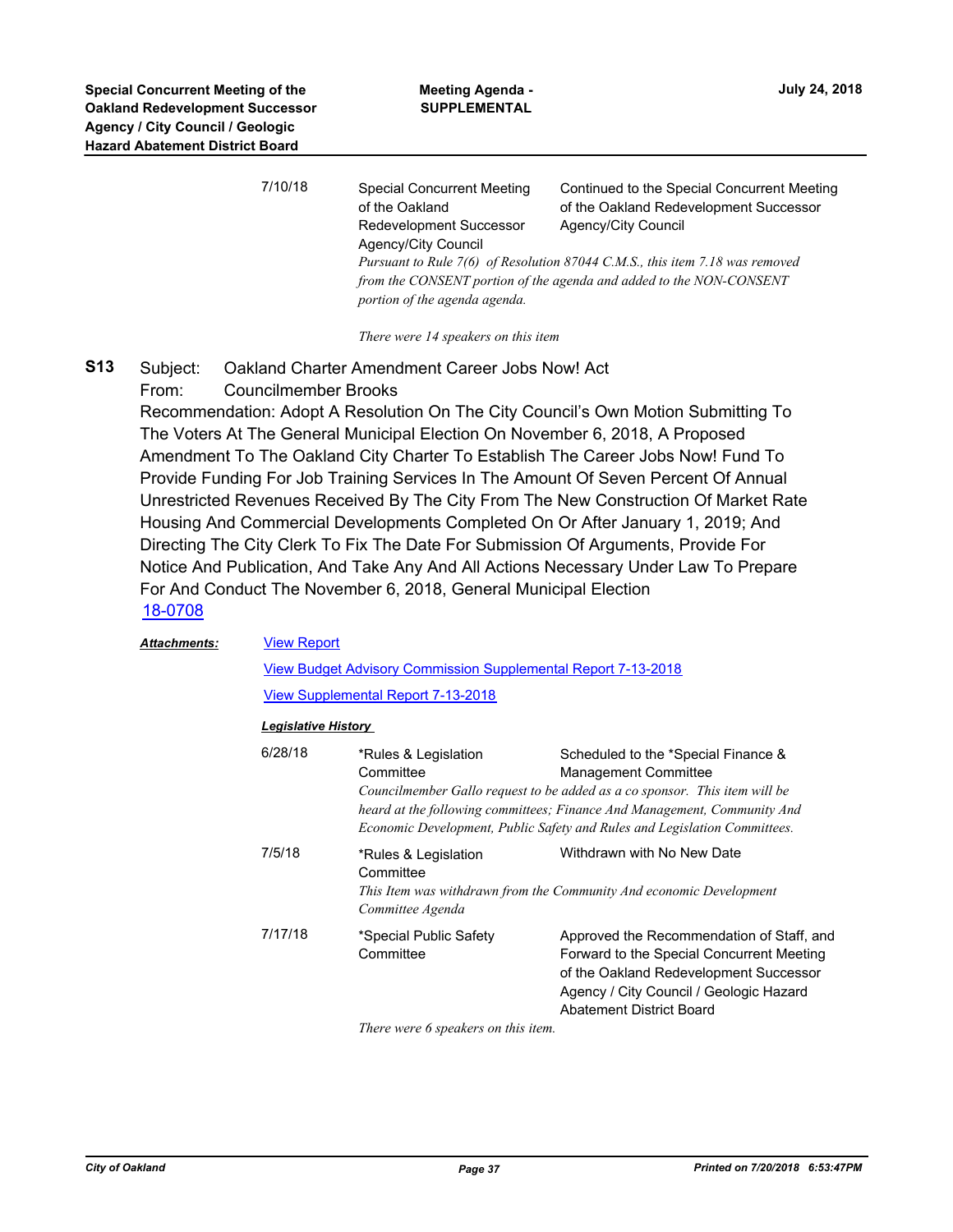| 7/19/18 | *Rules & Legislation                | Approved the Recommendation of Staff, and |
|---------|-------------------------------------|-------------------------------------------|
|         | Committee                           | Forward to the Special Concurrent Meeting |
|         |                                     | of the Oakland Redevelopment Successor    |
|         |                                     | Agency / City Council / Geologic Hazard   |
|         |                                     | Abatement District Board                  |
|         | There were 17 speakers on this item |                                           |

*The committee asked that an economic analysis be included with this item*

Subject: Resolution To Award A Security Services Contract From: Oakland Public Works Department Recommendation: Adopt A Resolution Awarding A Security Services Contract To ABC Security Services Inc. For A Term Period Of Three (3) Years With An Option To Extend The Contract Upon Satisfactory Completion Of The Initial Term In Increments Of One (1) Year; For Up To A Total Of Two (2) Consecutive Additional Years; In An Amount Not-To-Exceed Two Million, Five Hundred Thousand Dollars (\$2,500,000) For Each Year Of The Contract **S14**

## [16-1213](http://oakland.legistar.com/gateway.aspx?m=l&id=/matter.aspx?key=27759)

| Sp <u>onsors:</u> |         | Oakland Public Works Department                                                                                                                                                                                                                                                                                                              |                                          |  |  |
|-------------------|---------|----------------------------------------------------------------------------------------------------------------------------------------------------------------------------------------------------------------------------------------------------------------------------------------------------------------------------------------------|------------------------------------------|--|--|
| Attachments:      |         | <b>View Report</b>                                                                                                                                                                                                                                                                                                                           |                                          |  |  |
|                   |         | <b>View Supplemental Report</b>                                                                                                                                                                                                                                                                                                              |                                          |  |  |
|                   |         | 09-15-17 Supplemental                                                                                                                                                                                                                                                                                                                        |                                          |  |  |
|                   |         | <b>View Supplemental Report 7-13-2018</b>                                                                                                                                                                                                                                                                                                    |                                          |  |  |
|                   |         | <b>Legislative History</b>                                                                                                                                                                                                                                                                                                                   |                                          |  |  |
|                   | 6/1/17  | *Rules & Legislation<br>Committee                                                                                                                                                                                                                                                                                                            | Scheduled to the *Public Works Committee |  |  |
|                   | 6/13/17 | *Public Works Committee<br>There were 7 speakers on this item                                                                                                                                                                                                                                                                                | Continued to the *Public Works Committee |  |  |
|                   |         | The committee directed staff to include in the supplemental: 1) What will<br>happen to the existing employees if we were to go with another company., 2)<br>Clarity on the benefits package and the seniority of the employees., 3) Specifics<br>of the contract and what happens to the employees that have been working on<br>the contact. |                                          |  |  |
|                   | 6/29/17 | *Rules & Legislation<br>Committee                                                                                                                                                                                                                                                                                                            | Scheduled to the *Public Works Committee |  |  |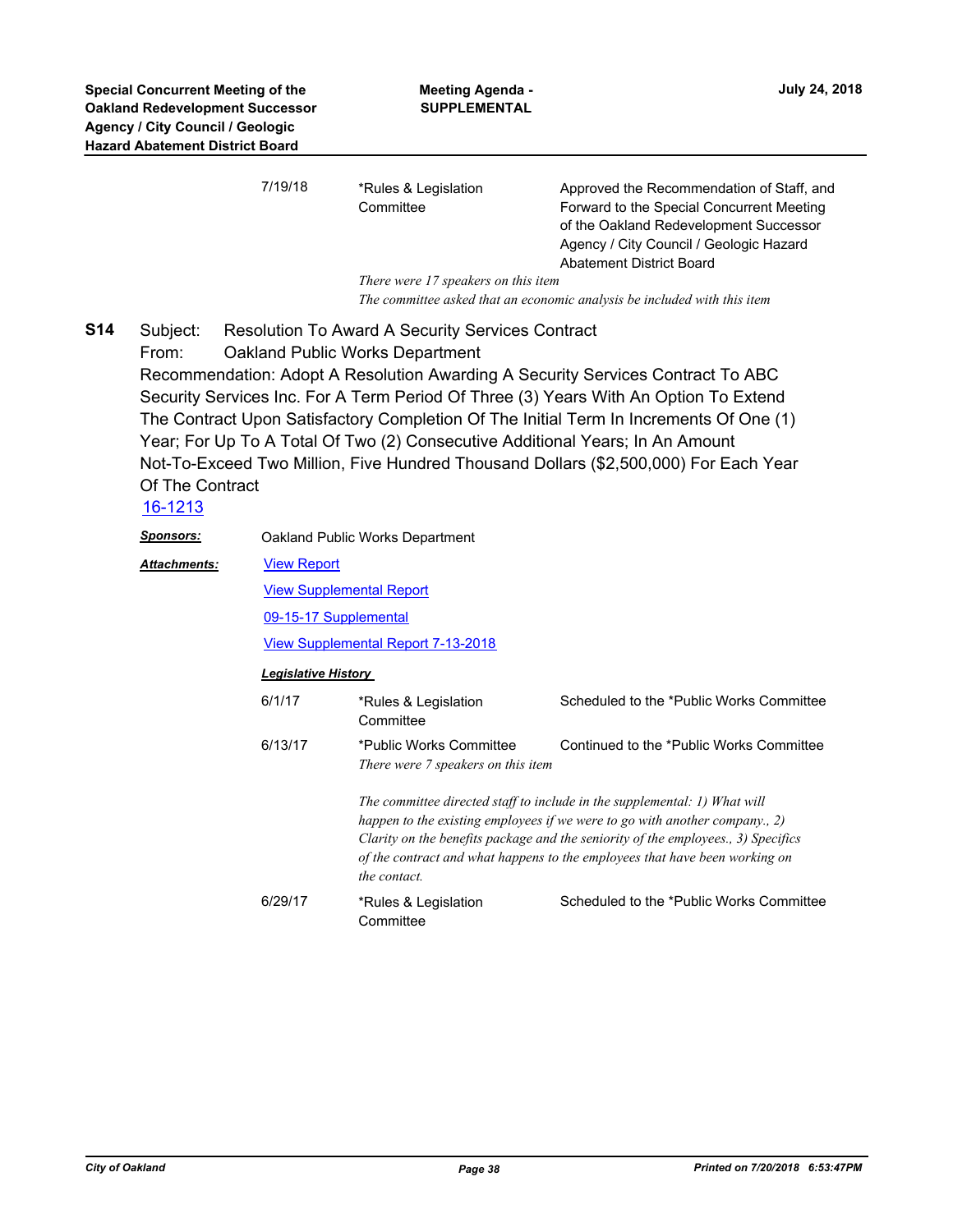| 9/12/17 | *Public Works Committee                                                                                                                                                                                                                                                                                                                                                                | Approved as Amended the Recommendation<br>of Staff, and Forward to the * Concurrent<br>Meeting of the Oakland Redevelopment<br>Successor Agency and the City Council                                           |  |
|---------|----------------------------------------------------------------------------------------------------------------------------------------------------------------------------------------------------------------------------------------------------------------------------------------------------------------------------------------------------------------------------------------|----------------------------------------------------------------------------------------------------------------------------------------------------------------------------------------------------------------|--|
|         | Security Services and following in a supplemental report;                                                                                                                                                                                                                                                                                                                              | The Committee advanced the option to choose from ABC, Cypress or A1                                                                                                                                            |  |
|         | year extension of the current employees?                                                                                                                                                                                                                                                                                                                                               | 1) Should a company other than Cypress get the award, could there be a one                                                                                                                                     |  |
|         | 2) Request additional information for a detailed scoring card or schedule L<br>3) Clarification on the definition of "substantial presence"                                                                                                                                                                                                                                            |                                                                                                                                                                                                                |  |
|         | There were 11 speakers on this item.                                                                                                                                                                                                                                                                                                                                                   |                                                                                                                                                                                                                |  |
|         | Non Consent                                                                                                                                                                                                                                                                                                                                                                            |                                                                                                                                                                                                                |  |
| 9/19/17 | * Concurrent Meeting of the<br>Oakland Redevelopment<br>Successor Agency and the<br><b>City Council</b>                                                                                                                                                                                                                                                                                | Referred to the *Rules & Legislation<br>Committee                                                                                                                                                              |  |
|         | Council member Kalb made a motion seconded by Councilmember Kaplan to                                                                                                                                                                                                                                                                                                                  |                                                                                                                                                                                                                |  |
|         | move the staff recomendation<br>This motion FAILED with a vote of 4 AYES, (Campbell Washington, Guillen,<br>Kalb, Kaplan), 2 NOS (Brooks, Gallo), 2 ABSTENTIONS (McElhaney and<br>Reid).                                                                                                                                                                                               |                                                                                                                                                                                                                |  |
|         | A substitute motion was made by Councilmember Brooks, Seconded by<br>Councilmember Gallo to move Cypress Security Services, this motion FAILED<br>with a Vote of 2 Ayes (Gallo, Brooks) 4 Nos (Campbell Washington, Guillen,<br>Kalb, Kaplan) 2 Abstentions (McElhaney and Reid)                                                                                                       |                                                                                                                                                                                                                |  |
|         | Councilmember Guillen made a motion, seconded by Brooks to schedule this<br>item to the Rules And Legislation Committee as a new item forwading Cypress<br>Security Co. and ABC Security Co. and include information about Security<br>Action Plans. This motion PASSED with a vote of 7 AYES (Brooks, Campbell<br>Washington, Gallo, Guillen, Kalb, Kaplan, Reid)<br>1 NO (McElhaney) |                                                                                                                                                                                                                |  |
| 7/5/18  | *Rules & Legislation<br>Committee                                                                                                                                                                                                                                                                                                                                                      | Scheduled to the *Special Public Works<br>Committee                                                                                                                                                            |  |
| 7/17/18 | *Special Public Works<br>Committee                                                                                                                                                                                                                                                                                                                                                     | Approved the Recommendation of Staff, and<br>Forward to the Special Concurrent Meeting<br>of the Oakland Redevelopment Successor<br>Agency / City Council / Geologic Hazard<br><b>Abatement District Board</b> |  |

*There were 8 speakers on this item.*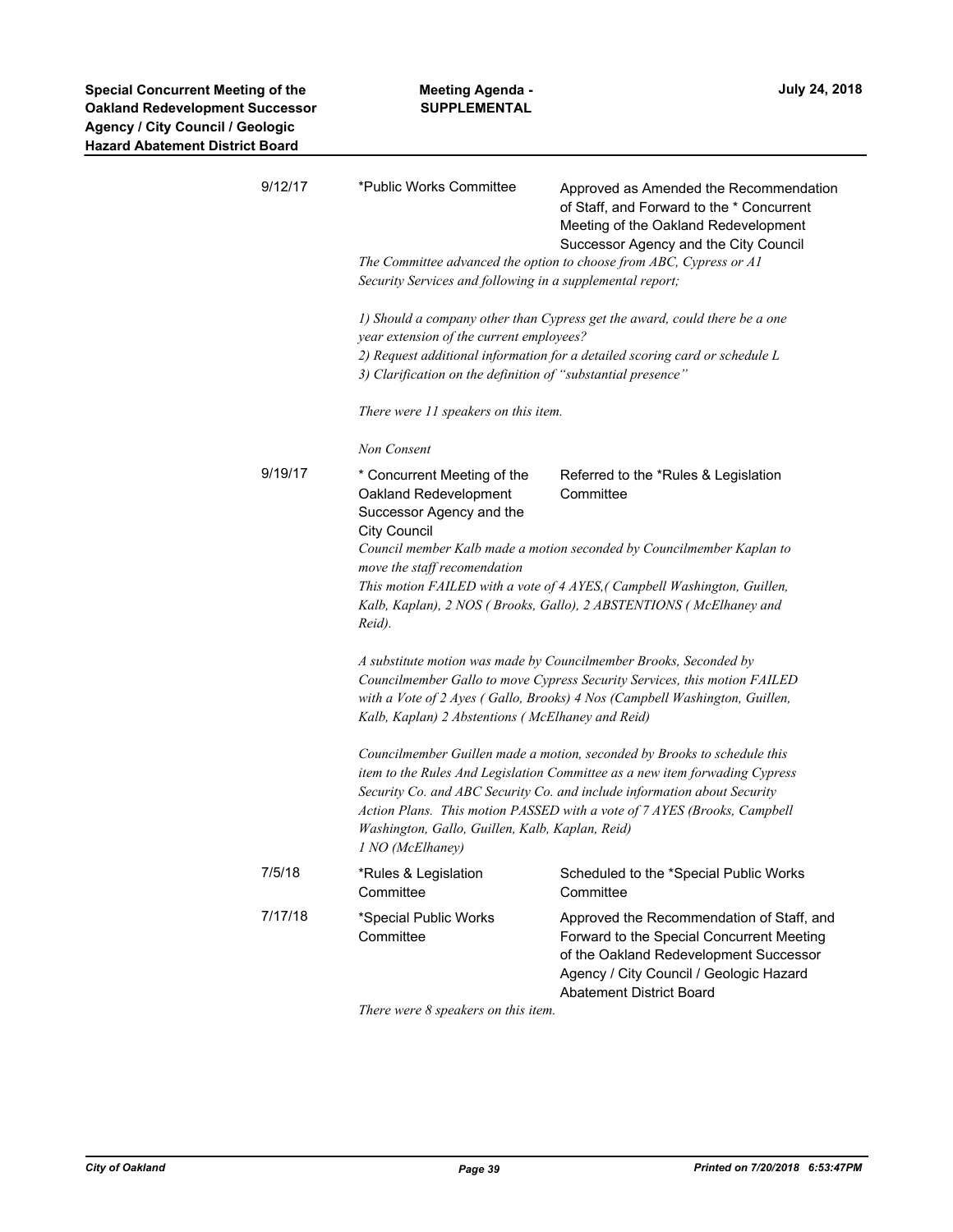### Subject: Professional Services Agreement With Eberhardt Consulting From: Oakland Police Department Recommendation: Adopt A Resolution Waiving The Advertising/Bidding And Request For Proposals/Qualifications Requirements And Authorizing An Extension Of Up To Two Years (Through August 31, 2019) Of The Professional Services Agreement Between The City Of Oakland And Eberhardt Consulting For Technical Assistance Services In Delphine Allen V. City Of Oakland, For Two Hundred Fifty-One Thousand Dollars (\$251,000) And A Total Contract Amount Not To Exceed Five Hundred Thousand Dollars (\$500,000) **S15** [18-0652](http://oakland.legistar.com/gateway.aspx?m=l&id=/matter.aspx?key=29086) [View Report](http://oakland.legistar.com/gateway.aspx?M=F&ID=51a588e2-141e-4f13-b511-51ecc455a0d1.pdf) *Attachments:*

| <i>lacnments:</i> | <b>VIEW REPORT</b>                                                                                                    |                                                                                                                                                                                                                                                                                                                                 |                                                                                                                                                                     |  |
|-------------------|-----------------------------------------------------------------------------------------------------------------------|---------------------------------------------------------------------------------------------------------------------------------------------------------------------------------------------------------------------------------------------------------------------------------------------------------------------------------|---------------------------------------------------------------------------------------------------------------------------------------------------------------------|--|
|                   | <b>View Supplemental Report 6-15-18</b>                                                                               |                                                                                                                                                                                                                                                                                                                                 |                                                                                                                                                                     |  |
|                   |                                                                                                                       | <b>View Supplemental Report 7-6-18</b>                                                                                                                                                                                                                                                                                          |                                                                                                                                                                     |  |
|                   | <b>View Supplemental Report 7-20-2018</b>                                                                             |                                                                                                                                                                                                                                                                                                                                 |                                                                                                                                                                     |  |
|                   | <b>Legislative History</b>                                                                                            |                                                                                                                                                                                                                                                                                                                                 |                                                                                                                                                                     |  |
|                   | 6/28/18                                                                                                               | *Rules & Legislation<br>Committee                                                                                                                                                                                                                                                                                               | Scheduled to the *Special Public Safety<br>Committee                                                                                                                |  |
|                   | 7/17/18                                                                                                               | *Special Public Safety<br>Committee<br>There were 4 speakers on this item.                                                                                                                                                                                                                                                      | Approved as Amended the Recommendation<br>of Staff, and Forward                                                                                                     |  |
|                   |                                                                                                                       | Staff corrected two errors in the legislation changing the dollar amount from<br>\$251,000 to \$250,001 and the date to August 31, 2020.<br>President Pro Tem Guillen made a motion to approve the reccommendation as<br>amended to the full council. The Motion failed by a vote of 2 Ayes, 1 Abstained<br>Brooks, 1 No Gallo. |                                                                                                                                                                     |  |
|                   |                                                                                                                       |                                                                                                                                                                                                                                                                                                                                 |                                                                                                                                                                     |  |
|                   | 7/19/18                                                                                                               | *Rules & Legislation<br>Committee                                                                                                                                                                                                                                                                                               | Scheduled to the Special Concurrent<br>Meeting of the Oakland Redevelopment<br>Successor Agency / City Council / Geologic<br><b>Hazard Abatement District Board</b> |  |
|                   | Item was scheduled from the Committee Matrix to the July 24, 2018 City<br>Council Agenda on the Non Consent Calendar. |                                                                                                                                                                                                                                                                                                                                 |                                                                                                                                                                     |  |
|                   |                                                                                                                       |                                                                                                                                                                                                                                                                                                                                 |                                                                                                                                                                     |  |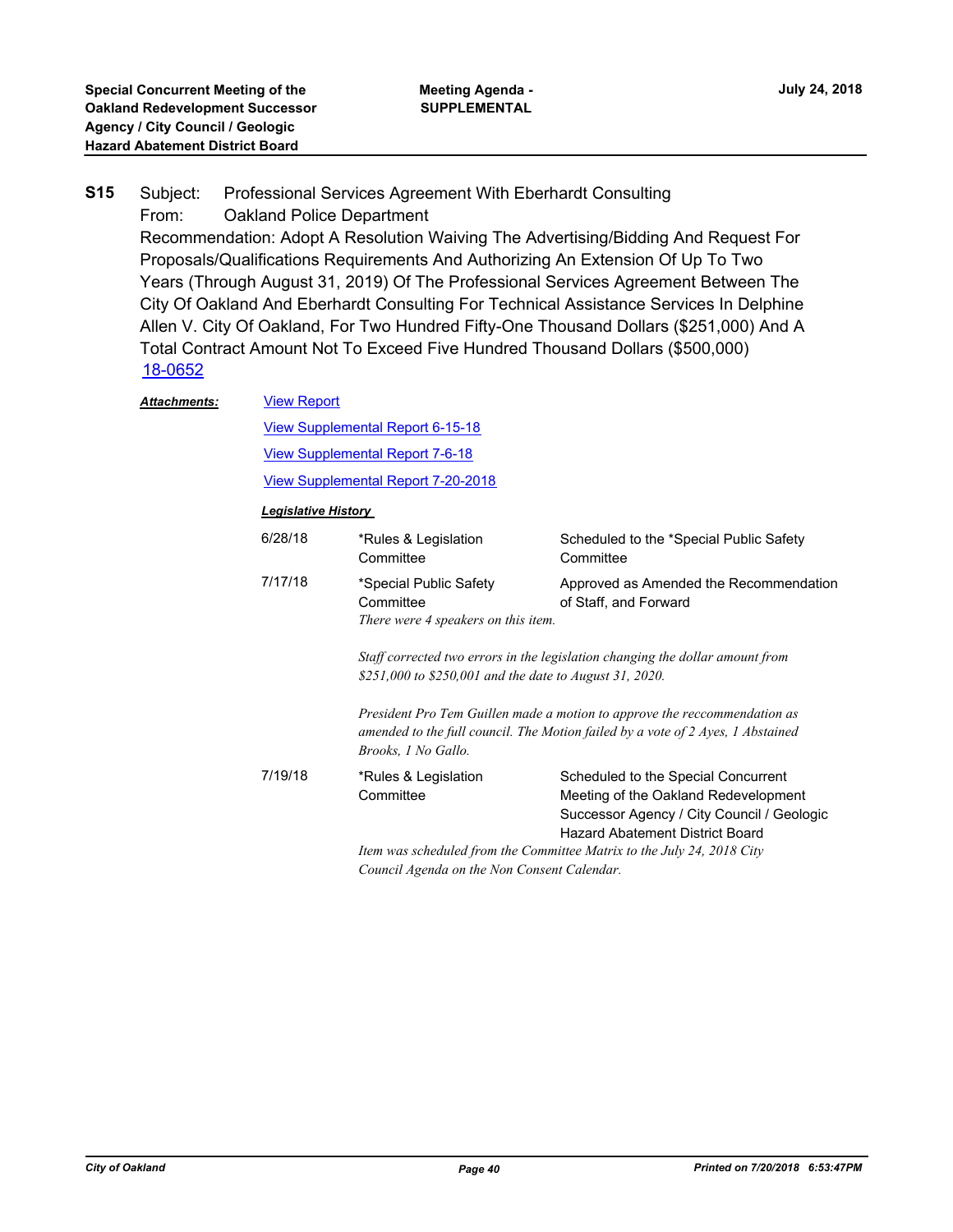#### Subject: Just Cause Amendment Ballot Measure **S16**

From: Councilmember Gallo And Councilmember Kalb Recommendation: Adopt A Resolution On The City Council's Own Motion Submitting To The Voters At The November 6, 2018 General Municipal Election Proposed Amendments To Oakland Municipal Code Section 8.22.300 Et Seq. (Just Cause For Eviction Ordinance) To: (1) Remove The Exemption For Owner Occupied Duplexes And Triplexes; (2) Allow The City Council, Without Returning To The Voters, To Add Limitations On A Landlord's Right To Evict; And Directing The City Clerk To Fix The Date For Submission Of Arguments And Provide For Notice And Publication In Accordance With City Of Oakland's General Municipal Election On November 6, 2018 [New Title]

# [18-0720](http://oakland.legistar.com/gateway.aspx?m=l&id=/matter.aspx?key=29154)

| <u> Sponsors:</u> | Kalb                                                                                                                                              |                                                                                                                                                                                        |                                                                                                                                                          |  |
|-------------------|---------------------------------------------------------------------------------------------------------------------------------------------------|----------------------------------------------------------------------------------------------------------------------------------------------------------------------------------------|----------------------------------------------------------------------------------------------------------------------------------------------------------|--|
| Attachments:      | <b>View Report</b>                                                                                                                                |                                                                                                                                                                                        |                                                                                                                                                          |  |
|                   | View Supplemental Report 7-13-2018<br>View Revised Report 7-20-2018<br>View Supplemental McElhaney Report 7-20-2018<br><b>Legislative History</b> |                                                                                                                                                                                        |                                                                                                                                                          |  |
|                   |                                                                                                                                                   |                                                                                                                                                                                        |                                                                                                                                                          |  |
|                   |                                                                                                                                                   |                                                                                                                                                                                        |                                                                                                                                                          |  |
|                   |                                                                                                                                                   |                                                                                                                                                                                        |                                                                                                                                                          |  |
|                   | 6/28/18                                                                                                                                           | *Rules & Legislation<br>Committee<br>July 19, 2018                                                                                                                                     | Scheduled to the *Special Community &<br>Economic Development Committee<br>This was also scheduled to be heard at the Rules And Legislation Committee of |  |
|                   | 7/17/18                                                                                                                                           | * Special Concurrent<br>Meeting of the Oakland<br><b>Redevelopment Successor</b><br>Agency and Community &<br>Economic Development<br>Committee<br>There were 80 speakers on this item | No Action Taken                                                                                                                                          |  |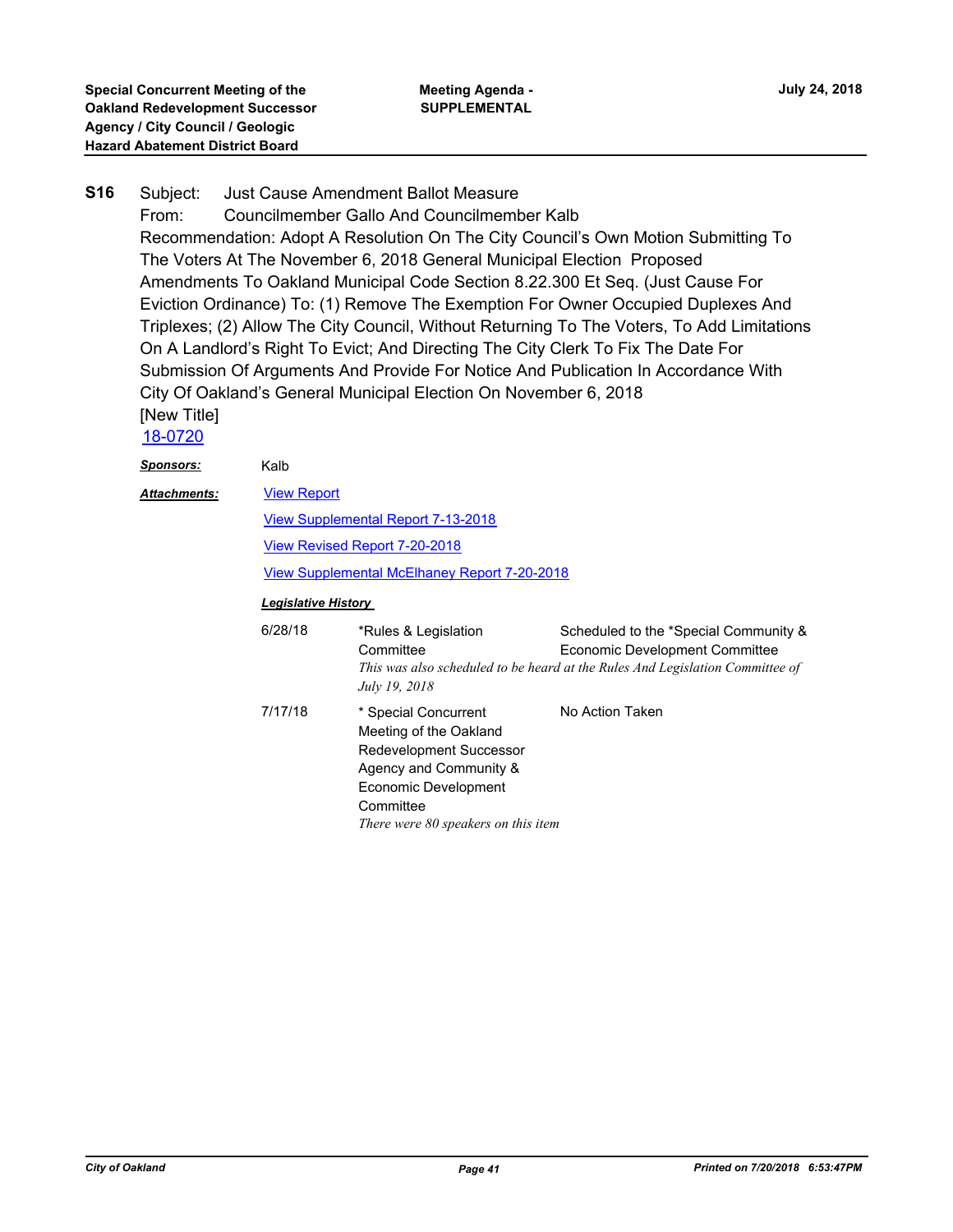| 7/19/18 | *Rules & Legislation<br>Committee                                                                                                                                            | Approved the Recommendation of Staff, and<br>Forward to the Special Concurrent Meeting<br>of the Oakland Redevelopment Successor<br>Agency / City Council / Geologic Hazard<br><b>Abatement District Board</b> |
|---------|------------------------------------------------------------------------------------------------------------------------------------------------------------------------------|----------------------------------------------------------------------------------------------------------------------------------------------------------------------------------------------------------------|
|         | There was a motion made by Vice Mayor Campbell Washington and seconded<br>by Councilmember McElhaney to approve the staff recommendations with the<br>following ammendments: |                                                                                                                                                                                                                |
|         | their primary residence for a minimum of $(7)$ out of $(10)$ years.                                                                                                          | 1. Any home owner seeking exemption will provide proof that the unit has been                                                                                                                                  |
|         |                                                                                                                                                                              | 2. Require that a new owner-occupant reside in the unit for a minimum of seven<br>(7) years and file petitions with the rent board before the exemption will apply;                                            |
|         | 3. Shifts the burden of proof for owner occupancy to homeowner                                                                                                               |                                                                                                                                                                                                                |
|         | lending practices to include 4 unit buildings                                                                                                                                | 4. Aligns the the definition of single family residence to FHA conventional                                                                                                                                    |
|         | exempted unit after adoption would be applied to the 7 year rule                                                                                                             | 5. Retains Just Cause protections for any owner occupied residency in a 4 unit<br>building at the time of adoption and any tenants beginning their lease in an                                                 |
|         | vote by the Council.                                                                                                                                                         | 6. If we continue to the provision to allow the City Council to change the<br>ordinance after adoption by the voters, that such changes be affirmed by a $2/3$                                                 |
|         |                                                                                                                                                                              |                                                                                                                                                                                                                |

## **CONTINUATION OF OPEN FORUM**

## **ADJOURNMENT OF COUNCIL SESSION**

**(Meeting Shall Conclude No Later Than 12:00 A.M., Unless Extended By Majority Vote Of The Council)**